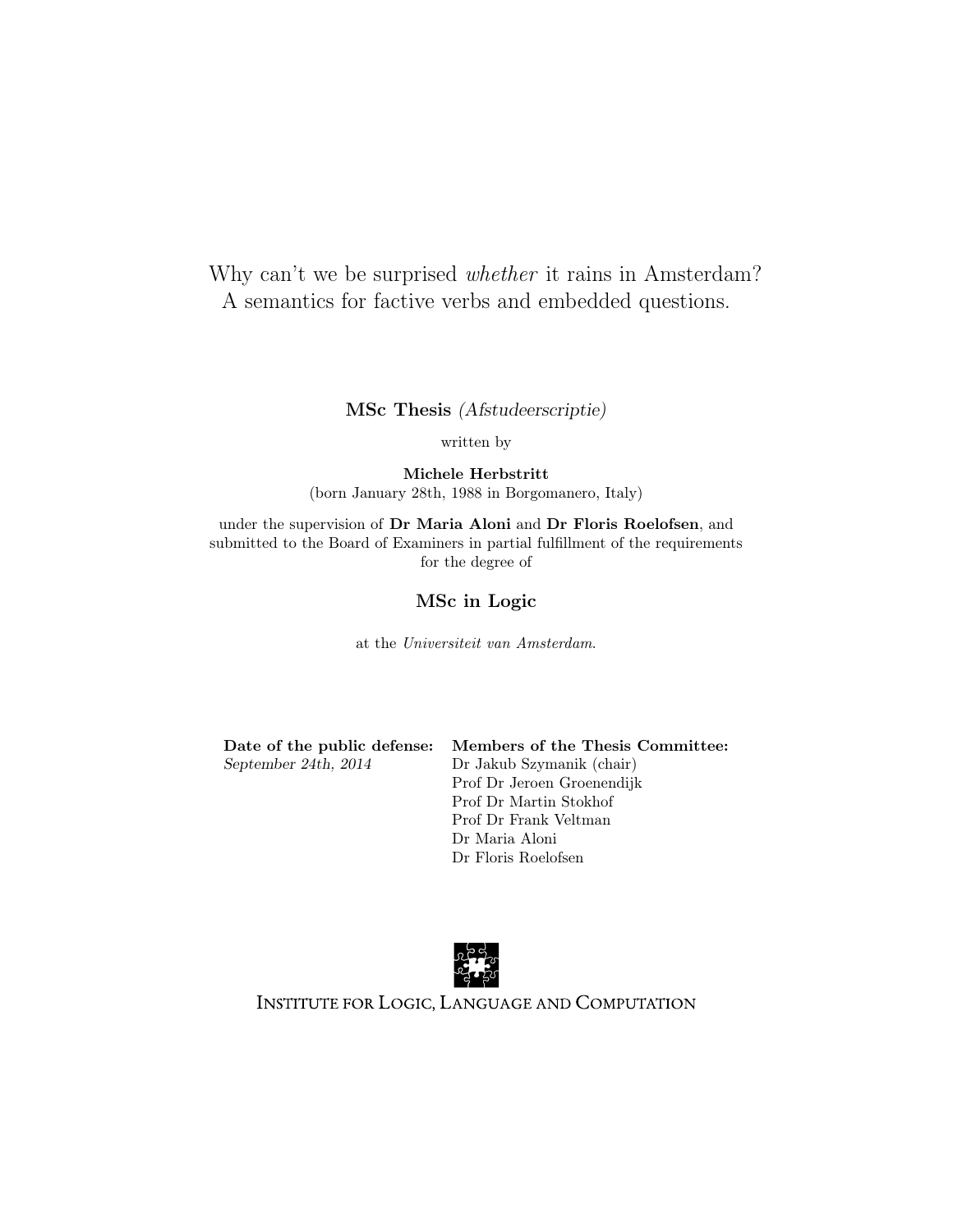# Abstract

This thesis is about the semantics of embedded questions and question-embedding verbs. In particular, we focus on so-called responsive verbs, i.e. verbs that can embed both declarative and interrogative complements (Lahiri, 2002). Among these verbs, the classes of emotive factives (such as surprise) and epistemic factives (such as realise) have been extensively studied in the literature, as the verbs belonging to these classes exhibit interesting properties that pose a challenge to the classic semantic approaches to embedded questions. In particular, we focus on the so-called whether-puzzle, i.e. the fact that these verbs fail to embed polar and alternative questions, while they can felicitously embed wh-questions.

In the first chapter of the thesis we lay out the theoretical background and the empirical scope of the thesis. In particular, we briefly recall the classic approaches to (embedded) questions by Hamblin (1973), Karttunen (1977) and Groenendijk and Stokhof (1984) and we extensively summarise a body of recent works concerning the semantics and pragmatics of surprise and realise.

In the second chapter we present a novel approach to the semantics of responsive verbs and the complements they embed, focusing on know, surprise and *realise* and showing how to account for the *whether-puzzle*. Our account crucially relies on the adoption of an additional dimension of sentential meaning aimed to capture the anaphoric potential of a sentence, which is introduced and independently motivated in the first part of the chapter, following the work by Roelofsen and Farkas (forthcoming). In the second part, we develop a semantic system in which the meaning of a complement is spelled out in terms of its semantic content and its anaphoric potential and we introduce our lexical entries for surprise and realise, showing how the interplay between these entries and the semantic analysis of complements can solve the whether-puzzle.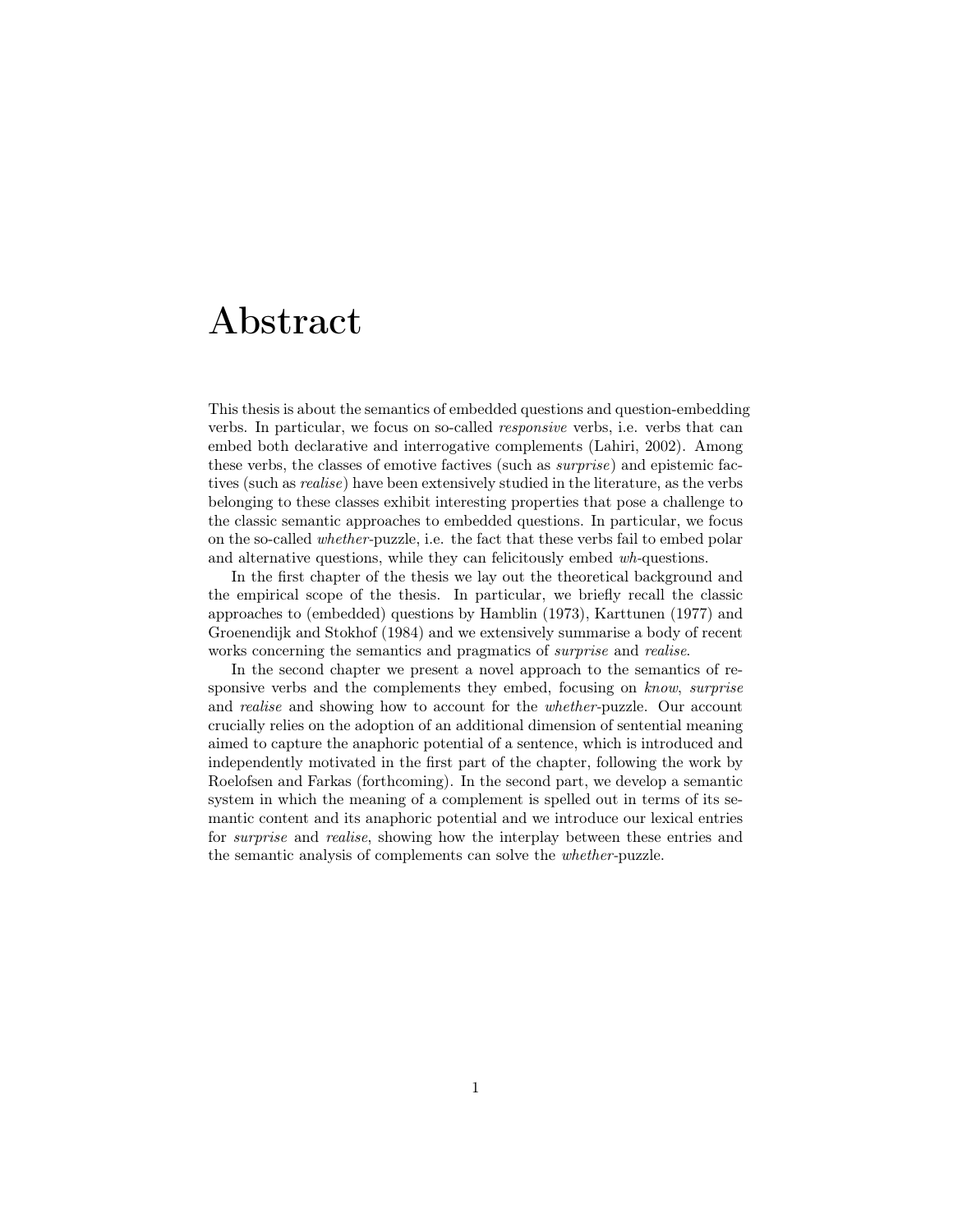# Acknowledgements

First of all, I would like to thank Floris and Maria, for their guidance during the past months: without their experience and help this thesis would not have existed. I hope I have a chance to work with you again!

I'm also very grateful to my parents, Chiara and Edgardo: without their encouragement and support Amsterdam would have remained a daydream. The past two years in Amsterdam have been great: I would like to thank Andrea, Francesca, Chris and Giovanni for the help, the drinks and all the dinners together.

Special thanks go to Alberto and Maurizio, my best friends, and all the other friends in Novara. Even if we are scattered around Europe and we don't see each other as often as we used to, the time I spend with them is always the best.

Finally, I would like to thank Margherita, for bringing happiness into my life, every day: this thesis is for her.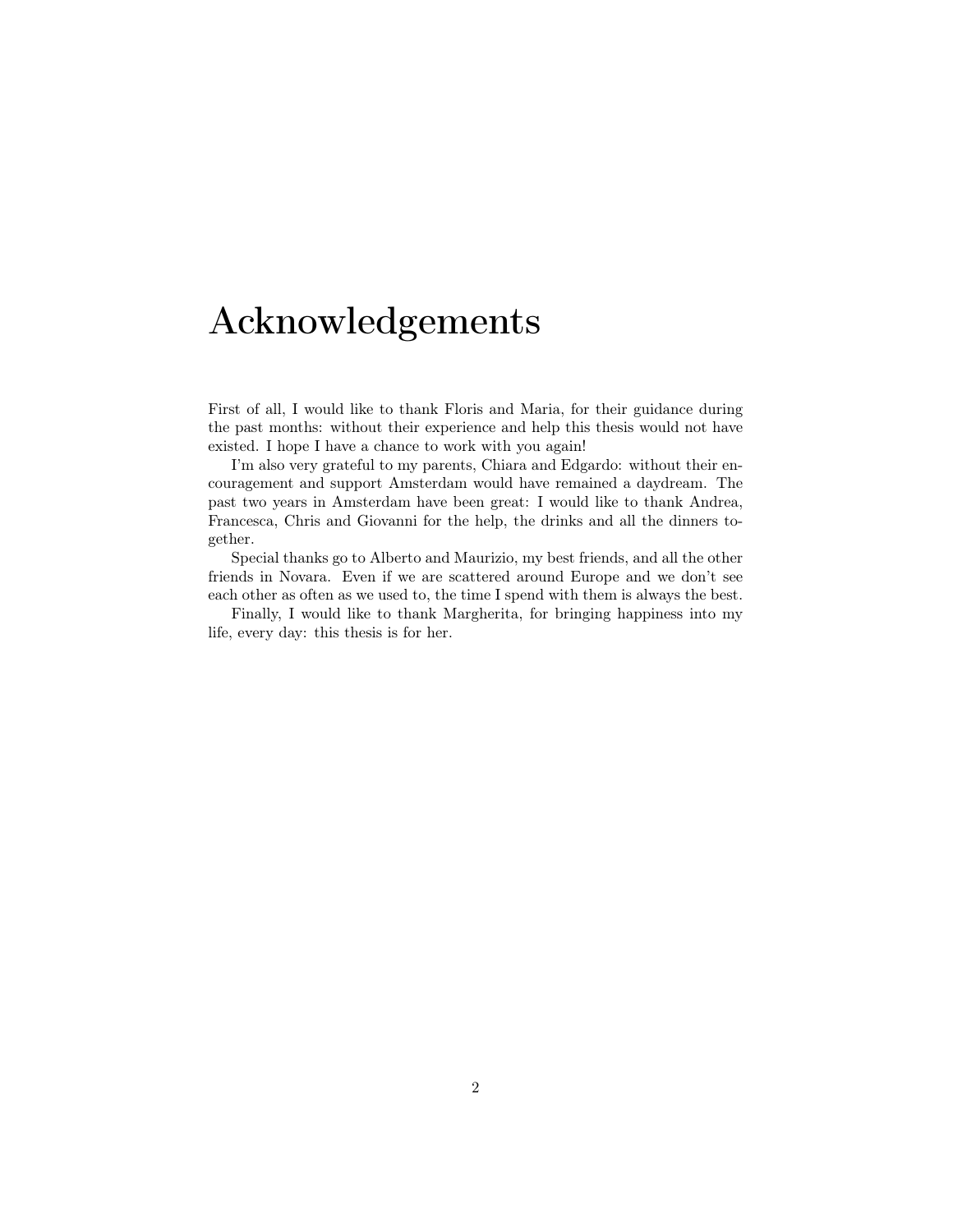# **Contents**

| $\mathbf 1$ |     | Background: embedded questions and factive verbs                                           | $\overline{4}$ |
|-------------|-----|--------------------------------------------------------------------------------------------|----------------|
|             | 1.1 |                                                                                            | $\overline{4}$ |
|             | 1.2 | Responsive verbs and factivity $\ldots \ldots \ldots \ldots \ldots \ldots$                 | 10             |
|             | 1.3 | Emotive and epistemic factives $\dots \dots \dots \dots \dots \dots \dots$                 | 11             |
|             | 1.4 | Surprise and realise with interrogative complements                                        | 14             |
|             |     | 1.4.1                                                                                      | 14             |
|             |     | 1.4.2                                                                                      | 16             |
|             |     | or a stronger one? $\ldots \ldots \ldots \ldots \ldots \ldots \ldots$<br>1.4.3             | 18             |
|             | 1.5 |                                                                                            | <b>20</b>      |
|             |     | A pragmatic approach: Sæbø $(2007)$<br>1.5.1                                               | 21             |
|             |     | A semantic approach: Abels $(2004) \ldots \ldots \ldots \ldots$<br>1.5.2                   | 26             |
|             |     |                                                                                            |                |
| $\bf{2}^-$  |     | Proposal: highlighted items and existence presuppositions                                  | 31             |
|             | 2.1 | The proposal in a nutshell $\ldots$ , $\ldots$ , $\ldots$ , $\ldots$ , $\ldots$ , $\ldots$ | 31             |
|             | 2.2 | Polarity particle responses and anaphoric potential                                        | 33             |
|             |     | 2.2.1                                                                                      | 33             |
|             |     | 2.2.2                                                                                      | 34             |
|             |     | 2.2.3                                                                                      | 37             |
|             | 2.3 |                                                                                            | 38             |
|             |     | 2.3.1                                                                                      | 38             |
|             |     | 2.3.2                                                                                      | 40             |
|             |     | 2.3.3                                                                                      | 48             |
|             |     | Sentential complements in $\mathsf{Inq}_B^H$<br>2.3.4                                      | $55\,$         |
|             | 2.4 |                                                                                            | 56             |
|             |     | 2.4.1                                                                                      | 56             |
|             |     | 2.4.2                                                                                      | 57             |
|             |     | 2.4.3                                                                                      | 59             |
|             |     | Surprise and realise $\ldots \ldots \ldots \ldots \ldots \ldots \ldots$<br>2.4.4           | 63             |
|             | 2.5 |                                                                                            | 66             |
|             |     | <b>Bibliography</b>                                                                        | 68             |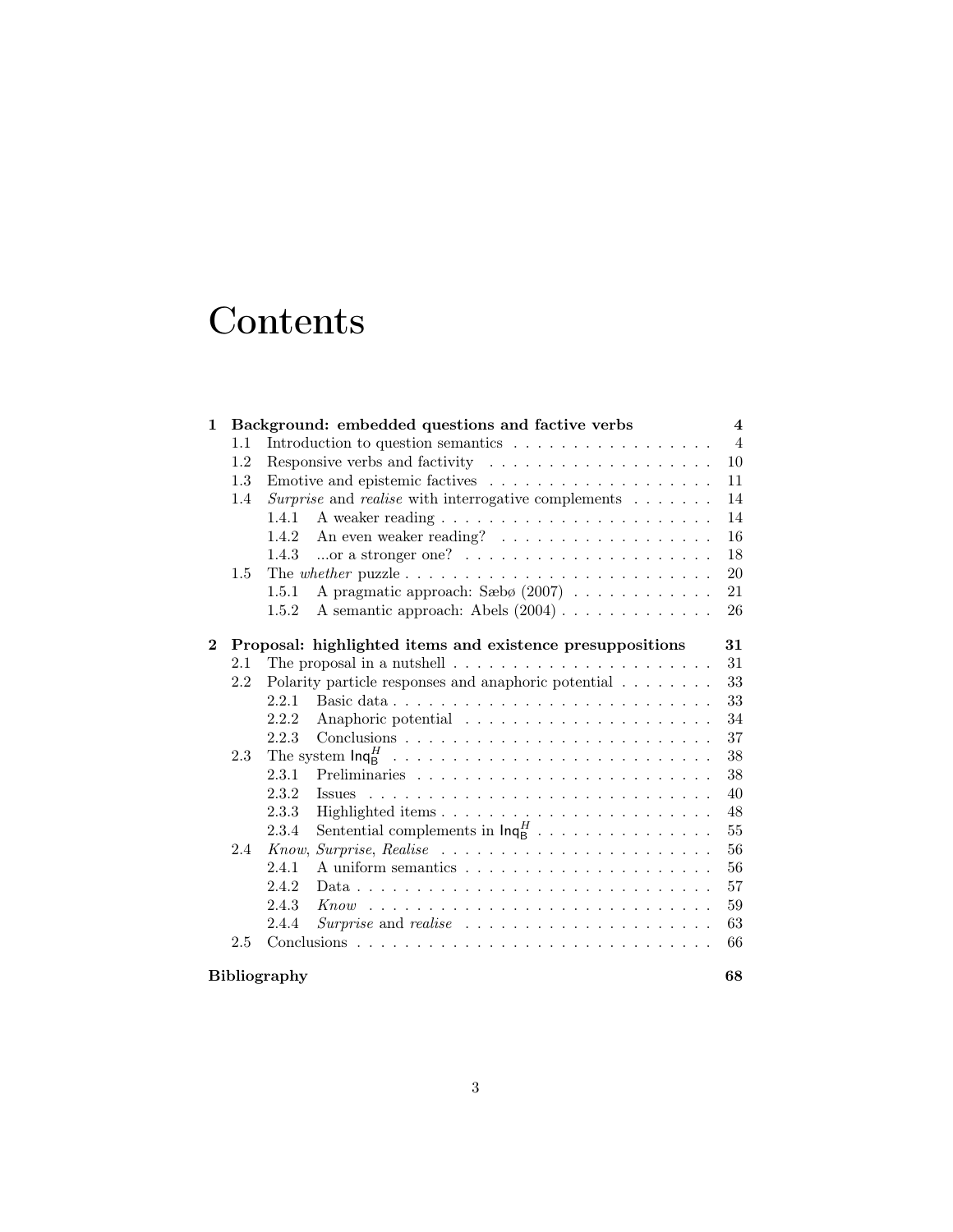# Chapter 1

# Background: embedded questions and factive verbs

In this chapter we lay out the theoretical background and the empirical scope of our work. In Section 1.1 we introduce the reader to the semantics of (embedded) questions, briefly recalling the classic approaches by Hamblin (1973), Karttunen (1977) and Groenendijk and Stokhof (1984). The formal concepts introduced in the first section will be useful in the remainder of the chapter, in which we introduce and discuss the semantics of factive responsive verbs. In particular, in Section 1.2 we look at factive responsive verbs in general, while in Sections 1.3, 1.4 and 1.5 we dive into the details of the linguistic behaviour of two classes of responsive verbs, i.e. the so-called emotive and epistemic factives.

### 1.1 Introduction to question semantics

Traditionally the meaning of a sentence is spelled out in terms of its truthconditions, i.e. the way in which the worlds should be in order for the sentence to be true. More formally, the meaning of a sentence is modelled as a set of possible worlds (often called proposition). A set of possible world embodies a certain piece of information, namely the factual information compatible with the worlds contained in the set. Adopting a dynamic view on language interaction dating back to (Stalnaker, 1978) we can say that when a sentence is uttered in a conversation the information embodied by its meaning is added to the common ground of the conversation, which is in turn modelled as a set of possible worlds. In this way the common ground of a conversation is updated with the new information and the shared knowledge of the participants is refined.

This simple picture of information exchange through linguistic interaction is limited first and foremost because it does not consider uses of language other than providing information. However, it is an obvious observation that an essential role is played in a conversation by utterances that request information to the other participants. Questions play a crucial role in our linguistic interac-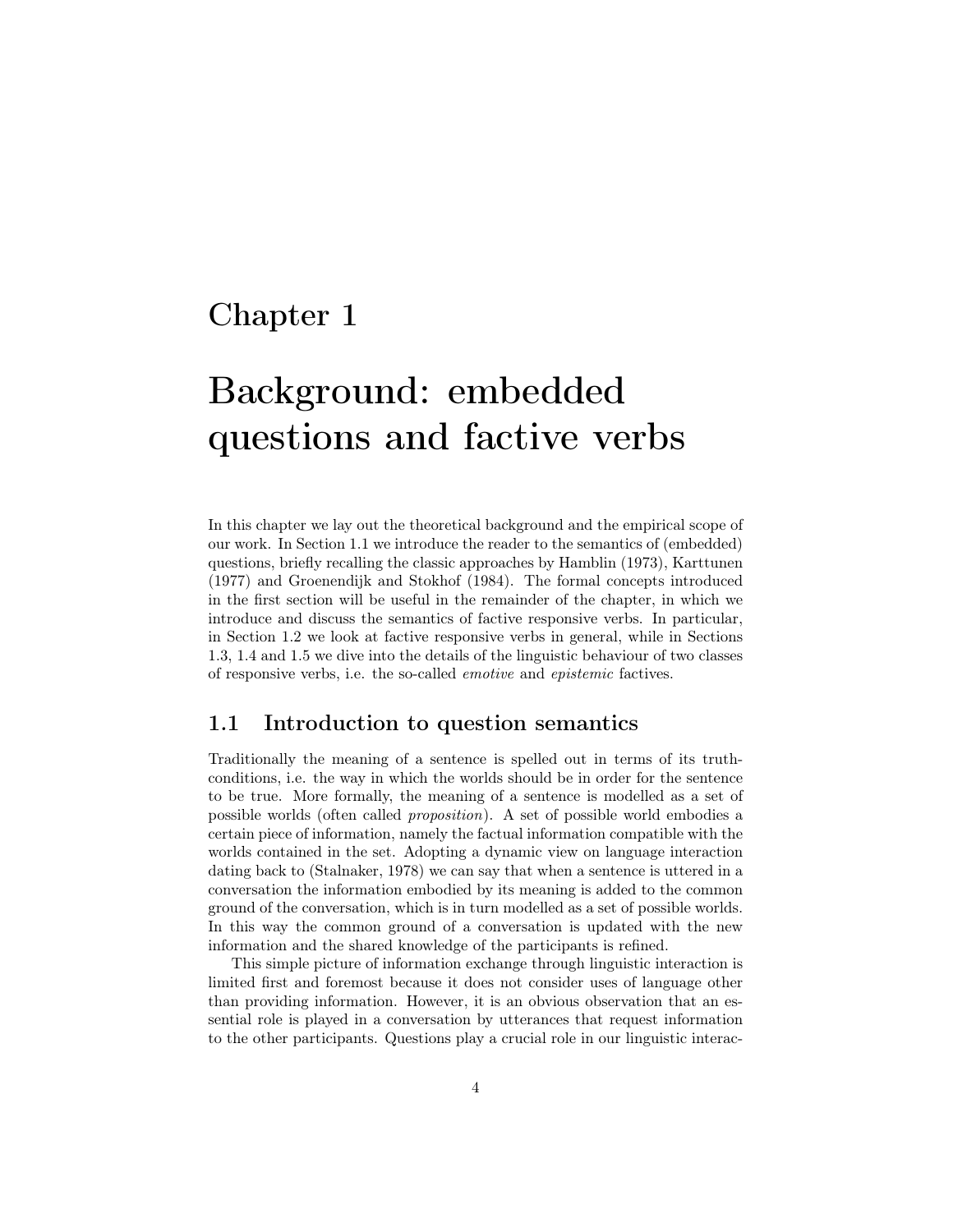tions and as such they have received the attention of semanticists and linguists in general.

The literature on this topic is huge and many different approaches have been proposed over the years. A critical introduction to (some of) the main approaches can be found in (Groenendijk and Stokhof, 1997). In this section we limit ourselves to a brief summary of the the main features of the classic approaches by Hamblin (1973), Karttunen (1977) and Groenendijk and Stokhof (1984), so that the reader can get acquainted with the terminology and formal tools adopted throughout this work.<sup>1</sup>

First of all, notice that we are concerned with the semantics of questions (or interrogative sentences), in the sense that we will be asking ourselves how the meaning of these sentences can be formally represented and how this meaning is combined and interacts with the meanings of other natural language expressions. The works by Hamblin, Karttunen and Groenendijk and Stokhof will provide the conceptual and formal starting points to try to answer these questions.

What is the meaning of an interrogative? In analogy to what happens with a declarative, whose meaning is represented with its truth-conditions, we can say that the meaning of an interrogative is represented by its answerhood-conditions. Intuitively, to know the meaning of an interrogative amounts to know what counts as an answer to it. Hamblin, Karttunen and Groenendijk and Stokhof all take this observation very seriously, and yet their accounts of the meaning of interrogatives differ considerably. This is so because the concept of an answer is an intuitive one, and there are several possible ways in which it can be formalised. The mentioned approaches mainly differ with respect to the way in which they formally spell out what counts as an answer to a given interrogative.

Let us start from Hamblin's approach. The main idea is that the answerhoodconditions of a questions can be captured simply by collecting all its possible basic answers. What counts as a basic answer can be easily understood with some examples. As regards polar questions such as Is it raining in Amster $dam$ ?, the basic answers are simply taken to be Yes, it's raining and No, it's not raining. As regards wh-questions such as Who came to the party?, the basic answers are taken to be expressed by all the sentences of the form  $x$  came to the party, where x denotes an individual. Let  $\varphi$  be a polar question and  $\varphi x.\varphi$ be a wh-questions. If we assume a usual first-order language  $\mathcal{L}$ , a domain of individual D and a standard intentional interpretation function  $[\![\bullet]\!]_{w,q}$ , the spirit of Hamblin's semantic can be captured with the following definitions, where  $p$ ranges over sets of possible worlds:<sup>2</sup>

Definition 1.1. Semantics of questions (Hamblin, 1973)

$$
\begin{aligned} [\![? \varphi]\!]_{w,g} &:= \{ p \mid p = \{ w \mid [\![\varphi]\!]_{w,g} = 1 \} \text{ or } p = \{ w \mid [\![\varphi]\!]_{w,g} = 0 \} \} \\ [\![?x.\varphi]\!]_{w,g} &:= \{ p \mid p = \{ w \mid [\![\varphi]\!]_{w,g[x/d]} = 1 \} \text{ for } d \in D \} \end{aligned}
$$

<sup>1</sup>Throughout this section we will abstract away from many complications and we will not consider the details of the mentioned works, limiting our exposition to a summary of the fundamental ideas underlying the semantic analyses proposed in these works.

<sup>&</sup>lt;sup>2</sup>More in detail,  $[\bullet]_{w,g}$  yields the denotation of the expression to which it is applied rela-<br>tively to the possible world w and the first-order assignment g. In particular, the denotation of a sentence will be either 0 or 1, i.e. a truth value.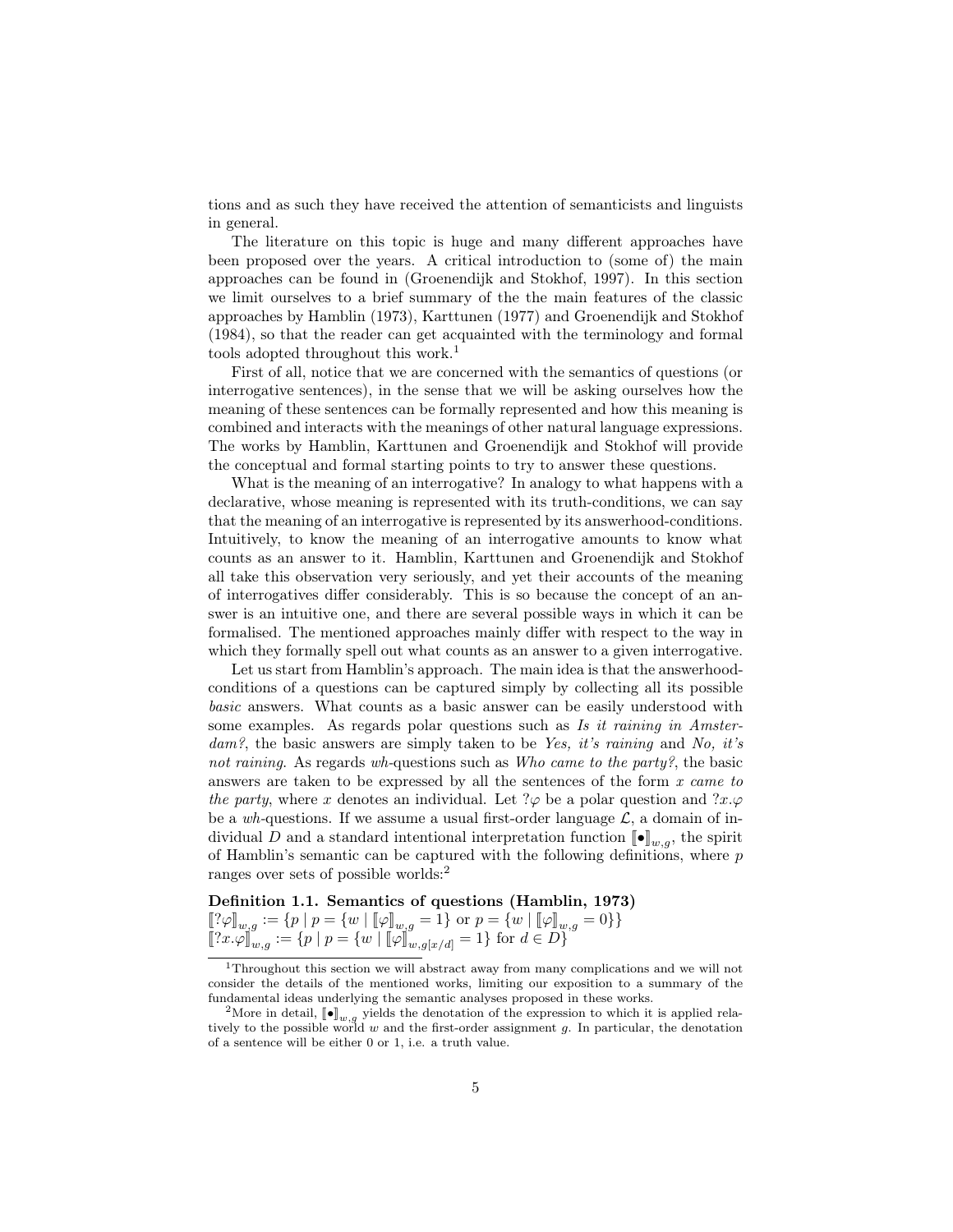Going back to our examples, it is easy to check that the denotation of Is it raining in Amsterdam? is predicted to be a set containing two propositions, namely the proposition that it is raining in Amsterdam and the proposition that it is not raining in Amsterdam, while the denotation of Who came to the  $party$ ? is predicted to be the set containing the proposition that John came, the proposition that Mary came and so on. It is worth noticing that the denotation of a question is the same in every possible world, in that it contains all the possible answers to the question.

Hamblin's semantics perfectly exemplifies what is known as the propositions set approach to interrogatives, in that the denotation of an interrogative is taken to be a set of sets of possible worlds, i.e. a set of propositions. Karttunen's semantics is not different in this respect, and can be seen as a refinement of Hamblin's idea.

In contrast with Hamblin, Karttunen focuses his attention on embedded questions, i.e. interrogative sentences that occur within larger sentences, as complements of an embedding verb. For example, in  $(1)$  and  $(2)$  the questions whether it is raining in Amsterdam and who came to the party are embedded under the verb know:

- (1) John knows whether it's raining in Amsterdam.
- (2) John knows who came to the party.

Karttunen's observation concerning the denotation of interrogatives is that what matters for the truth of  $(1)$  and  $(2)$  is not the set of all the possible answers to the embedded interrogatives, but only the set of the true possible answers. Intuitively, in order to know whether it is raining in Amsterdam, John needs to know that it is raining if it is raining, and that it is not raining if it is not raining. Similarly, John knows who came to the party only if, for all the people who came, he knows that he or she came.<sup>3</sup>

According to Karttunen, then, the answerhood-conditions of an interrogative are captured by the set of its true basic answers. The denotation of an interrogative becomes world-dependent, in that it contains only the answers to the interrogative that are true in the world of evaluation.

## Definition 1.2. Semantics of questions (Karttunen, 1977)  $[\![? \varphi]\!]_{w,g} := \{p \mid w \in p \text{ and } p = \{w \mid [\![\varphi]\!]_{w,g} = 1\} \text{ or } p = \{w \mid [\![\varphi]\!]_{w,g} = 0\}\}\$  $[[?x.\varphi]]_{w,g} := \{p \mid w \in p \text{ and } p = \{w \mid [\![\varphi]\!]_{w,g[x/d]} = 1\} \text{ for } d \in D\}$

This definition crucially differs from Definition 1.1 in that the denotation of an interrogative at a world  $w$  is computed by collecting only the relevant propositions that are true at  $w$ . Going back to our examples, this means that the

<sup>3</sup>Clearly this does not hold for every question-embedding verbs. For example, consider the verb agree: in order for the sentence John and Mary agree on what city is the capital of Luxembourg to be true, it does not matter that John and Mary agree on the true answer to the embedded interrogative what city is the capital of Luxembourg: they may very well be both wrong and agree that, say, Bruxelles is the capital of Luxembourg. As we will see, in this thesis we will be concerned with so-called factive and veridical verbs, i.e. embedding verbs that pattern with  $known$  in this respect and make reference to the true answer(s) to the embedded interrogatives.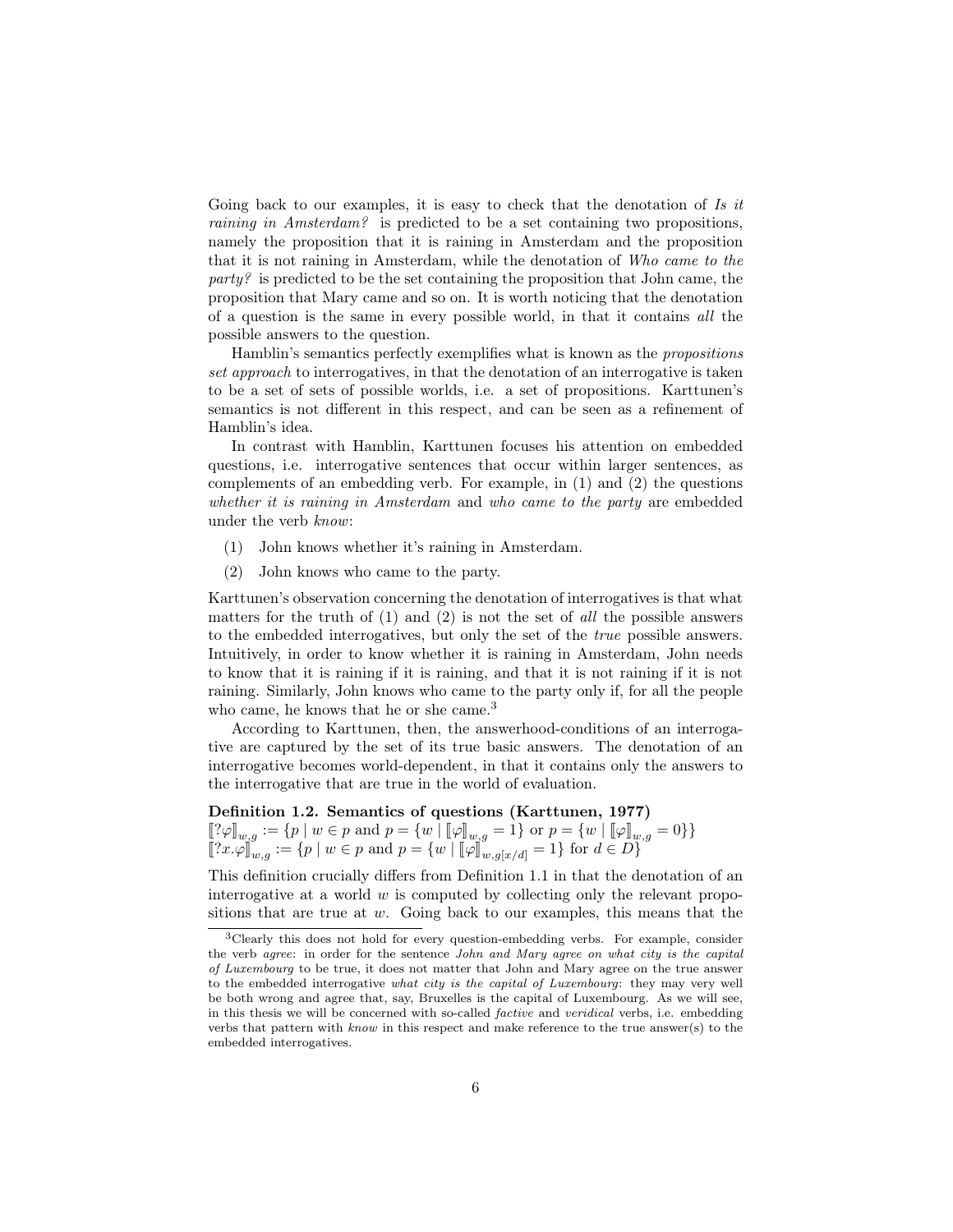denotation at w of a polar question such as Is it raining in Amsterdam will contain the proposition that it is raining if it is indeed raining in  $w$  and the proposition that it is not raining if it is not raining in  $w$ , while the denotation of a wh-question such as Who came to the party? will contain those propositions of the form x came to the party that are true in w.

What is important about Karttunen's approach is his notion of a complete true answer to a question, which plays a crucial role for embedded wh-questions. As we said, it seems that John cannot be said to know who came to the party unless he knows, for any person who came, that he or she came. In other words, John must know the complete true answer to the embedded question. Let Q be any question and  $\llbracket Q \rrbracket_{w,q}$  its denotation at w along the lines of Definition 1.2. According to Karttunen, the complete true answer to  $Q$  at a world w (denoted with  $\mathsf{ANS}_K(Q, w)$  is nothing but the proposition resulting from the intersection of all the basic true answers to Q:

#### Definition 1.3. Complete true answer (Karttunen, 1977)

$$
\mathsf{ANS}_K(Q, w) := \begin{cases} \bigcap \llbracket Q \rrbracket_{w,g}, & \text{if } \llbracket Q \rrbracket_{w,g} \neq \emptyset; \\ \{v \mid \llbracket Q \rrbracket_{v,g} = \emptyset \}, & \text{if } \llbracket Q \rrbracket_{w,g} = \emptyset. \end{cases}
$$

If Q is a polar question, then  $\llbracket Q \rrbracket_{w,q}$  is a singleton, thus the complete true answer to Q at w coincides with the basic true answer to Q at w. If Q is a wh-question, then the complete true answer to  $Q$  at  $w$  amounts to the intersection (i.e. the conjunction) of the basic true answers to  $Q$  at  $w$ . For example, if Ann and Bob were the only ones who came to the party, the complete true answer to Who came to the party? is predicted to be the intersection between the proposition that Ann came and the proposition that Bob came, i.e. the proposition that Ann and Bob came to the party. Finally, if nobody came to the party, the complete true answer to the the question is the proposition that nobody came to the party.

The concept of a complete true answer is used by Karttunen to define the semantics of the embedding verb know, in order to evaluate sentences such as (1) and (2). Let Q be a question and let X denote an agent; the spirit of Karttunen's analysis of interrogatives embedded under know can be captured by the following semi-formal definition:

#### Definition 1.4. Know+Q (Karttunen, 1977)

A sentence of the form X knows Q is true at w iff X believes  $\mathsf{ANS}_K(Q, w)$  at w.

It is easy to see that knowing whether and knowing wh- are reduced to knowing that. <sup>4</sup> More precisely, the semantic contribution of a question embedded under know is the proposition expressed by the complete true answer to the question. For example, the sentence *John knows whether it's raining* is true at w if and only if John knows that it is raining if it is raining at  $w$  and John knows that it is not raining if it is not raining at w. As for John knows who came to the party, we can say that John knows who came to the party if and only if John

<sup>&</sup>lt;sup>4</sup>We make the simplifying assumption that believing a true proposition  $p$  is sufficient in order to know p.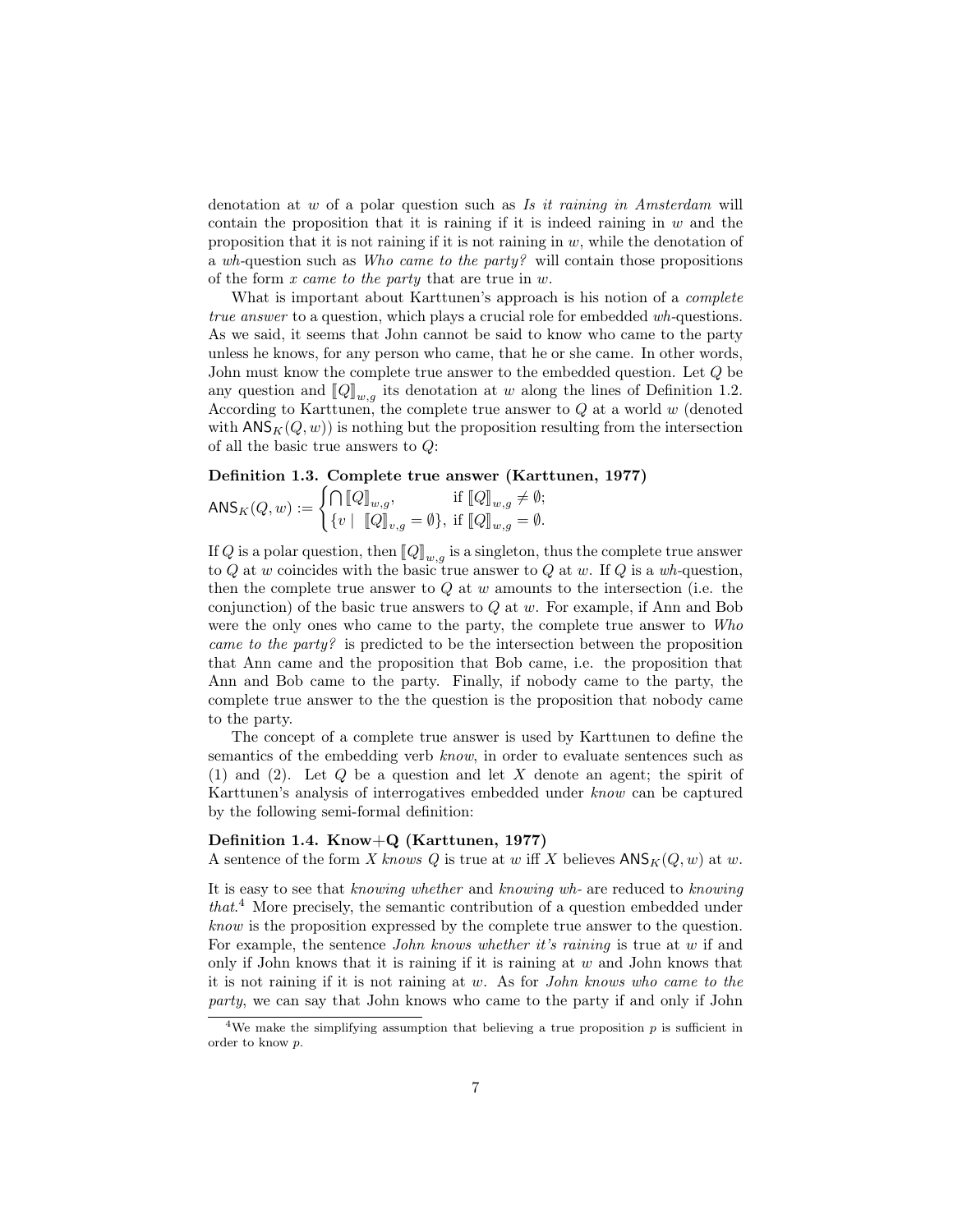knows, for any person that actually came, that he or she came: e.g., if Ann and Bob are the only ones who came, the sentence is true if and only if John knows that Ann and Bob came. Finally, if nobody came then in order to know who came John must believe that nobody came.

The semantics sketched in Definition 1.2 captures a reading of embedded questions commonly known as the weakly exhaustive reading (Heim, 1994). What plays a role for the truth of *John knows who came to the party* is only the information about the individuals who actually came to the party: if Ann and Bob came, then John must know that they came. The information about whoever did not come does not play any role. For example, suppose Ann and Bob came to the party and Cindy did not; no matter what John knows or believes about Cindy, if he knows that Ann and Bob came to the party then we must conclude that John knows who came to the party.

Groenendijk and Stokhof (1984) argue that this is not a desirable prediction. Let us assume that John knows what the relevant domain of individuals is, i.e. that he knows who was invited to the party; then if John does not know that Cindy did not come or worse he falsely believes that she came, intuitively it is not true that John knows who came to the party. Groenendijk and Stokhof argue that, under the assumption that John knows who was invited, the reading involved in John knows who came to the party is stronger than the one captured by Karttunen's analysis: what plays a role for the truth of the sentence is not only the information that John has about who came but also the information about who did not come. In order to know who came to the party, for any person that came John must know that he or she came and for any person that did not come John must know that he or she did not come.

Let us now turn to Groenendijk and Stokhof's semantics of questions, in order to see how they implement the so-called strongly exhaustive reading. The first difference with Karttunen's proposal concerns the type of semantic objects associated with questions. The denotation of a question at a world is not taken to be a set of propositions, as in Definition 1.2, but it is a proposition itself. More precisely, the denotation of a question at a world is taken to be the strongly exhaustive answer to the question at that world. In order to see what a strongly exhaustive answer is, let us introduce a semantic definition in the spirit of Groenendijk and Stokhof's approach:

#### Definition 1.5. Semantics of questions (G&S, 1984)

$$
\begin{aligned} [\![? \varphi]\!]_{w,g} &:= \{ v \mid [\![\varphi]\!]_{v,g} = [\![\varphi]\!]_{w,g} \} \\ [\![?x.\varphi]\!]_{w,g} &:= \{ v \mid \forall d \in D, \ [\![\varphi]\!]_{v,g[x/d]} = [\![\varphi]\!]_{w,g[x/d]} \} \end{aligned}
$$

The denotation of Is it raining? at w, its strongly exhaustive true answer, is the proposition that it is raining if it rains at  $w$  and the proposition that it is not raining if it does not rain at w. In other words, as far as polar questions are concerned, the strongly exhaustive answer coincides with the complete answer in Karttunen's sense.

The difference between the two readings becomes apparent for wh-questions. The denotation of Who came to the party? at  $w$  is the proposition containing exactly the possible worlds which agree with  $w$  as to whether  $d$  came to the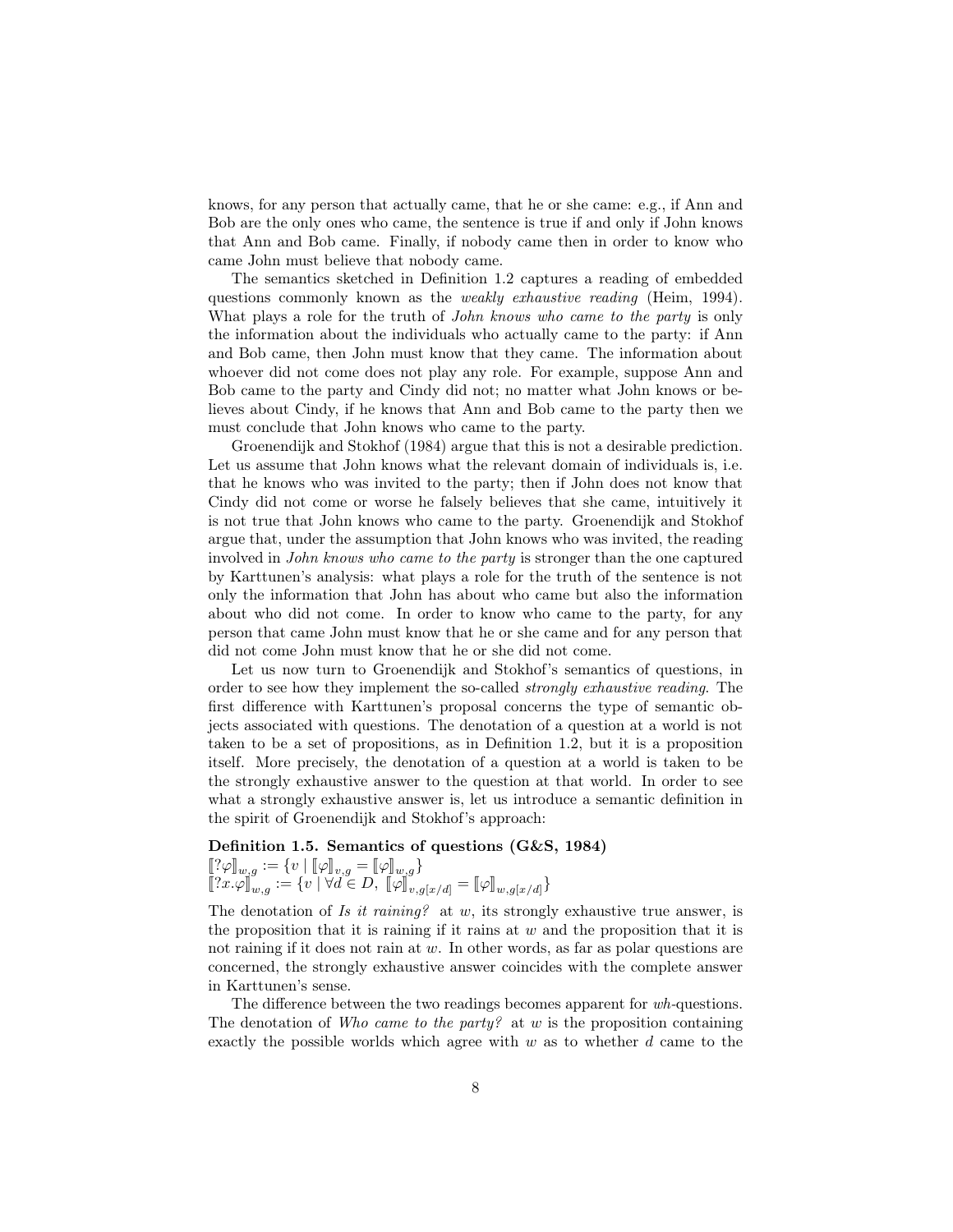party or not, for any individual  $d$  in the domain. For example, suppose that at w Ann and Bob came to the party and Cindy did not come. According to Definition 1.5, the denotation of Who came to the party? at w is the proposition that contains exactly those worlds that agree with  $w$  as regards the set of people who came to the party, i.e. it contains exactly those worlds in which Ann and Bob came and Cindy did not come.

Now, the semantic analysis of sentences containing questions embedded under know proposed by Groenendijk and Stokhof can be captured by the following definition:

#### Definition 1.6. Know $+Q$  (G&S, 1984)

A sentence of the form X knows Q is true at w iff X believes  $\llbracket Q \rrbracket_{w,q}$  at w.

Again, knowing whether and knowing wh- are reduced to knowing that. We consider (2) again, repeated as (3):

(3) John knows who came to the party.

It is easy to see that Definition 1.6 yields the wanted predictions in the situation considered above, i.e. the world  $w$  where Ann and Bob came to the party and Cindy did not come. The sentence in  $(3)$  is true at w just in case John believes the proposition [Who came to the party?]<sub>w,q</sub>, which is the proposition containing exactly the worlds where Ann and Bob came and Cindy did not come. Now, if John believes that Ann and Bob came and Cindy did not come, then (3) is predicted to be true, but, crucially, if John does not believe that Cindy did not come, then his beliefs are compatible with worlds in which Cindy came, so he cannot believe the said proposition and (3) is predicted to be false.

It does not fall within the scope of this introductory section to argue in favour of any of the analyses summarised above. As already mentioned, the aim of the section is to provide a toolbox of concepts that will be useful in the following sections. In particular, we will be making constant reference to the notions of weakly exhaustive reading and strongly exhaustive reading of a question. Now, as shown by Heim (1994), Karttunen's analysis of questions is actually flexible enough to define both readings. For the sake of uniformity, then, we will take Karttunen's analysis as our basic starting point in question semantics (especially in the first chapter).

Before moving to the next section, let us see how we can capture the strongly exhaustive reading of a question Q on the basis of its denotation in the spirit of Karttunen's analysis. To do so we follow Heim (1994). We have seen that  $\mathsf{ANS}_{K}(Q, w)$  is the complete true answer to Q at w, defined as the intersection of all the basic true answers to  $Q$  at  $w$ . For example, if  $Q$  is Who came to the party? and only Ann and Bob came at w then  $\mathsf{ANS}_K(Q, w)$  is the proposition that Ann and Bob came. Clearly, if we move to a world  $w'$  where, say, Ann came but Bob did not, then the complete answer to Q will be different, i.e.  $\mathsf{ANS}_K(Q, w')$  will be the proposition that Ann came, and so on. On the other hand, any world v that agrees with w concerning the fact that only Ann and Bob came is a world where the complete answer to  $Q$  will be the same as the complete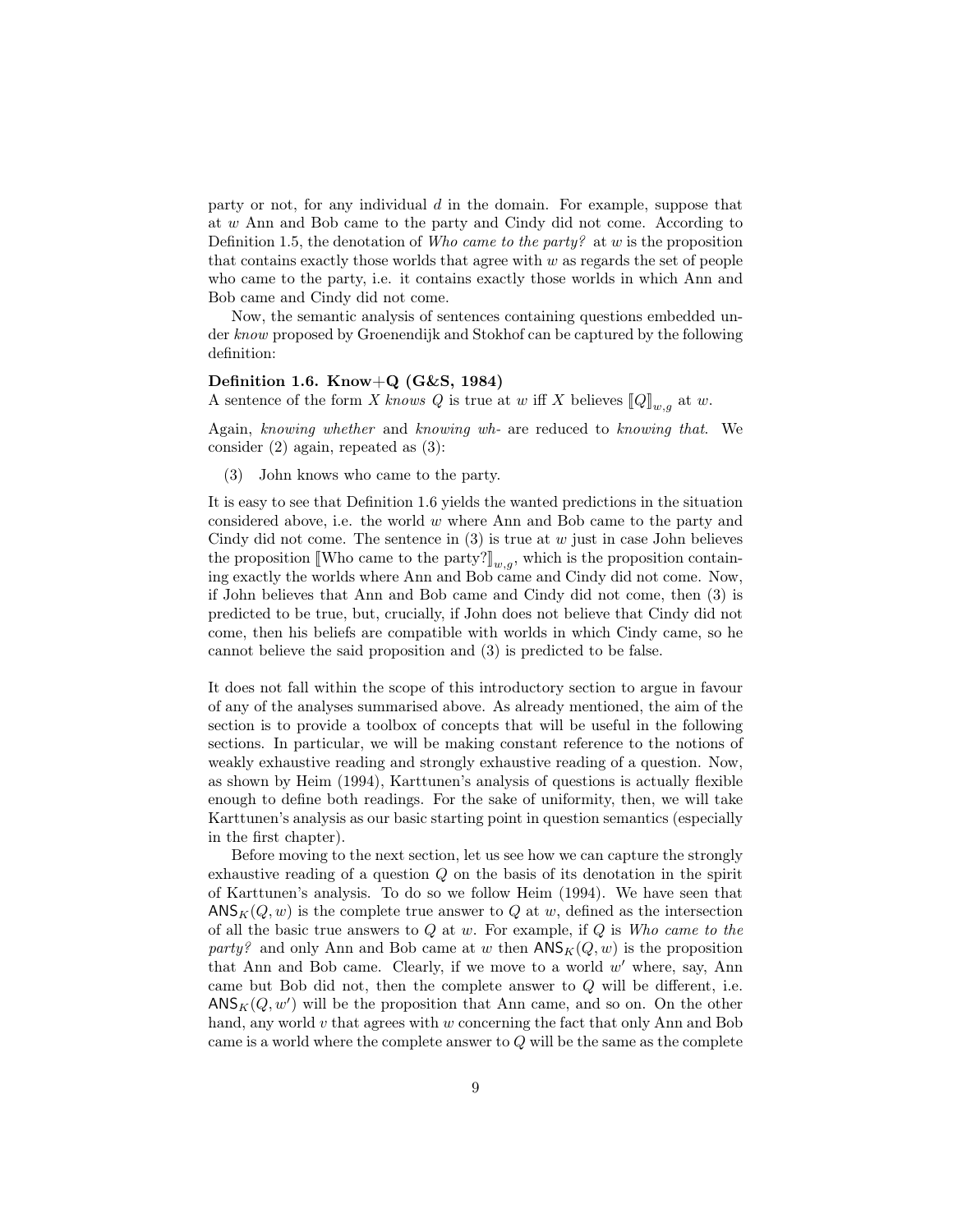answer to  $Q$  in  $w$ . Now, if we collect every such world, we get a proposition which is true at a world just in case only Ann and Bob came to the party at that world, i.e. the proposition that *only* Ann and Bob came. But this is exactly the proposition that corresponds to what we called the strongly exhaustive answer to Q. Summing up, we can formally define the strongly exhaustive answer to a question Q in w (denoted  $ANS_{GS}(Q, w)$ ) as follows:

Definition 1.7. Strongly exhaustive answer (Heim, 1994)  $\text{ANS}_{GS}(Q, w) := \{v \mid \text{ANS}_K(Q, v) = \text{ANS}_K(Q, w)\}\$ 

### 1.2 Responsive verbs and factivity

In this work we are concerned with so-called responsive verbs, i.e. embedding verbs that can embed both declarative and interrogative complements.<sup>5</sup> One example of a responsive verb was given in the previous section; the verb know is responsive:

- (4) a. John knows that Bob called Kate.
	- b. John knows whether Ann will come to the party or not.
	- c. John knows who came to the party yesterday.

Other responsive verbs are tell, surprise, predict, agree, realise and many others. For completeness, let us briefly point out that not every embedding verb is responsive: for example, believe can embed declarative complements but not interrogative complements, while wonder exhibits the opposite behaviour:

- (5) a. Kate believes that Bob is a nice guy.
	- b.  $#$  Kate believes whether Bob is a nice guy or not.
	- c. Kate wonders whether Bob is a nice guy or not.
	- d.  $#$  Kate wonders that Bob is a nice guy.

The verb know instantiates also another interesting property of embedding verbs, usually called *factivity*. In general, a verb  $V$  that embeds a declarative complement  $P$  is said to be factive just in case the sentences of the form  $XVP$ , where  $X$  denotes a subject, presuppose the truth of the embedded complement P. This is to say that if P is false, the sentence  $XVP$  cannot be evaluated as being true nor false. That this is the case for know can be shown with the following examples, where the implied content in (6a) is preserved under negation and in a question:<sup>6</sup>

- (6) a. John knows that Bob called.  $\rightsquigarrow$  Bob called.
	- b. John doesn't know that Bob called.  $\rightsquigarrow$  Bob called.

 $5$ This terminology follows Lahiri (2002)'s typology.

 $^6\mathrm{The}$  arrow  $\leadsto$  indicates non-logical implication.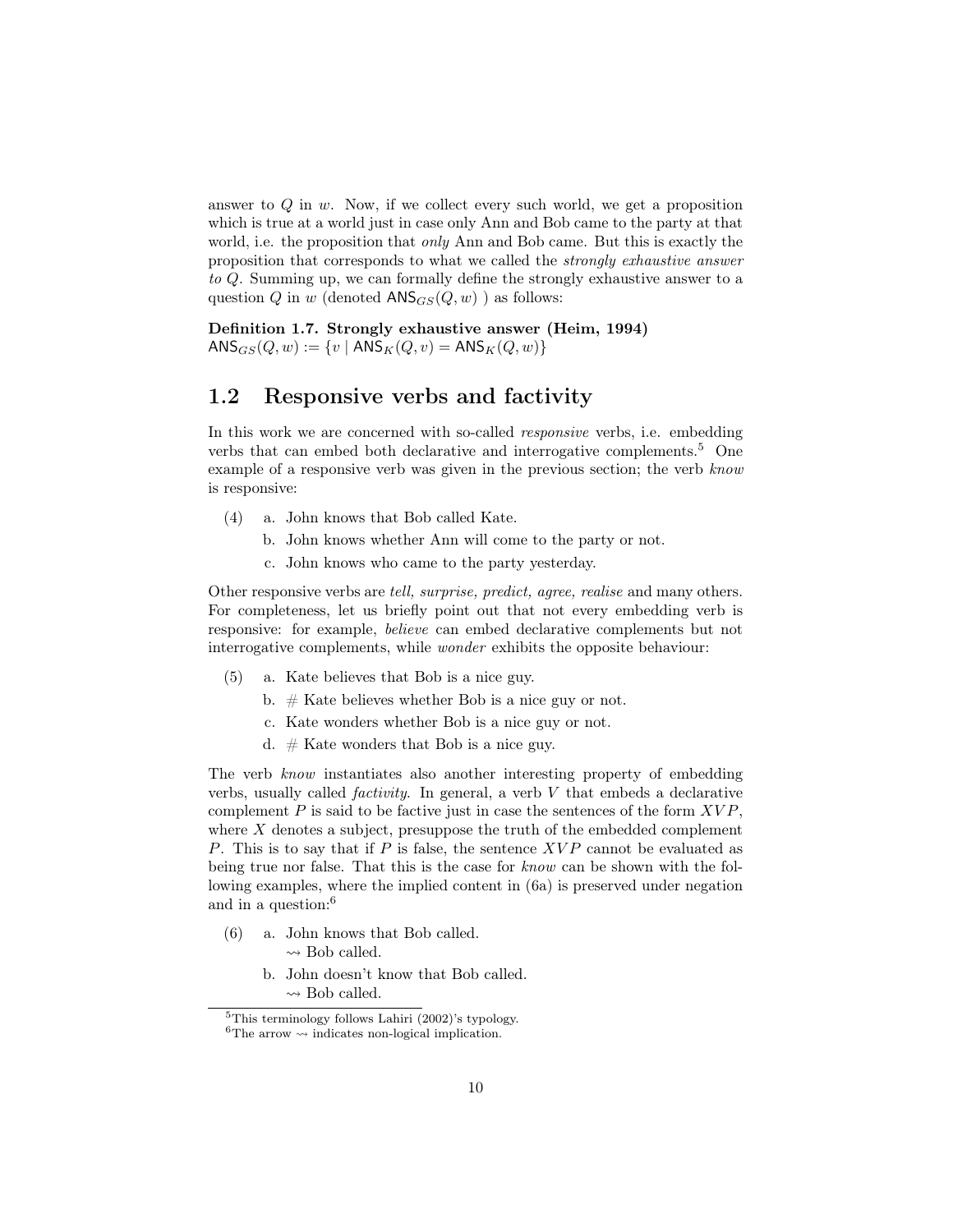c. Does John know that Bob called?  $\rightsquigarrow$  Bob called.

Factivity is clearly a property of verbs that embed declarative complements. However, it can be related in interesting ways to verbs that embed interrogative complements too. First of all, let us introduce another property of embedding verbs, i.e. *veridicality*: in general, a verb  $V$  that embeds a declarative complement  $P$  is said to be veridical just in case a sentence of the form  $XVP$  entails the truth of the embedded complement  $P$ . Clearly factivity entails veridicality: if a sentence such as John knows that Bob called presupposes that Bob called and if such a sentence is true, then it is also true that Bob called (i.e. that Bob called is entailed by the sentence).

Now, it has been argued by Égré (2008) that if a declarative-embedding verb is veridical, then it is also responsive, i.e. it can also embed interrogative complements. According to this generalization, then, factive embedding verbs are always responsive. Moreover, Spector and Égré (2014) argue that a responsive verb is veridical with respect to its declarative complement if and only if it is also veridical with respect to its interrogative complement. This latter notion needs to be defined. Following Spector and Égré, we say that a verb  $V$  that embeds an interrogative complement  $Q$  is veridical with respect to  $Q$  just in case a sentence of the form  $XVQ$  entails the truth of a sentence of the form  $XVP$ , where P is a true answer to Q. For example, the sentence John knows whether Bob called entails that John knows the true answer to the question Did Bob call?; if Bob did call, for example, and it is true that John knows whether Bob called, then John must know that Bob called as well.

If both generalizations are correct, then, we get that factive embedding verbs are responsive and veridical with respect to both kinds of complements that they embed. It is not within the scope of this work to evaluate to what extent these generalizations hold; however, we believe that they highlight an interesting connection between factivity and responsive verbs which holds at least for the two classes of verbs that we consider in this work. These are the so-called emotive factives, such as amaze, surprise, disappoint and epistemic factives, such as realise and anticipate.

## 1.3 Emotive and epistemic factives

We take *surprise* and *realise* as our main examples of emotive and epistemic factives, respectively. The examples in (7) and (8) show that suprise and realise are indeed factive. Furthermore, the fact that the arguments in (9) and (10) are intuitively valid shows that these verbs are also veridical with respect to their interrogative complements:

- (7) a. It surprised John that Bob called.  $\rightsquigarrow$  Bob called.
	- b. It didn't surprise John that Bob called.
		- $\rightsquigarrow$  Bob called.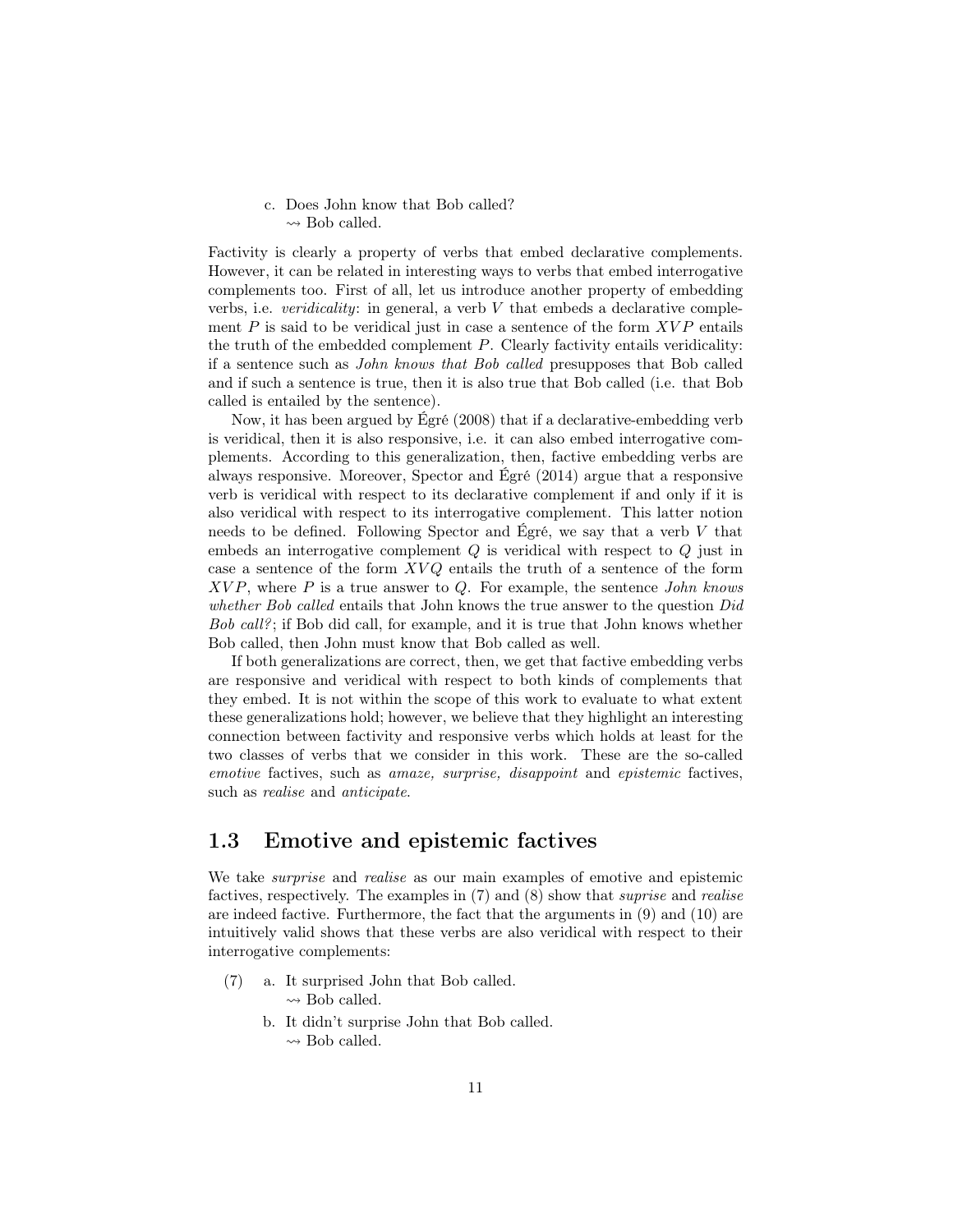- (8) a. Kate realised that Bob is a bad guy.  $\rightsquigarrow$  Bob is a bad guy.
	- b. Kate didn't realise that Bob is a bad guy.  $\rightsquigarrow$  Bob is a bad guy.
- (9) It surprised John who called yesterday. Only Bob called. Therefore, it surprised John that Bob called.
- (10) Kate realised who came to the party. Only Ann came. Therefore, Kate realised that Ann came.

We chose to focus our attention on emotive and epistemic factives because we believe that their behaviour when they embed interrogative complements raises interesting challenges for a semantic analysis of embedding verbs.

In the following two sections we review a number of classic and recent works concerned with these classes of verbs (in particular surprise and realise) with the aim of collecting the relevant data that a semantic theory of these verbs should be able to account for.

Before moving to the next section, let us consider the components of the meaning of surprise and realise when they embed declarative complements, beside factivity.

Let us begin with *surprise*. It is rather uncontroversial that one cannot be surprised by some proposition if he or she does not believe it. We can argue that this implication has a presuppositional nature rather than being a logical entailment by looking at the examples in (11), where the implied content is preserved under negation and in a question. The examples highlight another component of the meaning of surprise, i.e. its reference to the subject's expectations towards the relevant proposition. In this case, however, it is easy to see that the corresponding implication is not preserved under negation and in a question.

- (11) a. It surprised John that Bob called.
	- $\rightsquigarrow$  John believes that Bob called.
	- $\rightsquigarrow$  John didn't expect Bob to call.
	- b. It didn't surprise John that Bob called.
		- $\rightsquigarrow$  John believes that Bob called.
		- $\rightarrow$  John didn't expect Bob to call.
		- $\rightsquigarrow$  John expected Bob to call.
	- c. Did it surprise John that Bob called?
		- $\rightsquigarrow$  John believes that Bob called.
		- $\rightarrow$  John didn't expect Bob to call.
		- $\rightarrow$  John expected Bob to call.

The fact that the expectation of the subject is not presupposed but asserted is apparent from the contrast between  $(11a)$  and  $(11b)$ : the sentence It suprised John that Bob called implies that John did not expect Bob to call, while the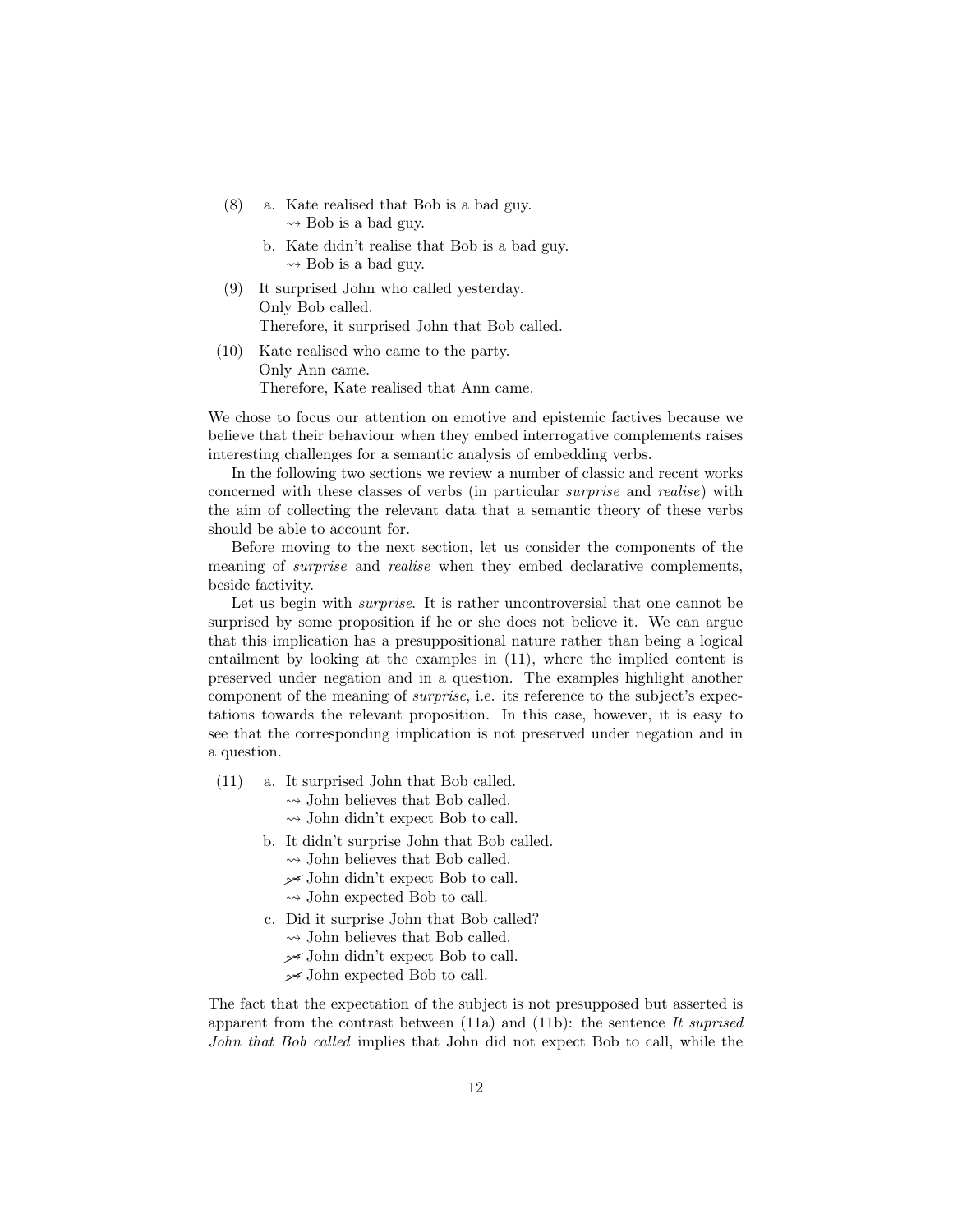sentence It didn't surprise John that Bob called implicates the negation, i.e. that John did expect Bob to call. As for the question in (11c), neither implication is present.

To sum up these observations we give the following semi-formal semantic entry for *surprise*, when it embeds a declarative complement  $P$ :

#### Definition 1.8. Surprise+P

Presupposition: a sentence of the form It supprised X that P is defined at a world w iff  $P$  is true at  $w$  and  $X$  believes  $P$  at  $w$ .

Assertion: if defined at  $w$ , It suprised  $X$  that  $P$  is true at  $w$  iff  $X$  did not expect P.

We can now turn to *realise*. Clearly, if someone realised that  $P$  then he or she used not to believe  $P$  and later came to know it. As before, we can disentangle the asserted component from the presupposed material by looking at some examples.

- (12) a. Kate realised that Bob is a bad guy.
	- $\rightsquigarrow$  Kate didn't believe that Bob is a bad guy.
	- $\rightsquigarrow$  Kate now believes that Bob is a bad guy.
	- b. Kate didn't realise that Bob is a bad guy.
		- $\rightsquigarrow$  Kate didn't believe that Bob is a bad guy.
		- $\frac{\mathcal{A}}{\mathcal{A}}$  Kate now believes that Bob is a bad guy.
		- $\rightsquigarrow$  Kate still does not believe that Bob is a bad guy.
	- c. Did Kate realise that Bob is a bad guy?
		- $\rightsquigarrow$  Kate didn't believe that Bob is a bad guy.
		- $\mathcal{F}$  Kate now believes that Bob is a bad guy.
		- $\frac{1}{2}$  Kate still does not believe that Bob is a bad guy.

It can be noticed that the implication concerning the subject's past beliefs is preserved under negation and in a question, which points towards its presuppositional nature. On the other hand, the contrast between (12a) and (12b) as regards the implication concerning subject's present beliefs points towards the conclusion that this component of the meaning is asserted rather than presupposed.

As before, let us sum up these observations with the following semantic entry for realise, when it embeds a declarative complement P:

#### Definition 1.9. Realise+P

Presupposition: a sentence of the form X realised that P is defined at a world w iff  $P$  is true at  $w$  and  $X$  did not believe  $P$ .

Assertion: if defined at  $w$ , X realised that P is true at  $w$  iff X believes P at  $w$ .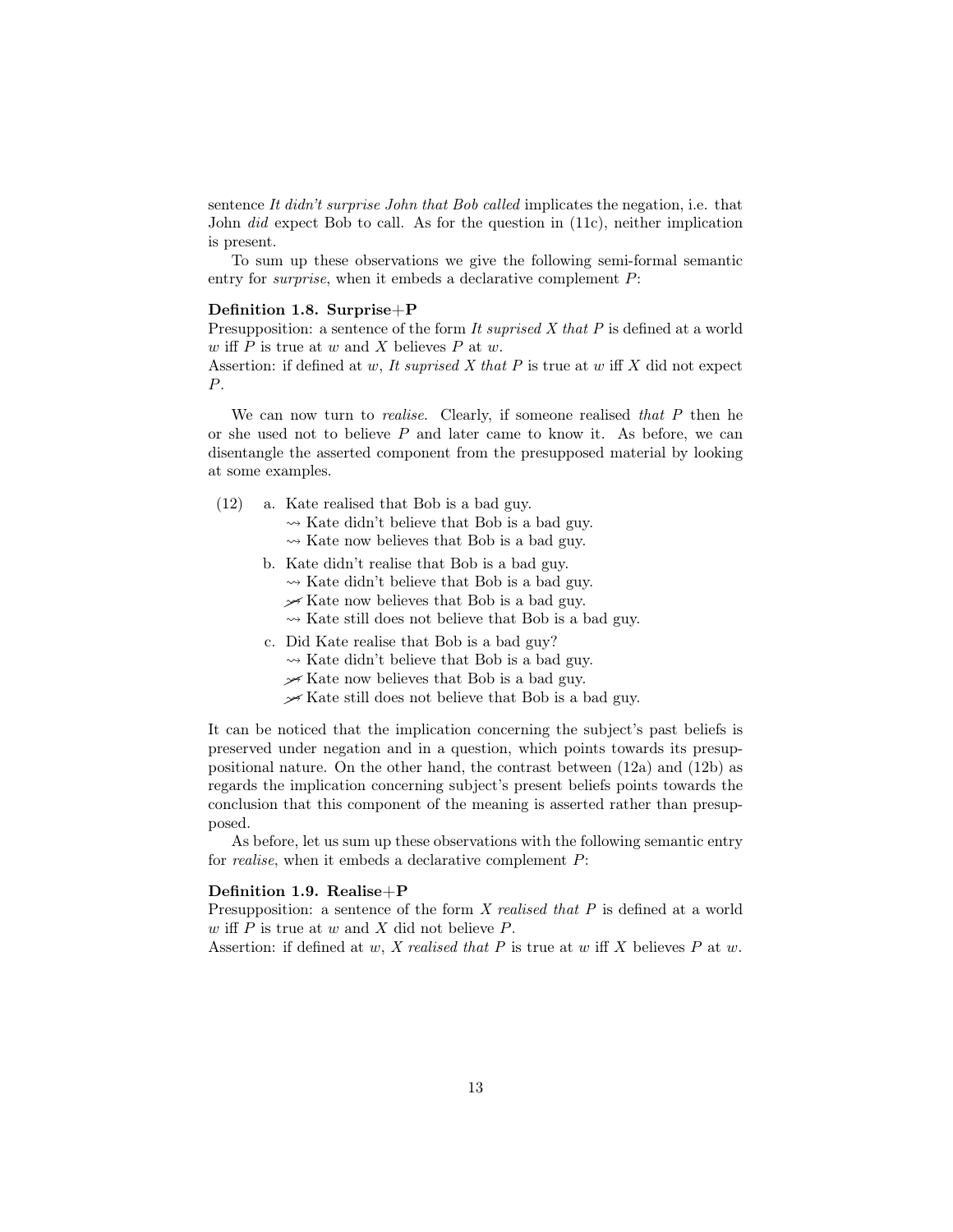## 1.4 Surprise and realise with interrogative complements

We can now focus on the behaviour of verbs such as *surprise* and *realise* when they embed interrogative complements. There are two main features of these verbs that have been extensively considered in the literature: first, the fact that when they embed a question they select for a reading which is weaker than the strongly exhaustive reading; and second, the fact that they can felicitously embed wh-complements but not whether-complements.

In this section (1.4) we focus on the former and we try to summarise the recent debate concerning which reading is exactly at play when *surprise* and realise embed interrogative complements. As we will see, there is no general agreement in the literature concerning this issue and the authors' intuitions are very different from each other. In this work we will not try to conclusively evaluate the different positions at play, nor to argue for a particular position; in fact, our main goal is to explain why suprise and realise fail to embed whethercomplements. In the following section (1.5) we focus on this issue and we summarise and criticise two classes of recent approaches to it.

#### 1.4.1 A weaker reading

At least since (Berman, 1991) and (Heim, 1994) it has been argued that the strongly exhaustive reading of a question in the spirit of (Groenendijk and Stokhof, 1984) cannot be the only reading involved in the semantics of embedded questions. In particular, emotive and epistemic factives have been argued to select for a weaker reading.

Let us consider the verb *surprise*: an essential component of the semantics of a sentence of the form It surprised  $X$  Q, where  $Q$  is a question, seems to be that the subject  $X$  did not expect (and she later came to know) the answer to Q. Following Berman (1991), Heim (1994) argues that the concept of a strongly exhaustive answer cannot be the one involved in this kind of constructions when Q is a wh-question. For example, the strongly exhaustive reading of the embedded wh-questions is too strong to account for the intuitive truth conditions of a sentence such as  $(13)$ :<sup>7</sup>

(13) It surprised John who came to the party.

Suppose that John is informed about who was invited and he expected Ann, Bob and Cindy to come, but in fact only Ann and Bob showed up. We would say that (13) is false: after all, it was not who came that surprised John, but who did not come. Nevertheless, if we assign a strongly exhaustive reading to the embedded wh-question Who came to the party? we get the prediction that (13) is true. In fact, suppose we assume that (13) is true just in case John did not expect the true strongly exhaustive answer to Who came to the party?; now, the strongly exhaustive answer of (14a) is (14b):

<sup>7</sup>The example, in the spirit of Heim's argument, is adapted from (Guerzoni, 2007).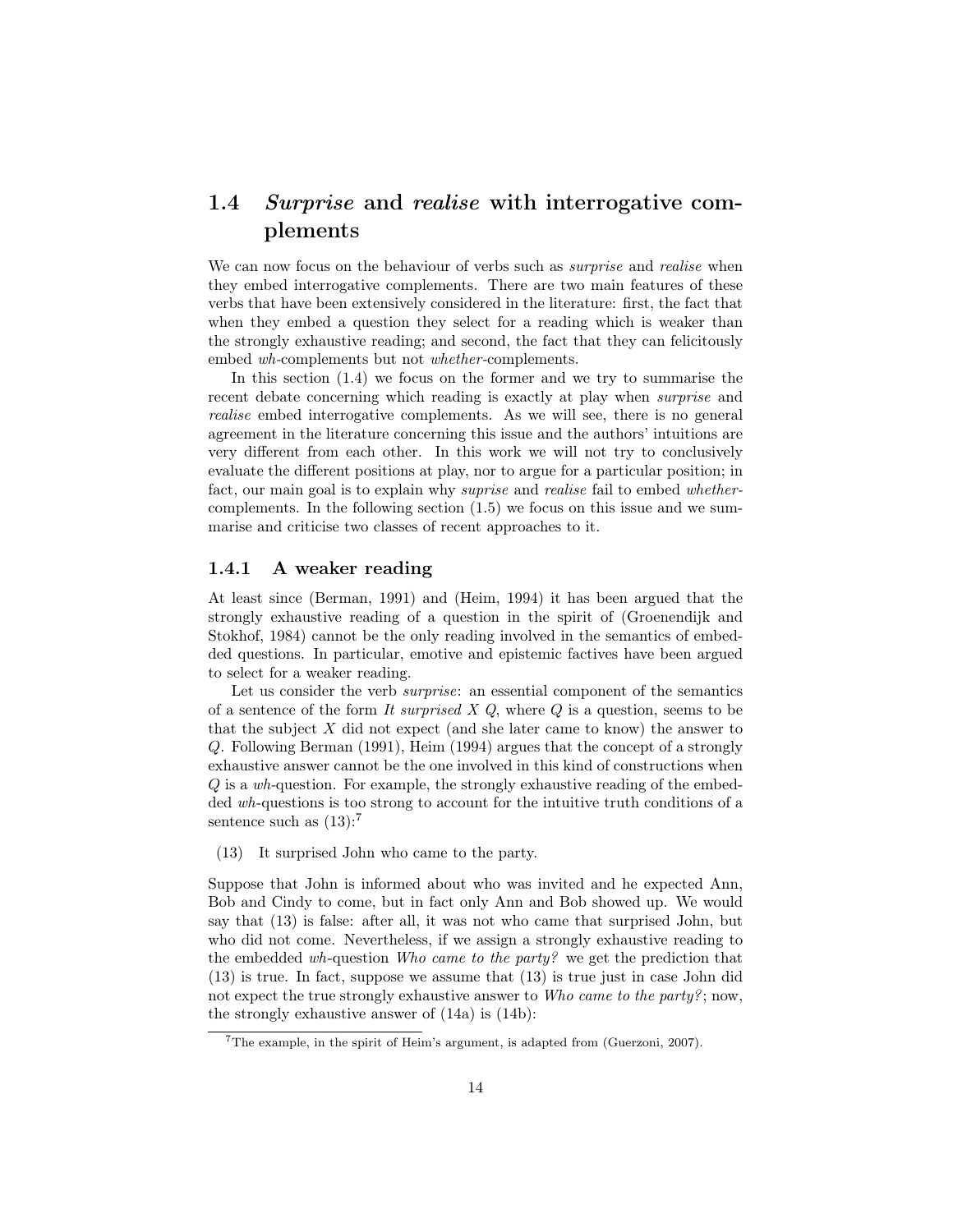- (14) a. Who came to the party?
	- b. Exactly Ann and Bob came.

In the described situation John did not expect (14b) to be true (we assumed that he expected Ann, Bob and Cindy), hence (13) is predicted to be true.

Now, Heim's well-known approach to this problem is to adopt a different, weaker notion of the exhaustive answer to a question. As we have seen, if  $\llbracket Q \rrbracket_w$  is the denotation of the question Q relative to w in the spirit of Kart-<br>tunon's somewhere the workly order to Q true in an denoted with tunen's semantics, the weakly exhaustive answer to  $Q$  true in  $w$ , denoted with  $\text{ANS}_K(Q, w)$ , is defined as the generalized intersection of  $\llbracket Q \rrbracket_w$ .<br>Rock to the example if we decide to again a weekly only

Back to the example, if we decide to assign a weakly exhaustive reading to the embedded wh-question who came to the party, we will get the right prediction: in the situation where only Ann and Bob showed up, the weakly exhaustive answer to (14a) is the proposition resulting from the intersection between the proposition that Ann came and the proposition that Bob came, i.e. the proposition that Ann and Bob came; now, in the given situation John did expect this proposition to be true, hence (13) is false.

A similar argument works for realise too. We can assume that an essential component of a sentence of the form X realised  $Q$ , where  $Q$  is a question, is that  $X$  came to know the answer to  $Q$  (while she did not know it before). Now, suppose that the answer involved in these constructions is a strongly exhaustive answer and consider the following situation. Only Ann and Bob came to the party, but Kate believes that Ann, Bob and also Cindy came. In this situation the strongly exhaustive answer to Who came to the party? is the proposition that exactly Ann and Bob came, and Kate clearly does not know it. But suppose that later she comes to know that Cindy did not come. Now she knows the strongly exhaustive answer, hence we get the prediction that (15) is true:

(15) Kate realised who came to the party.

This prediction is wrong because, intuitively, Kate later came to know who didn't come to the party (Cindy), while she already knew who came. Again, we get the right prediction if we assume that the weakly exhaustive reading is the one involved in this sentence: Kate used to correctly believe that Ann and Bob came to the party, which is the weakly exhaustive answer to the embedded question, hence (15) cannot be true.

Notice that we say *cannot be true* instead of *is false* for a precise reason. If (15) is false, then (16) is obviously true:

(16) Kate didn't realise who came to the party.

But, in the given situation, this does not seem to be correct. It is not true that Kate did not realise who came because, intuitively, there was nothing left for Kate to realise: of every person that came, she already knew that that person came. Hence it seems that neither (15) nor its negation are true, i.e. that in the given situation (15) is undefined. We follow Guerzoni (2007) and we take this to show that the component of the meaning of realise which refers to the fact that the subject did not know the (weakly exhaustive) answer to the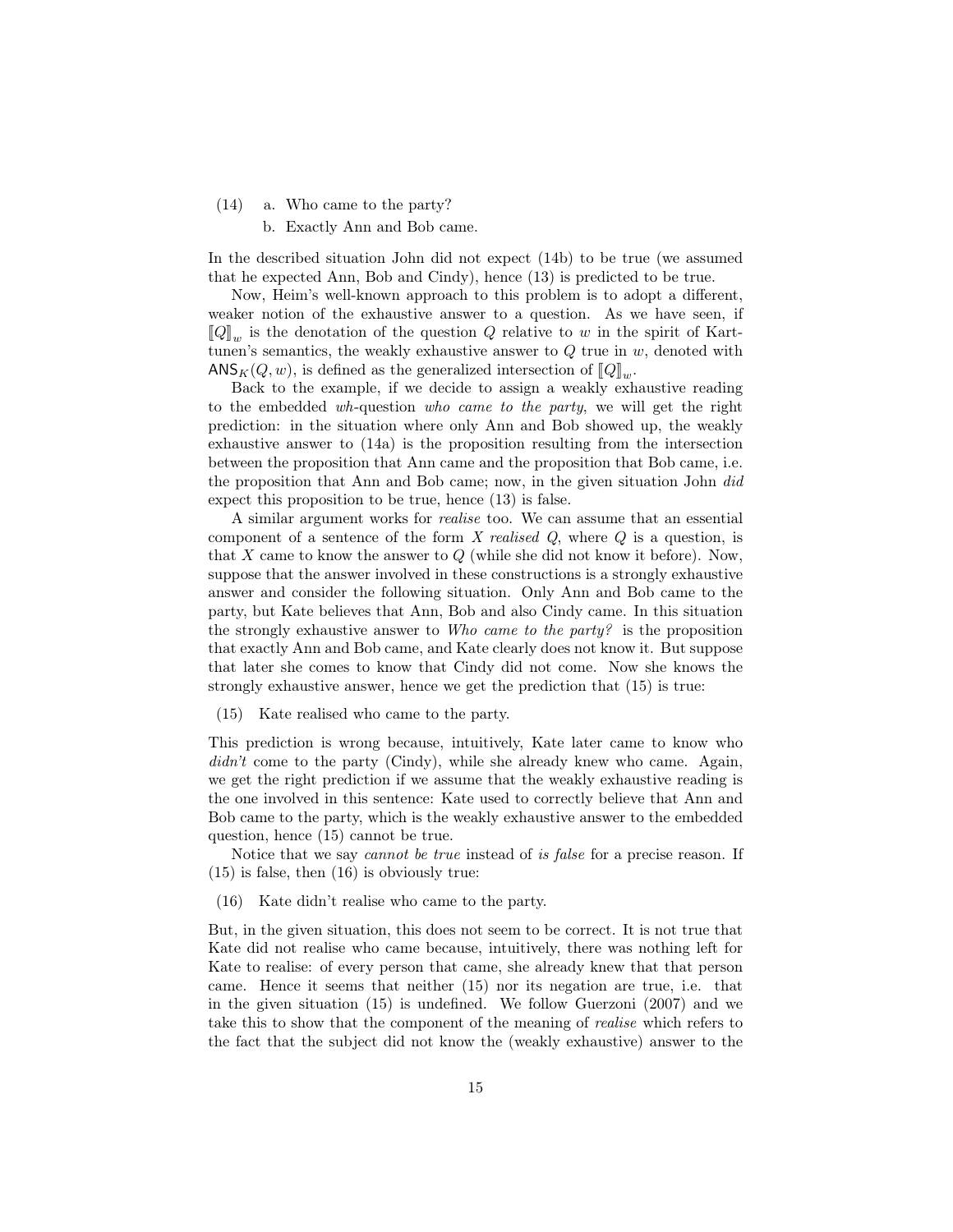embedded question is presupposed rather than asserted. Back to the example, Kate already knew the weakly exhaustive answer (i.e. that Ann and Bob called) and Kate realised who came to the party is neither true nor false.

A similar observation can be made for surprise as well. In particular, it appears that the component of meaning that refers to the fact that the subject came to know the (weakly exhaustive) answer to the embedded question is presupposed rather than asserted. Certainly, a sentence such as It surprised John who called implies that John knows who called. But the following examples show that this implied content is preserved under negation and in question, hence it is not entailed but, more likely, presupposed:

- (17) It surprised John who called.
	- $\rightsquigarrow$  John knows who called.
- (18) It did not surprise John who called.  $\rightsquigarrow$  John knows who called.
- (19) Did it surprise John who called?  $\rightsquigarrow$  John knows who called.

Moreover, it is possible to successfully apply Kai von Fintel's "hey, wait a minute" test to a sentence such as  $(20a)$ :<sup>8</sup>

- (20) a. Mary: It surprised John who called.
	- b. Lucy: Hey, wait a minute! He doesn't even know who called.

Wrapping up, we give now two semi-formal semantic entries for *surprise* and realise that sum up what has been observed so far concerning the meaning of these two verbs when they embed an interrogative complement:

#### Definition 1.10. Suprise $+Q$  (weakly exhaustive)

Presupposition: a sentence of the form It suprised X  $Q$  is defined at a world w iff X believes  $\mathsf{ANS}_K(Q, w)$  at w.

Assertion: if defined at w, It suprised  $X$   $Q$  is true at w iff  $X$  did not expect  $ANS_K(Q, w)$ .

#### Definition 1.11. Realise $+Q$  (weakly exhaustive)

Presupposition: a sentence of the form  $X$  realised  $Q$  is defined at a world  $w$  iff X did not believe  $\mathsf{ANS}_K(Q, w)$ .

Assertion: if defined at  $w$ , X realised Q is true at  $w$  iff X believes  $\mathsf{ANS}_K(Q, w)$ at w.

#### 1.4.2 An even weaker reading?

Although these observations seem convincing enough, recently several authors have argued that the reading involved when *surprise* embed a wh-question is not the weakly exhaustive reading, after all.

 ${}^{8}$ Cf. (von Fintel, 2004).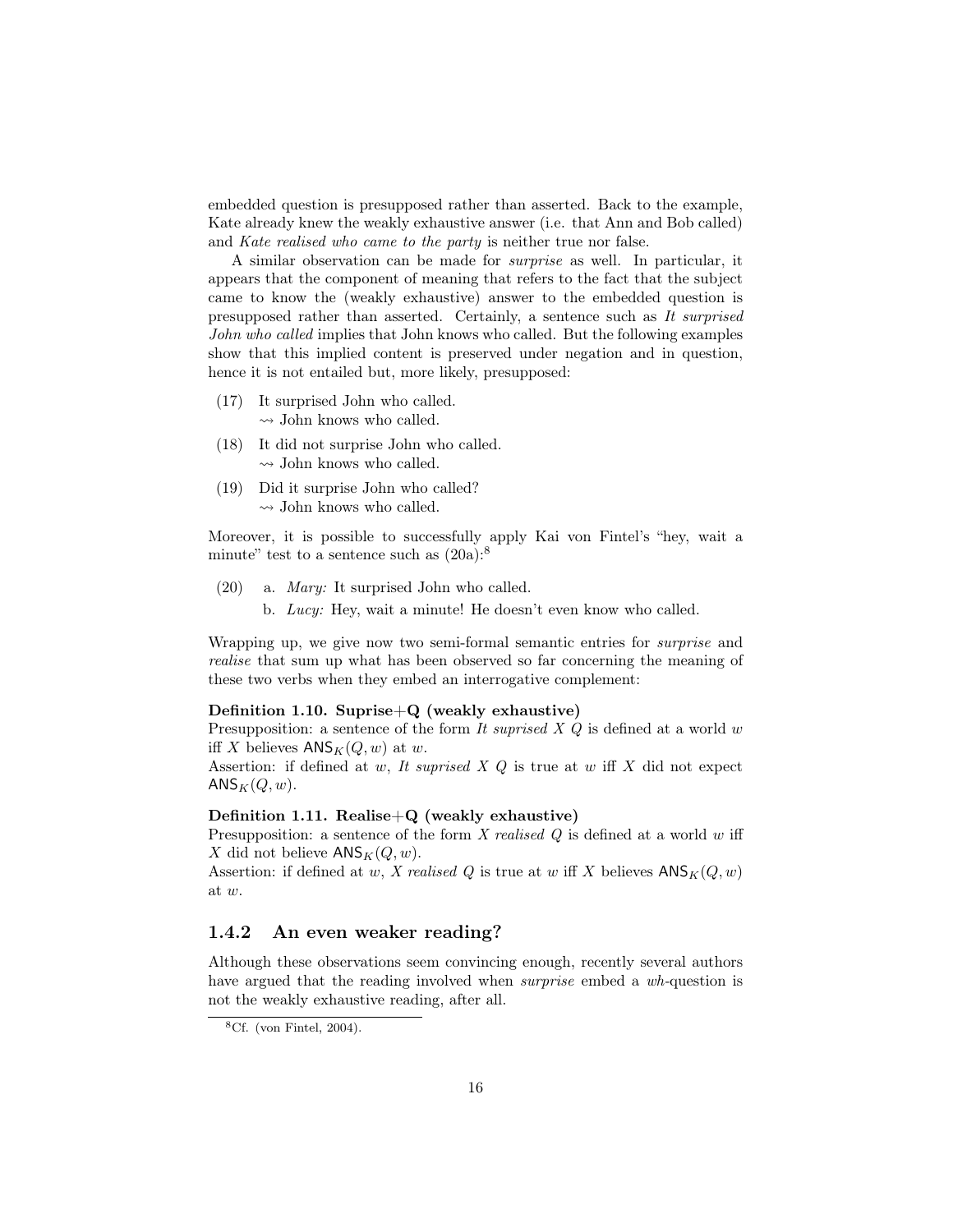For example, George (2011, 2013) agrees that the argument given above for surprise shows that the strongly exhaustive reading is indeed too strong, but he argues that it does not prove that we need to adopt the weakly exhaustive reading instead: in particular, the argument does not allow us to discriminate between the weakly exhaustive reading and the so-called mention-some reading, in that both yield the correct prediction in the given situation.

Recall the situation from the previous argument: John expected Ann, Bob and Cindy to come, but in fact only Ann and Bob showed up. The correct prediction is that It surprised John who came to the party is false, and the assumption that the reading involved is the weakly exhaustive reading yields this prediction, because John did expect Ann and Bob to come. Nevertheless, the mention-some reading yields the same prediction, because the true mentionsome answers to Who came to the party? are Ann came, Bob came, Ann and Bob came and John expected all of them to be true.

Moreover, George claims that the mention-some reading is in fact to be preferred, on the basis of the following argument. Suppose that John is only informed about Cindy: he knows that she called. But he did not expect this, so he is surprised that she called. Further suppose that, unbeknownst to John, Bob called too. In this situation, George claims, we would say that (21) is true:

(21) It surprised John who called.

Now, the true weakly exhaustive answer to Who called? is Bob and Cindy called, but clearly John does not believe it to be true, for he does not know anything about Bob. Hence, (21) is predicted to be neither true nor false if we assume the weakly exhaustive reading in the presuppositional content of surprise.

On the other hand, if we assume a mention-some reading, we get George's prediction. In fact, John believes a(n unexpected) true mention-answer to  $Who$ called?, namely he believes that Cindy called and according to George this can be enough to say that he is surprised by who called. Clearly in order to get this prediction we need to assume the mention-some reading both in the presuppositional and in the asserted component of the meaning of surprise, along the lines of the following entry:

#### Definition 1.12. Suprise+Q (mention-some)

Presupposition: a sentence of the form It suprised  $X$   $Q$  is defined at a world  $w$ iff  $\exists p \neq \emptyset \in [\![Q]\!]_w$  s.t. X believes p at w.<br>Assortion: if defined at w. It eventsed Y

Assertion: if defined at w, It suprised X Q is true at w iff  $\exists p \neq \emptyset \in [Q]_w$  s.t.<br>X believes n at w and X did not expect n  $X$  believes  $p$  at  $w$  and  $X$  did not expect  $p$ .

This entry says that It surprised  $X$  Q is defined and true as long as there is a true mention-some answer  $p$  to the question  $Q$  such that  $X$  believes it and  $X$ did not expect it: e.g., if Cindy called, John knows it and did not expect it, then John is surprised by who called, no matter what John may or may not know about other individuals.

Now, we have shaky intuitions concerning (21) in the given situation, but we believe that the prediction that the sentence is undefined is probably more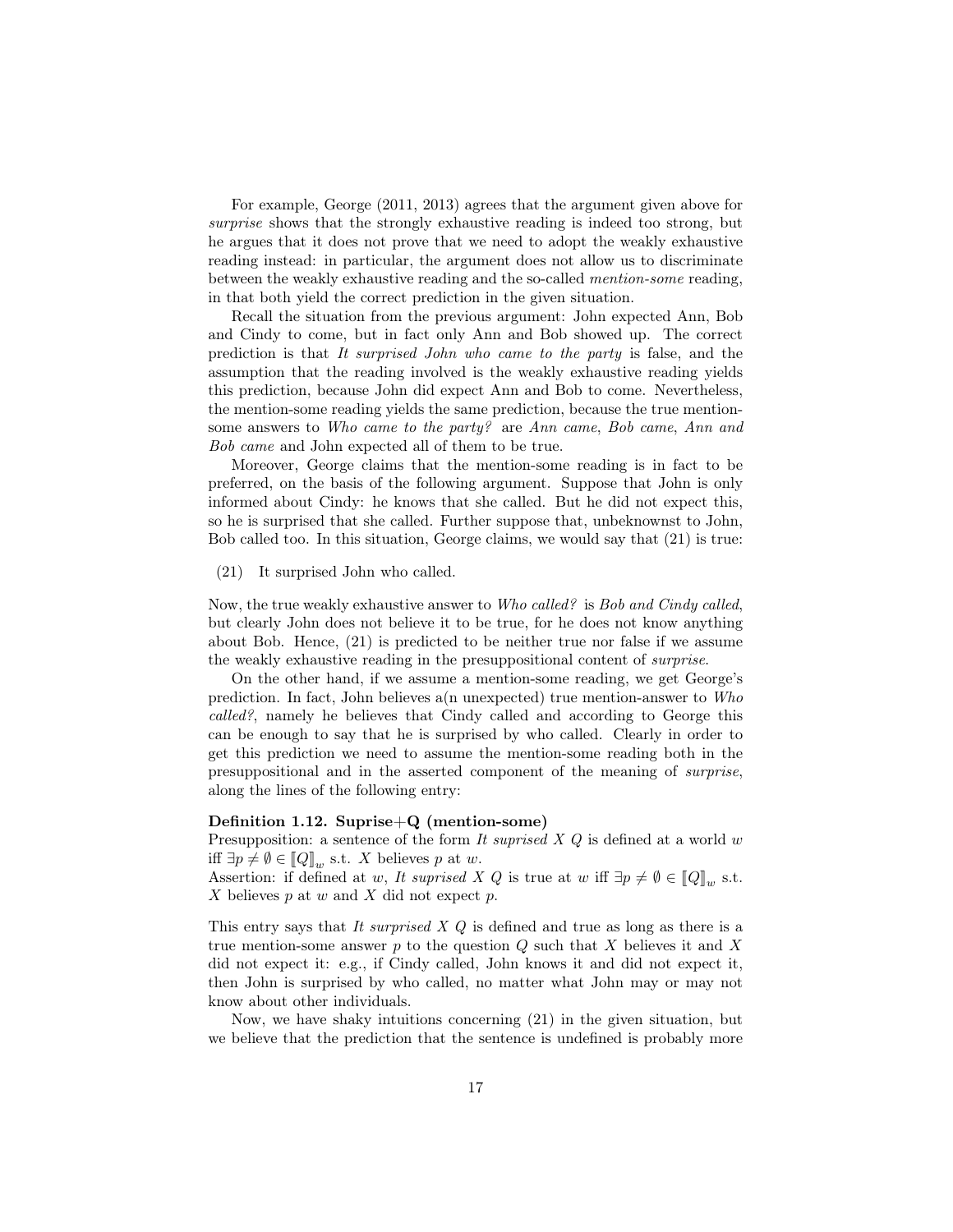accurate. In the situation in which John is not informed about Bob, which called too, the following dialogue seems plausible enough:<sup>9</sup>

- (22) a. Mary: It surprised John who called.
	- b. Lucy: Well, actually he doesn't even know who called.

Given that an analogous dialogue seems equally plausible if (22a) is replaced with It didn't surprise John who called, and that we can take well, actually... to signal a presupposition failure, we are tempted to conclude that (22a) is indeed undefined in the given situation.

Clearly this observation allows us to argue for the adoption of the weakly exhaustive reading in the presuppositional content of *surprise*: the subject needs to know who called in a weakly exhaustive sense in order to be surprised (and also not surprised) by who called. However, this is still compatible with the idea that being surprised by one (or more) mention-some answer(s) to Who called? is enough to be surprised by who called. According to this view It surprised  $X$  $Q$  would be defined and true as long as  $X$  knows the weakly exhaustive answer to  $Q$  (e.g. for every person that called, X knows that he or she called) and she did not expect one or more mention-some answer(s) to Q (e.g. for some person that called, X did not expect him or her to call).

However, as pointed out by Spector and Égré (2014), these truth-conditions seem too weak as well. They imagine a situation where John takes a look at the list of the invited people that showed up at the party, and the overall list is not particularly surprising to him, except for the presence of Bob, which he did not expect to see. Now, according to Spector and Égré in this situation it is plausible to say that John is surprised that Bob came to the party but he is not surprised by who came to the party. If this observation is correct, then the mention-some reading will be indeed too weak to be involved not only in the presupposed component of the meaning of surprise but also in the asserted component.

#### 1.4.3 ...or a stronger one?

Spector and Égré go one step further and argue that the weakly exhaustive reading is too weak as well, at least when it comes to the presuppositional content of surprise. In other words, the authors provide a situation where the subject knows the weakly exhaustive answer to the relevant question Q, she did not expect it and yet she cannot be said to be surprised by Q, precisely because she fails to know the strongly exhaustive answer to Q.

The situation imagined by Spector and Égré is the following. John has ten students, which took a certain exam. Ann, Bob ad Cindy passed it, and nobody else did. John did not expect Ann, Bob ad Cindy to pass, but he had no expectation whatsoever for the other seven students. Hence, when Ann, Bob and Cindy inform him that they passed, he is surprised. As for the other seven,

<sup>&</sup>lt;sup>9</sup>A number of native informants confirmed the plausibility of the dialogue. I am indebted with Nadine Theiler for this observation.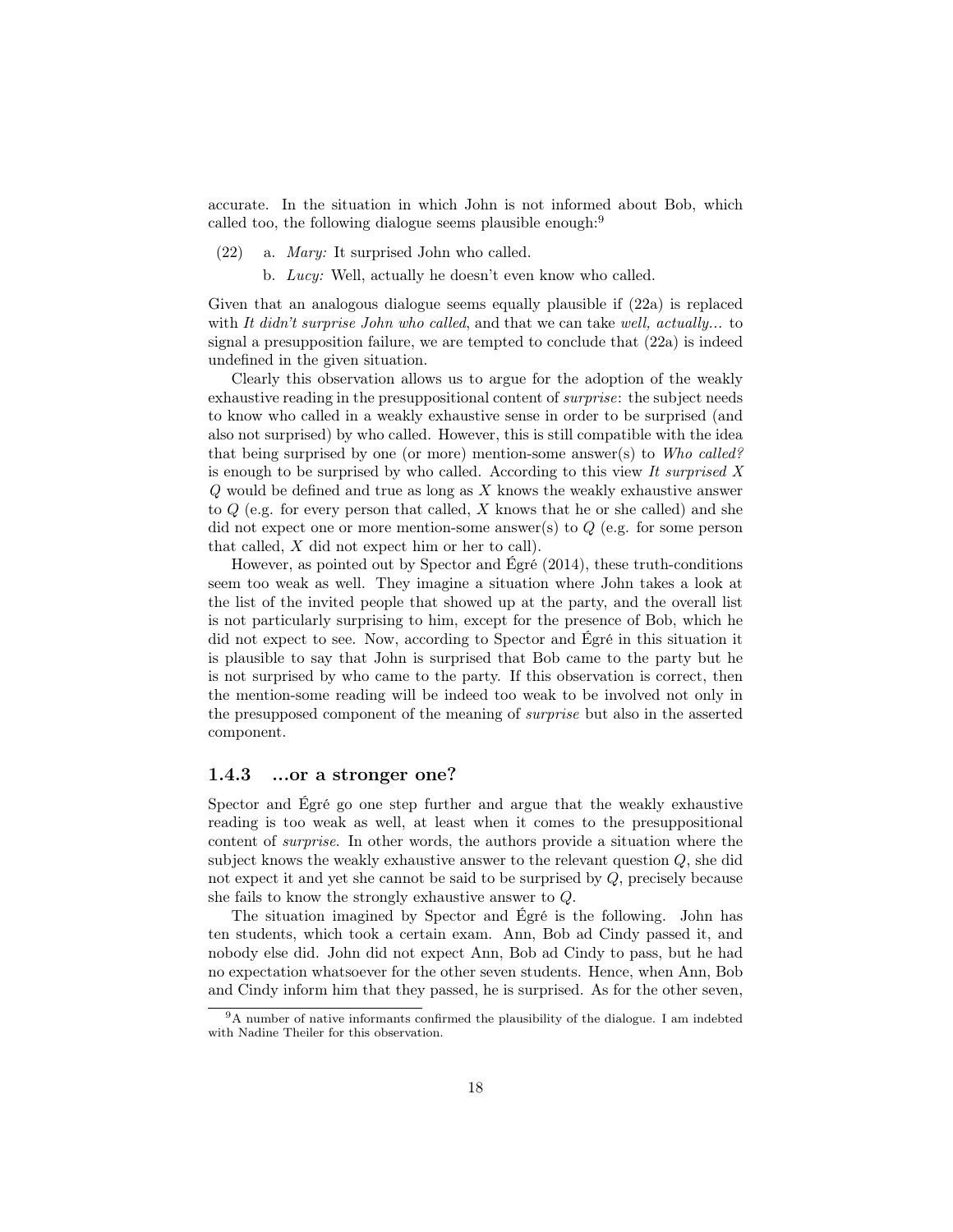he does not know whether they passed or not yet. Summing up: John knows the weakly exhaustive answer to the question Who passed? and he did not expect it. Now, suppose Kate knows all this: in particular, Kate knows that John was surprised that Ann, Bob and Cindy passed, and that he does not know anything about the other seven. Then, according to Spector and Égré and their native informants, (23) uttered by Kate would be awkward:

(23) Kate: It surprised John which of his students passed the exam.

The reason for this awkwardness is to be found precisely in the fact that John does not know who exactly passed the exam yet, i.e. he does not know the strongly exhaustive answer to Who passed?. In fact, it seems plausible that another speaker which is completely aware of the situation could reply to Kate's assertion with something along the lines of (24):

(24) Mary: Well, actually, he doesn't even know who passed it yet.

Now, Spector and Égré lay out this argument because it provides an interesting insight into the semantics of surprise, but their overall goal is more general and thus they do not give a semantic entry specific for surprise. What they give is a general semantic definition for any responsive verb which embeds a question and selects for its weakly exhaustive reading. However, we can adapt their definition to obtain something in the spirit of the semi-formal definitions given above:

#### Definition 1.13. Suprise $+Q$  (Spector and Égré, 2014)

Presupposition: a sentence of the form It suprised  $X$  Q is defined at a world w iff X believes  $\text{ANS}_{GS}(Q, w)$  at  $w$ .<sup>10</sup>

Assertion: if defined at  $w$ , It suprised  $X$   $Q$  is true at  $w$  iff  $X$  did not expect  $ANS_K(Q, w)$ .

Unsurprisingly, this entry says that It surprised  $X$   $Q$  is defined and true as long as X knows the strongly exhaustive answer to  $Q$  (e.g. for every person, X knows whether that person passed the exam or not) and she did not expect the weakly exhaustive answer to  $Q$  (e.g. X did not expect those who passed to pass).

As already mentioned, we can see that there is no general consensus in the literature concerning which readings are at play when verbs such as surprise and realise embed interrogative complements. The debate is ongoing and certainly interesting. However, it is not within the scope of this work to conclusively evaluate the different positions at play, nor to argue for a particular position. In fact, we believe that only more systematic data-oriented studies could shed further light on these issues, as the authors' intuitions are often shaky and rarely conclusive.<sup>11</sup>

 $10$ ANS $_{GS}(Q, w)$  denotes the strongly exhaustive answer to  $Q$  in w and can be defined following Heim (1994) as the proposition which is true in a world  $v$  just in case the weakly exhaustive answer to  $Q$  in  $v$  is the same as the weakly exhaustive answer to  $Q$  in  $w$ .

 $11$  For example, an experimental perspective on these issues is adopted by Cremers and Chemla (forthcoming). However, *surprise* and *realise* are not among the items tested in their work.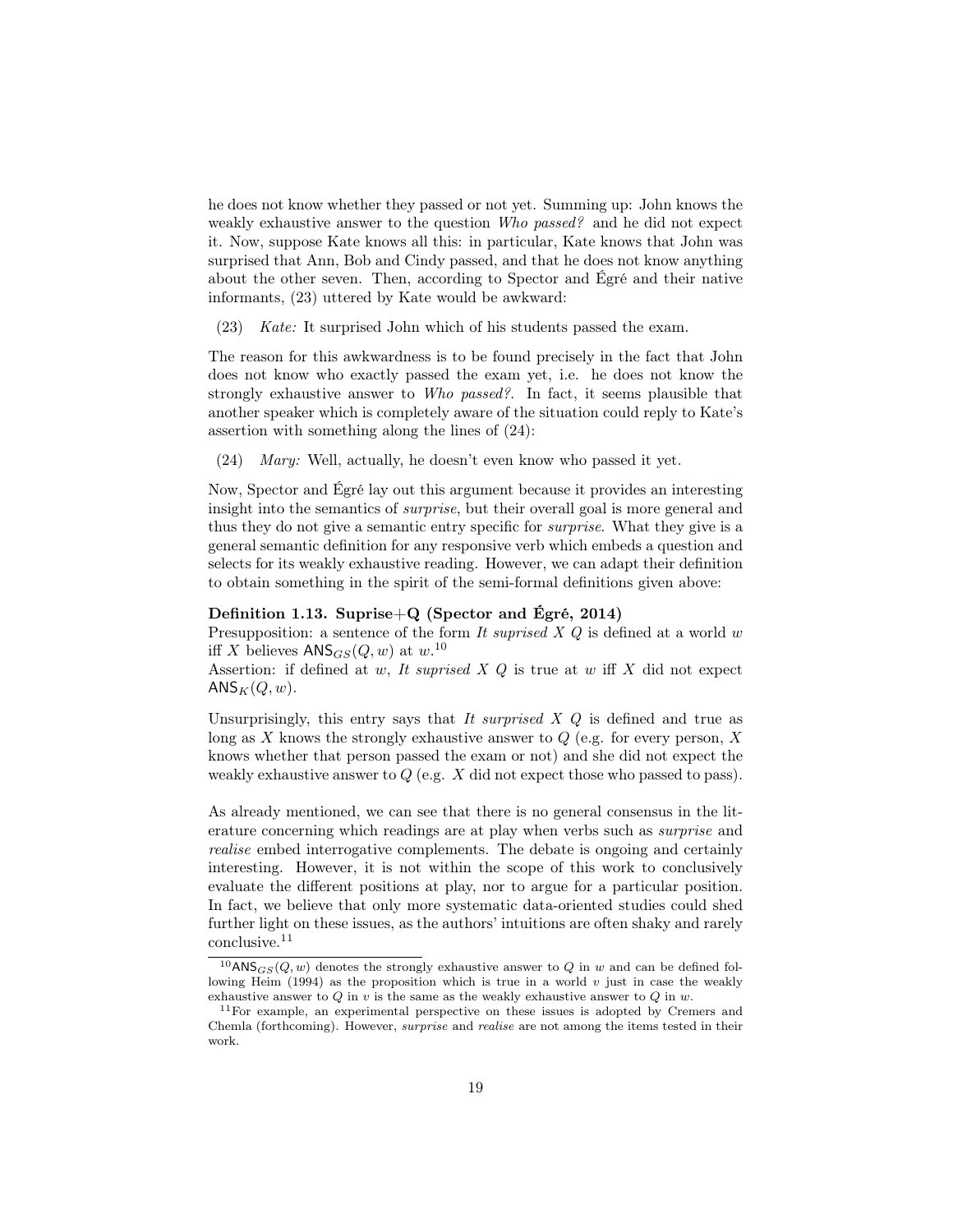As already pointed out, in this work we are mostly concerned with the fact that verbs such as surprise and realise fail to embed whether-complements and our account is especially aimed to give an explanation of this fact. As the reader will see, our approach to this problem will be compatible with different readings. Hence, what matters most for our work is the following section, in which two classes of recent approaches to the *whether* puzzle are summarised and criticised.

#### 1.5 The whether puzzle

The point of view adopted in the previous section abstracted away from a well-known observation concerning the behaviour of emotive and epistemic factives. At least since (Karttunen, 1977), it has been observed that in general verbs such as surprise, amaze and realise cannot felicitously embed whethercomplements (polar questions and alternative questions), while being able to embed wh-complements.<sup>12</sup> Karttunen's original example is about *amaze*:

- (25) a. It is amazing what they serve for breakfast.
	- b.  $#$  It is amazing whether they serve breakfast.
	- c.  $#$  It is amazing whether they serve coffee, or tea.

Other examples show that *surprise* and *realise* exhibit an analogous behaviour:

- (26) a. It surprised John who called.
	- b. # It surprised John whether Bob called.
	- c. # It surprised John whether Bob called, or Ann.
- (27) a. Kate realised who came to the party.
	- b. # Kate realised whether Bob came to the party.
	- c.  $#$  Kate realised whether Bob came to the party, or Ann.

Notice that the semantic entries considered so far cannot account for this selection property. For example, assume that It surprised  $X$   $Q$  is defined and true just in case  $X$  knows the weakly exhaustive answer to  $Q$  but she did not expect it and assume that  $Q$  is a polar question of the form  $?P$ . We get the prediction that if P holds then It surprised  $X$  Q is true iff X knows P and she did not expect P, and if P does not hold then It surprised X Q is true iff X knows  $\neg P$ and she did not expect  $\neg P$ .

Karttunen dismisses the selection property of these verbs as a marginal counterexample to the generalization that verbs that take wh-complements also take whether-complements. Nevertheless, we believe that it raises an interesting challenge for the semantic analysis of embedding verbs and the complements they embed. In this section we review two recent approaches to this puzzle.

<sup>12</sup>This observation is rather uncontroversial. A quick search on the Corpus of Contemporary American English (http://corpus.byu.edu/coca/) confirmed that  $surrise(d) + whether$ is never attested and  $realise(d) + whether$  is attested in less than 10 cases.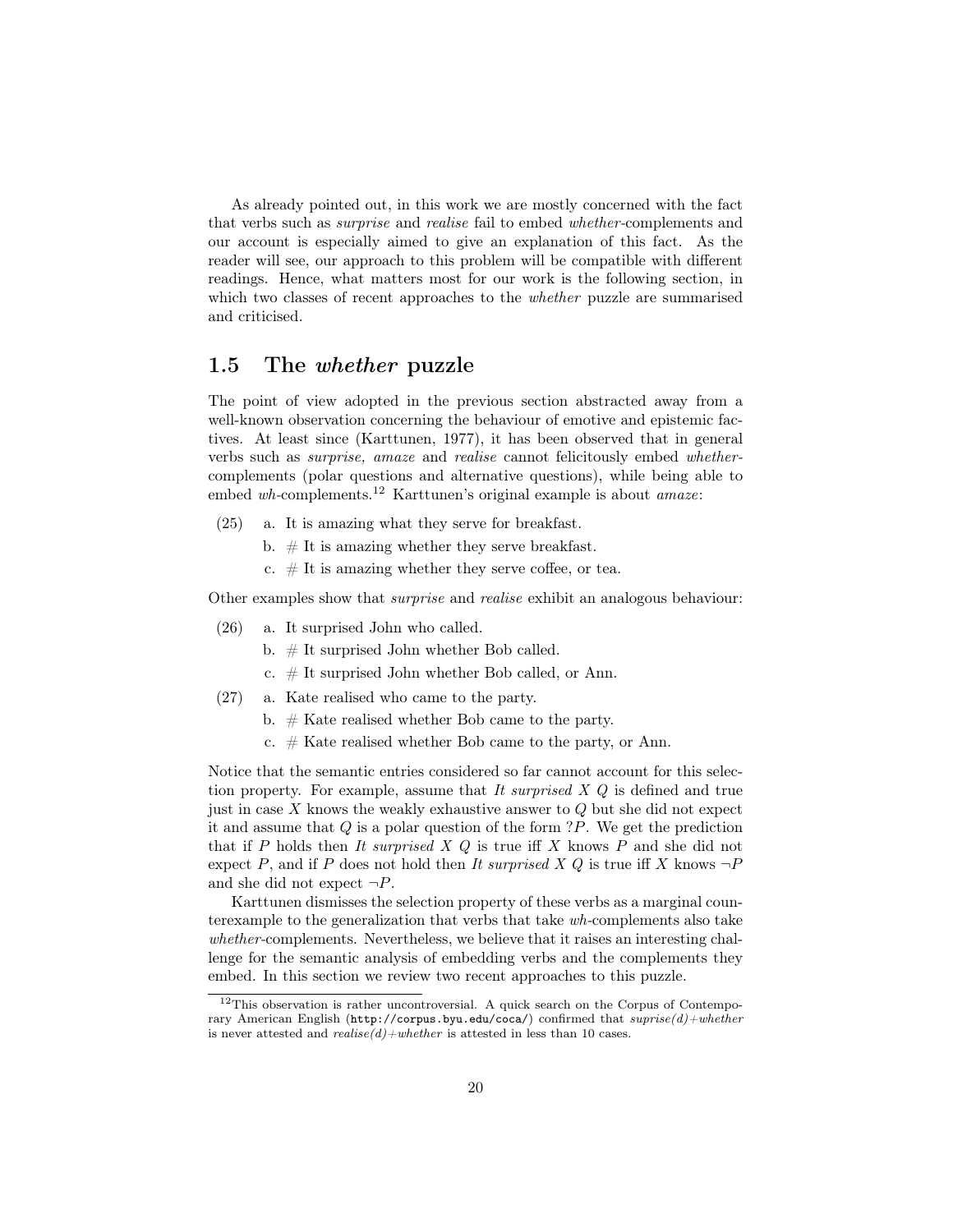#### 1.5.1 A pragmatic approach: Sæbø (2007)

Many recent approaches to the whether puzzle (Sæbø, 2007, Guerzoni, 2007, Uegaki, 2014 a.o.) can be classified as pragmatic, in that they all try to give an explanation of why verbs such as suprise and realise cannot embed whethercomplements on the basis of a number of general assumptions concerning the rules underlying the uses of the relevant expressions in a conversation. In general, the pragmatic strategies adopted to explain why a sentence such as It surprised  $X$  whether  $P$  is not felicitous are based on a semantics of *surprise* according to which the sentence It surprised X whether  $P$  is strictly less informative than a number of related alternative sentences. On the basis of this semantic fact, then, the pragmatic machinery is exploited to generate some form of systematic competition between the sentence and its alternatives that results in the wanted prediction of unacceptability.<sup>13</sup>

In this section we consider Sæbø's approach in some details, because we believe that it is the most clear example of a pragmatic approach to the whether puzzle. However, in the last part of the section we will try to argue against this approach (and the pragmatic approaches in general) with two different kinds of counterexamples.

Sæbø's approach is based on the notion of *competition* as defined within the pragmatic framework of *Bidirectional Optimality Theory* (BiOT).<sup>14</sup> Intuitively, a sentence of the form It surprised  $X$  Q, where  $Q$  is a whether-question, is not felicitous because it systematically competes with some alternative sentence where *surprise* embed a *that*-complement.

We do not need to dive into the details of BiOT here, but let us summarise a few concepts in order to be able to review Sæbø 's proposal. The basic idea at play is that a pair consisting of a natural language expression (or form) and an interpretation (*content*) can be in competition with another pair  $\langle$  form, content $\rangle$ as regards their optimality. For example, the same content can be expressed by two different forms but one of them may result in an optimal pair while the other is suboptimal.

The concept of optimality adopted by Sæbø is defined as follows:

 $\langle f, c \rangle$  is optimal iff:

- i.  $f$  is at least as good for  $c$  as any other candidate form  $f'$ ;
- ii. c is at least as good for f as any other candidate content  $c'$ ;

The notion of *being good* is in turn defined in terms of conditional probability: X is said to be at least as good for Y than Z just in case the probability of X conditional on Y is higher than or equal to the probability of  $Z$  conditional on Y. For example, a certain form  $f$  will be better than another form  $f'$  for some

<sup>13</sup>This certainly holds for Sæbø's and Uegaki's proposals. Guerzoni's approach is more complex, in that the competition between the sentence and its alternatives generates some quantity implicatures which in turn result in a systematic contradiction with other components of the meaning of the sentence.

<sup>14</sup>See for example (Blutner, 2000) and the references given in (Sæbø, 2007).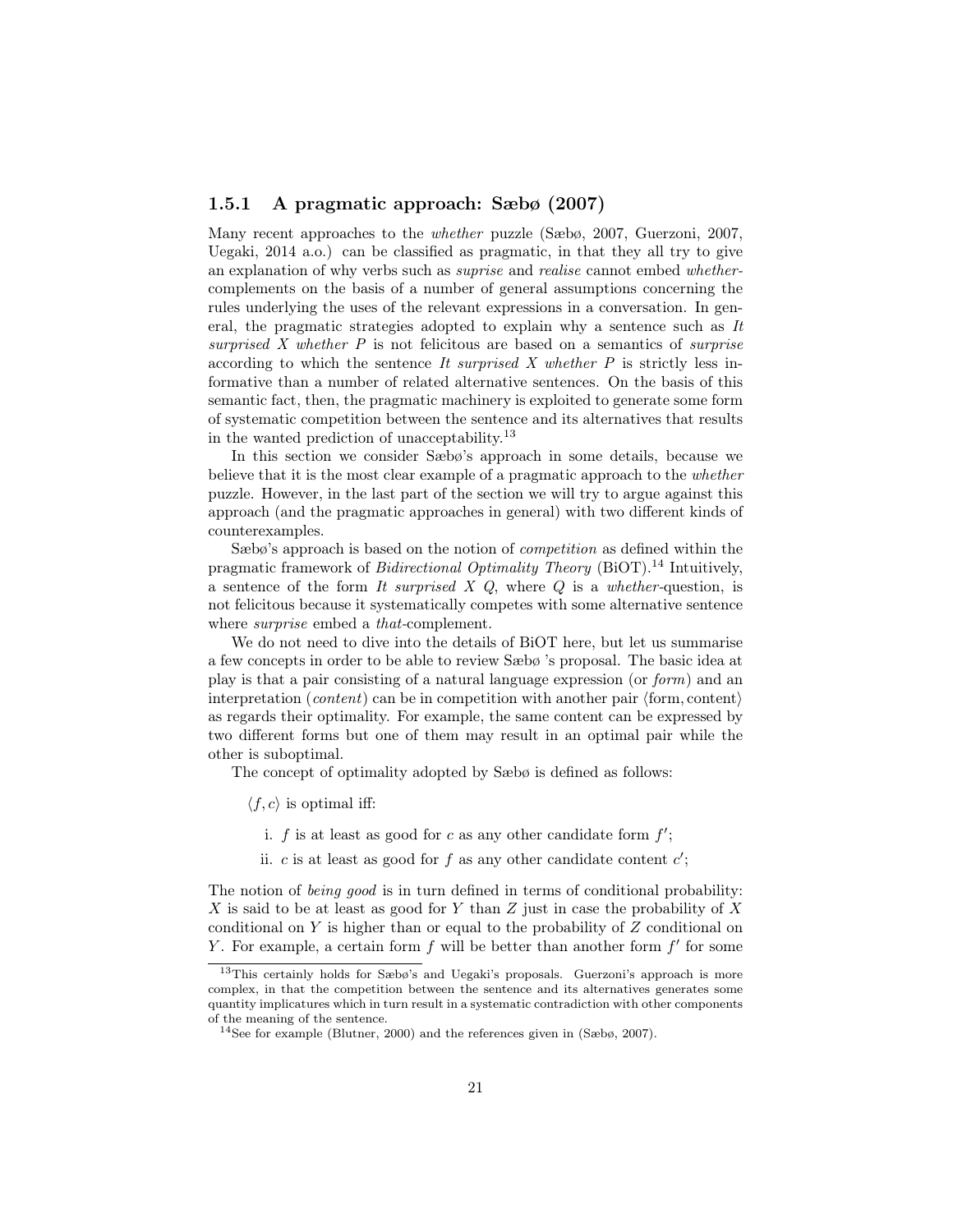content c just in case the probability of using  $f$  to express  $c$  is higher than the probability of using  $f'$  to express the same content.

Now, these concepts can be used, for example, to give a simple explanation of the well-known fact that if the common ground of a conversation already entails a certain proposition p, the construction  $known+p$  is preferred over the construction *believe*+p. For example, suppose that both Mary and Kate are perfectly aware that Bob called, and they were worried that John might have found out about this. Then (28b) sounds out of place:

- (28) a. Mary: Hey Kate, I met John and he knows that Bob called.
	- b. *Mary:* Hey Kate, I met John and  $#$  he believes that Bob called.

We will assume that *know* and *believe* have the same semantic content except for the fact that know presupposes the truth of the declarative it embeds. Moreover, we will follow Sæbø and assume here that if an expression  $\alpha$  presupposes a proposition  $\pi$  then in order for  $\alpha$  to be defined at a world w it must be the case that  $\pi$  is entailed by the common ground of the conversation at  $w$  (CG<sub>w</sub>).

Under these assumptions, one can explain the fact that believe is blocked in (28b) in terms of optimality. In fact, the form he knows that Bob called can only be used in the case where the common ground entails that Bob called  $(CG \vDash p)$ , whereas the form *he believes that Bob called* is compatible with both cases  $(CG \models p \text{ and } CG \not\models p)$ ; hence, we can compute the conditional probabilities of the four possible pairs, as displayed in the following table, where  $K_i p$  stands for John knows that Bob called and  $B_i p$  stands for John believes that Bob called:

| Probability      | $CG \vDash p$ | $CG \not\vDash p$ |
|------------------|---------------|-------------------|
| $\Lambda$ is $n$ |               |                   |
| $B_i p$          |               |                   |

In the situation where the common ground entails that Bob called, the form he knows that Bob called is associated with the highest value in the table; in particular, it has a higher value than the form he believes that Bob called in the same situation, and this is why it is preferred (i.e. it is optimal). Moreover, the form he believes that Bob called is associated with a higher value than the form he believes that Bob called in the situation where the common ground does not entail that Bob called. Hence, the form he believes that Bob called would be preferred in that situation. This explains why it is blocked in (28b): it conveys that the common ground does not entail that Bob called, contradicting the fact that both Mary and Kate know that he did call.

Notice that this is a case of what is called partial blocking, in the sense that the expression is blocked in some situations and not in others. Now, the main idea underlying Sæbø's approach to the whether puzzle is that if a surprise verb embedded a *whether*-question the resulting expression would be systematically blocked, i.e. it would always be suboptimal no matter the situation.

In order to derive this prediction Sæbø needs to assume that emotive factives carry an additional presupposition, beside the one that we have considered in the previous sections, when they embed interrogative complements. According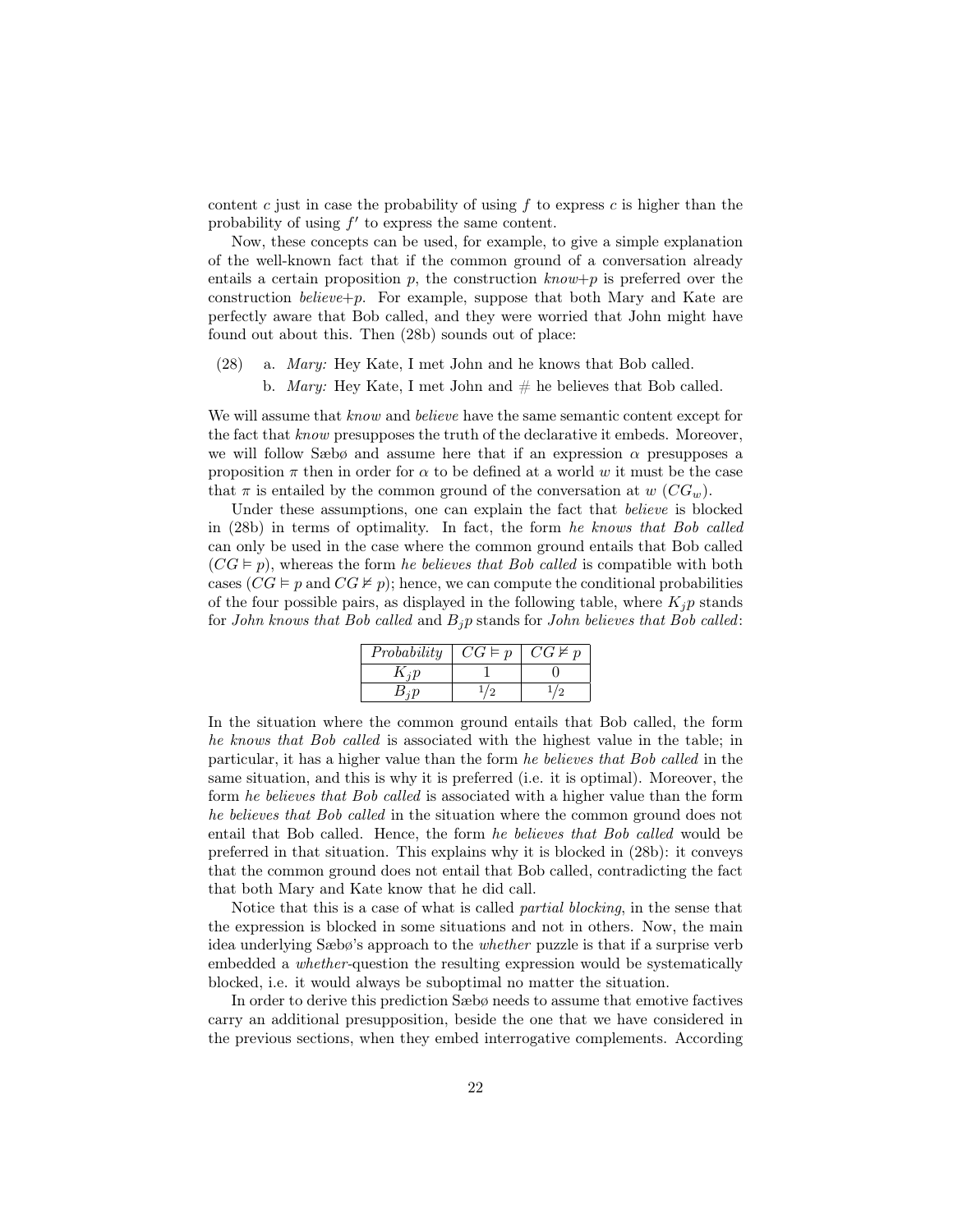to his terminology, these verbs are super factive; other authors (most notably Guerzoni (2007) and Guerzoni and Sharvit (2007)) call them *speaker factive*.<sup>15</sup> The latter is more transparent: the idea is that when, for example, *surprise* embed a question  $Q$ , the resulting sentence presupposes not only that the subject knows the answer to Q but also that the speaker knows the answer to Q.

Notice that Sæbø's claim is really about being incredible and being amazing, which he calls "strict" verbs, as opposed to the more "liberal" *surprise*: for example, being incredible presupposes that the speaker knows the answer to the embedded question, while in the case of surprise "there is in any case a tendency for the speaker to know". We are not sure how to precisely interpret this difference, and Sæbø does not provide the reader with examples to substantiate his claim. Or rather, the example he gives in order to show that being incredible is speaker factive fails to make the point.<sup>16</sup>

In any case, other examples involving surprise and realise seem more convincing. It seems that the speaker needs to know who came to the party in order for sentences such as the following to be felicitous:

- (29) a. It will surprise John who came to the party.
	- b. It won't surprise John who came to the party.
- (30) a. John realised who came to the party.
	- b. John didn't realise who came to the party.

We concede that the sentences in (29) and (30) would sound out of place if uttered by a speaker who does not know who came to the party and for the time being we will assume that *amaze*, *suprise* and *realise* are indeed speaker factive, so that we can move on to Sæbø's analysis. However, there are cases in which our intuitions are less solid and we will return on the plausibility of this assumption below.

In a nutshell, Sæbø claims that a sentence such as (31a) systematically (i.e., no matter the situation) competes (and loses) with either (31b) or (31c) and this is why it is never allowed:

- (31) a.  $\#$  It's amazing whether Bob called.
	- b. It's amazing that Bob called.
	- c. It's amazing that Bob didn't call.

The reason underlying this competition is a consequence of speaker factivity. In fact, assuming that amaze is speaker factive, (31a) presupposes that the speaker knows whether Bob called or not  $(K_s?p)$ . Hence, in order for (31a) to be defined, the common ground should either entail that the speaker knows that Bob called  $(CG \vDash K_s p)$  or that the speaker knows that Bob did not call  $(CG \vDash K_s \neg p)$ .

 $15$ Guerzoni too exploits speaker factivity to give a pragmatic account of the *whether* puzzle and Uegaki agrees (p.c.) that speaker factivity may be one way to extend the proposal sketched in (Uegaki, 2014). We chose to review Sæbø's approach because it is more complete than Uegaki's and less complex than Guerzoni's and because we think that these approaches, while being quite different, have the same problems.

<sup>16</sup>We will return to this point below.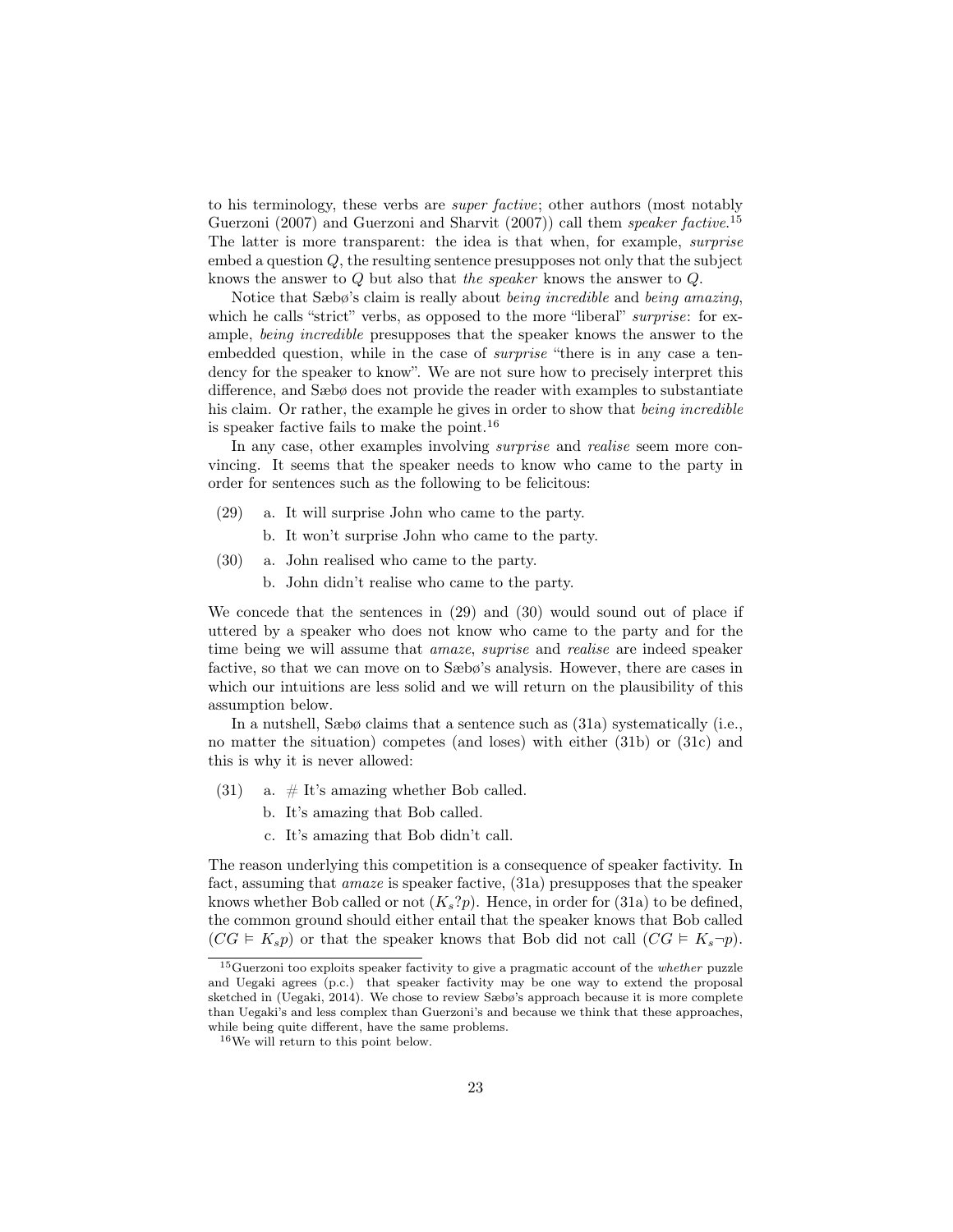Since know is veridical, we conclude that the form  $\# It's\ amazing\ whether\ Bob$ called is compatible with two situations, i.e.  $CG \models p$  and  $CG \models \neg p$ . On the other hand, (31b) is only compatible with  $CG \vDash p$  and (31c) only with  $CG \vDash \neg p$ . This reasoning allows us to construct the following table of conditional probabilities:<sup>17</sup>

| Probability | $CG \vDash K_s p$ | $\mid CG\vDash K_s\neg p$ |
|-------------|-------------------|---------------------------|
| A?p         |                   |                           |
| Аp          |                   |                           |
| $A\neg p$   |                   |                           |

Given its presupposition, there are two situations in which (31a) would be defined and it is easy to see from the table that in both situations the sentence would be suboptimal.

Sæbø does not explicitly mention the case of alternative questions (nor does he talk about epistemic factives such as realise), but we believe that his analysis can be straightforwardly applied to this case. Briefly, the fact that e.g. (32a) is not felicitous will follow from the fact that it systematically competes and loses against either (32b) or (32c):

- (32) a.  $\#$  John realised whether Bob called, or Ann $\downarrow$ .
	- b. John realised that Bob called.
	- c. John realised that Ann called.

The competition is again a consequence of speaker factivity: in order for (32a) to be defined the common ground should either entail that the speaker knows that Bob called  $(CG \in K_s b \circ b)$  or that the speaker knows that Ann called  $(CG \vDash K_{\text{s}}ann)$ . Since know is veridical, we conclude that the form in (32a) is compatible with two situations, i.e.  $CG \models bob$  and  $CG \models ann$ . On the other hand, (32b) is only compatible with  $CG \models bob$  and (32c) only with  $CG \models ann$ . The table of probabilities is the following:

| Probability             | $CG \models K_{\rm s}$ ann | $\mid CG\mathop{\varepsilon} K_sbob$ |
|-------------------------|----------------------------|--------------------------------------|
| $R_i$ ?(bob $\vee$ ann) |                            | 79                                   |
| $R_i$ ann               |                            |                                      |
| $R_i$ bob               |                            |                                      |

It should be clear that the role of speaker factivity is crucial: without assuming that e.g.  $\#$  John realised whether Bob called, or Ann presupposes that the speaker knows who called among Bob and Ann we cannot exclude the situation in which the common ground is neutral regarding who called among Bob and Ann, and thus we cannot say that the whether-form competes with the two that-forms.

We have gone into the details of Sæbø's approach because we believe that it has the virtue of proposing a uniform explanation of the whether puzzle based

 $17A$ ?p stands for It's amazing whether Bob called, Ap for It's amazing that Bob called and  $A\neg p$  for It's amazing that Bob didn't call.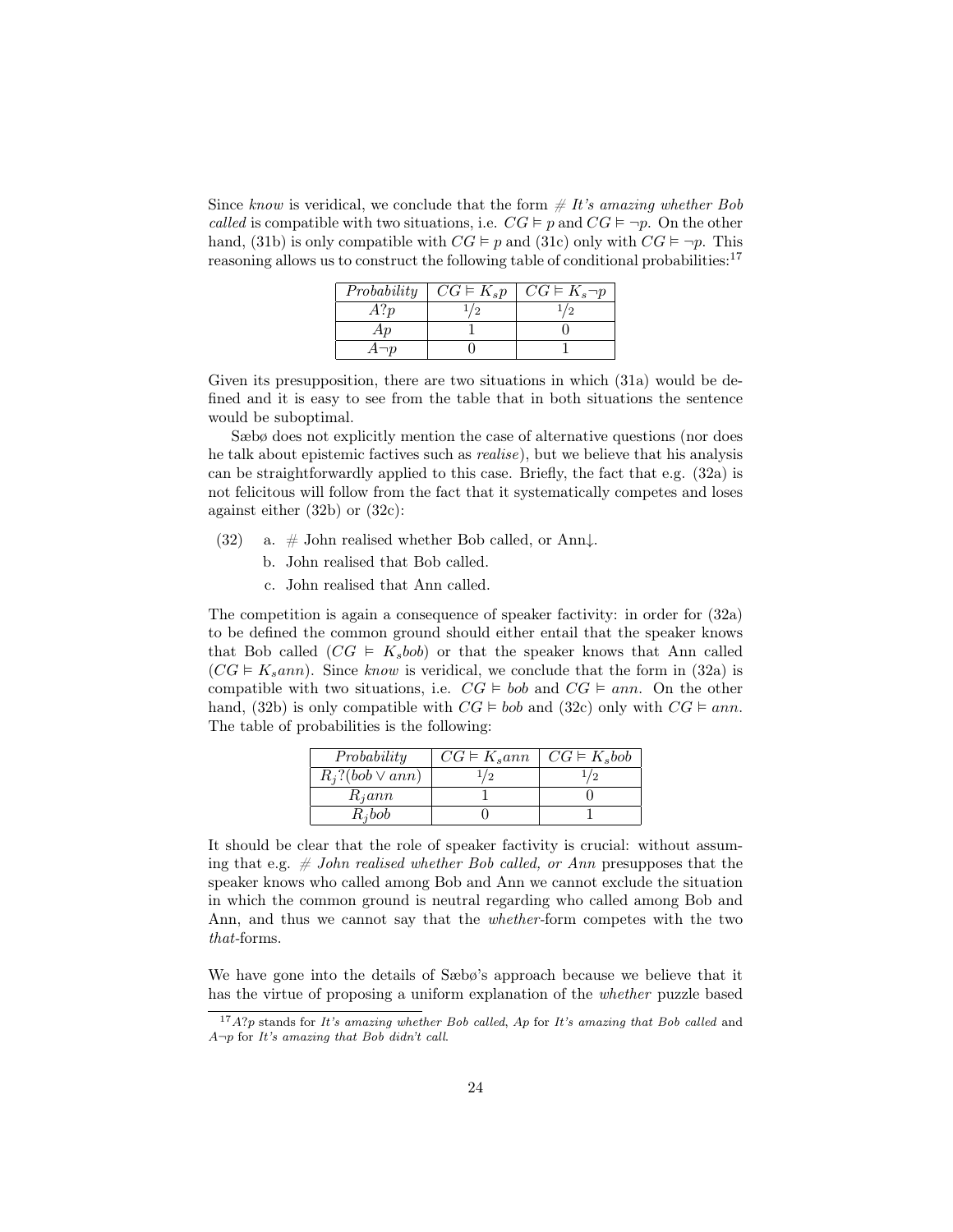(mostly) on independent assumptions concerning the relations between the form, the content and the common ground of an utterance.

On the other hand, we are still not convinced that the verbs considered in this chapter are indeed speaker factive. As we have already mentioned, Sæbø's claim is restricted to being incredible and being amazing. But the whether puzzle seems to be a general phenomenon involving emotive factives and epistemic factives. Hence, if Sæbø's proposal is of some value, it should be in general applicable to the verbs belonging to these two classes, which is why we have decided to follow Guerzoni (2007) and assume, for the sake of the exposition, that surprise and realise are speaker factive too. The problem is that it seems to us that the evidence brought in favour of this assumption is not very solid.

First of all, as we have already mentioned, the only example given by Sæbø in order to show that *being incredible* is speaker factive fails to make the point. In fact, he observes that It's incredible what he has done today implies The speaker knows what he has done today and this observation is correct; but we believe that it does not show unequivocally that the verb is speaker factive beside being subject factive, simply because in the sentence the speaker and the subject are not distinguished. In general, if a speaker says it's incredible  $\varphi$  without further specifications she means that  $\varphi$  is incredible for her.

This is why we turned to sentences in which the subject is explicit, such as It will surprise John who called, that is typically uttered by someone different from John, say Kate. Now, we agree that if Kate does not know who called then the sentence sounds strange. However, other examples are definitely less clear. Guerzoni herself admits that her intuitions are less solid when it comes to a sentence such as (33), that can be felicitous even if the speaker does not know who called as shown in (34):

- (33) It surprised John who called.
- (34) I don't know who called, but it surprised John: I could see it in his face.<sup>18</sup>

Furthermore, in a situation where Kate is not informed about who came to the party, she could nonetheless ask a question such as the one in (36) to Mary:

- (35) Mary: Kate, do you want to know who came to the party?
- (36) Kate: No, but tell me: will it surprise John who came?

If it is true that the question Will it surprise John who came? can be felicitous even if the speaker does not know who came, then it seems likely that the corresponding declarative It will surprise John who came does not presuppose that the speaker knows who came after all.

Clearly these examples are not enough to conclusively show that the verbs we are interested into are not speaker factive. However, we believe that the examples provided by Sæbø and Guerzoni are not conclusive either. The best way to go beyond the shaky intuitions of a very limited set of authors would

<sup>18</sup>I am indebted with Wataru Uegaki for this observation.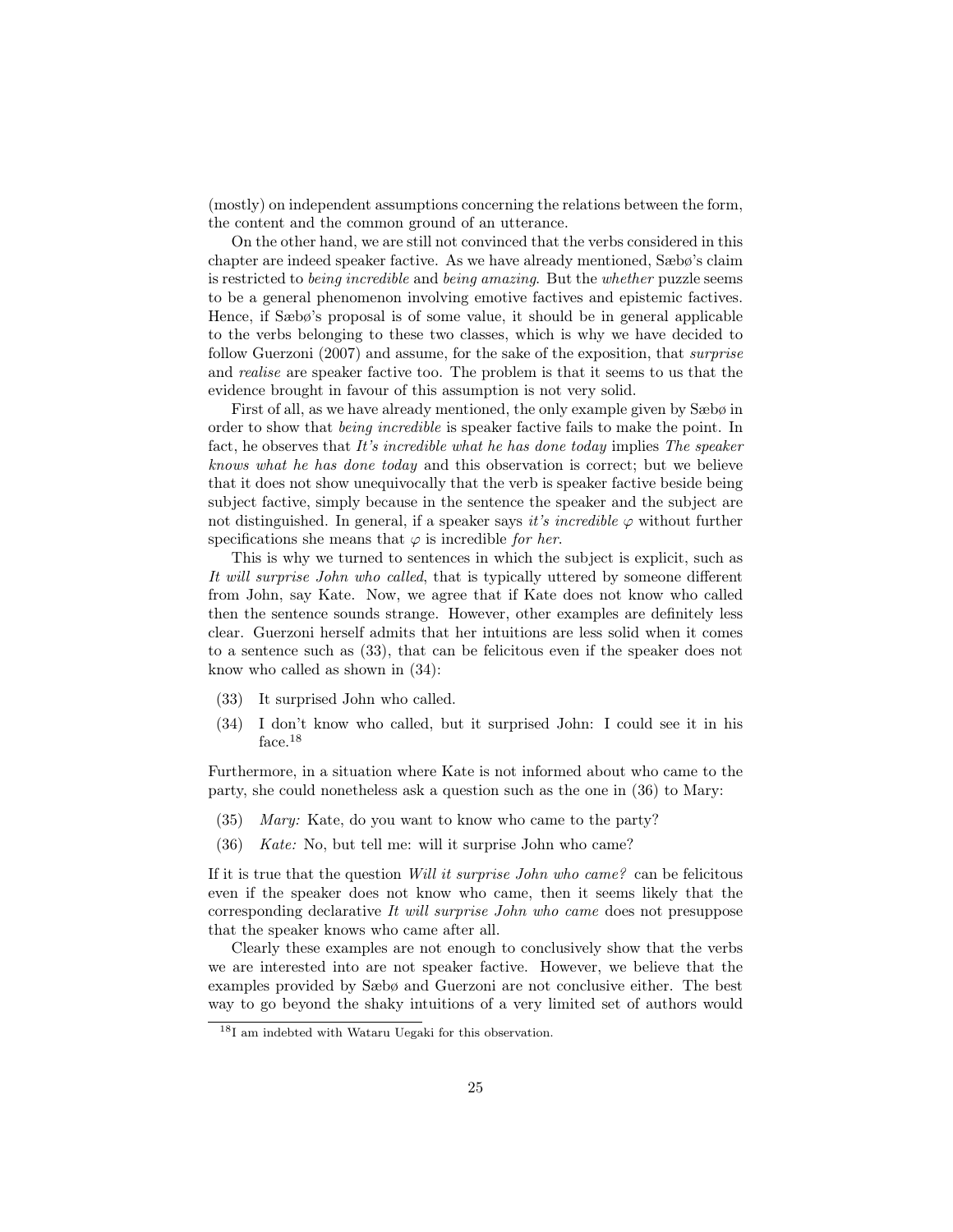be to run a systematic data-oriented study aimed to establish what is exactly the presuppositional component of the meaning of surprise and realise. Since a conclusive answer to this question is currently missing, we believe that an approach to the whether-problem that manages to be descriptively adequate without assuming speaker factivity would be preferable.

Let us conclude by briefly pointing out another, more general, problem for any pragmatic approach that, similarly to Sæbø's, is based on the competition between the problematic sentence and its more tives. As we have seen, the crucial idea underlying these approaches is that a sentence such as It surprised X whether  $P$  has two more informative alternatives, i.e. It surprised  $X$  that  $P$  and It surprised X that  $\neg P$ .<sup>19</sup> How exactly these alternatives are computed depends on the semantics assigned to suprised, but in general it seems reasonable to assume that a sentence such as It surprised  $X$  whether  $P$ , were it grammatical, would only be used in the situation where the speaker is not in the position to use It surprised X that P nor It surprised X that  $\neg P$ , much similarly to what happens with a sentence such as X knows whether P.

Now, it is very easy to intuitively come up with the more informative alternatives of simple sentences such as It surprised John whether it rains and It surprised John whether Ann called, or Bob. However, it is not clear how this can be done with more complex sentences involving similar constructions:

- (37) Every boy knows whether his mum called.
- $(38)$  # Every boy was surprised whether his mum called.

What are the more informative alternatives of (37) and (38)? Answering this question is crucial in order to account for the fact that (38) is not felicitous along the lines of a pragmatic approach. However, we cannot see an obvious way to do so and there seem to be nothing in Sæbø's work (nor in Guerzoni's) that sheds any light on this issue.

#### 1.5.2 A semantic approach: Abels (2004)

Abels' goal is to give an explanation of why polar interrogatives cannot be embedded under verbs such as surprise which is based solely on considerations regarding the semantics of such embedding verbs and the embedded questions. In particular, the meaning of those verbs will have a presuppositional component that systematically fails to be satisfied whenever that meaning is combined with the meaning of an embedded polar question.

From this short introduction it can already be noticed that Abels' account is not as descriptively adequate as we would like it to be: in fact, by the author's own admission, the account explains why polar questions cannot be embedded under surprise but does not say anything about alternative questions. Of course, neither did Sæbø. However, we have shown that Sæbø's approach can be easily

<sup>&</sup>lt;sup>19</sup>In the case of an embedded alternative question, each alternative corresponds to one of the disjuncts.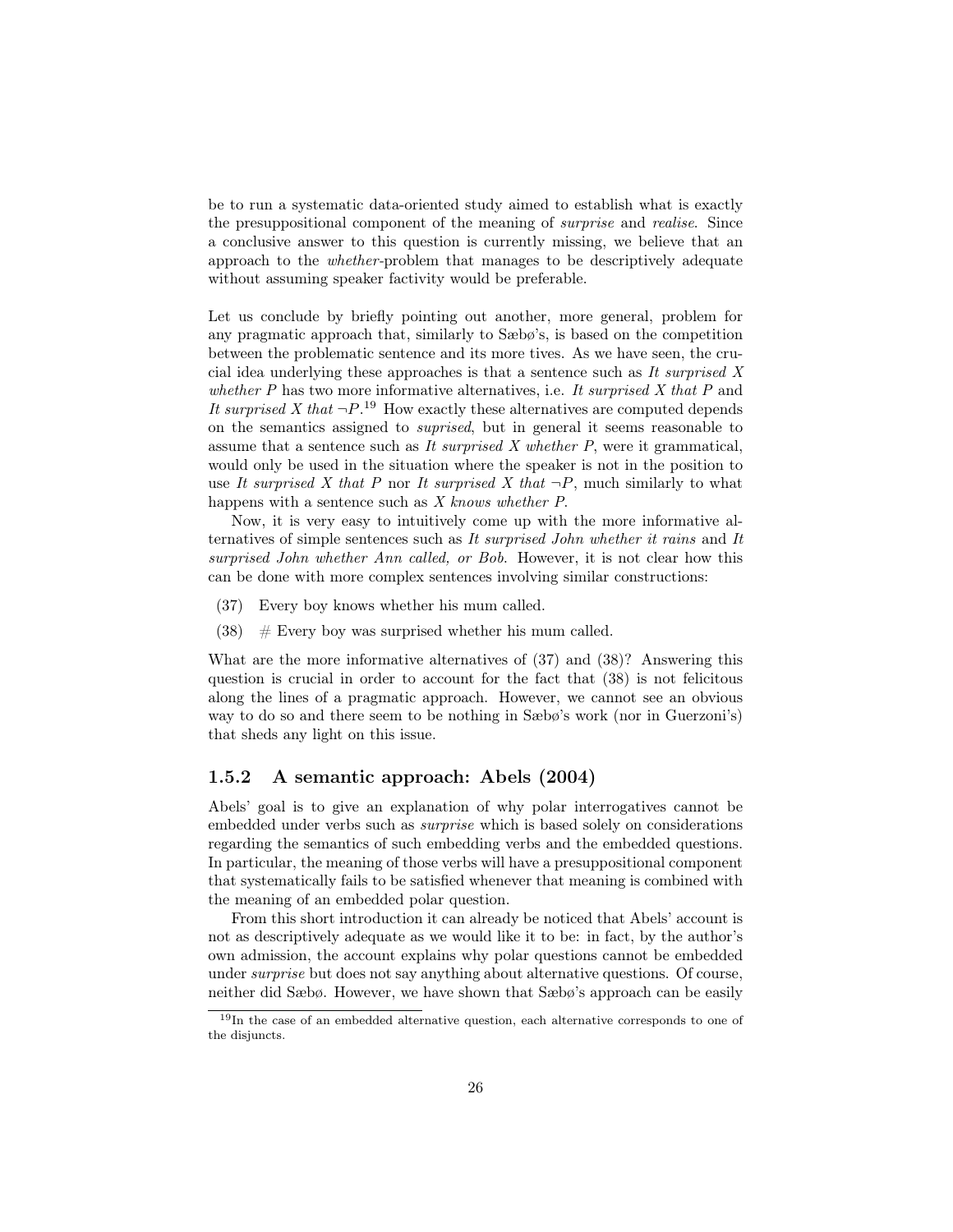extended to alternative questions, while we believe that Abels' approach cannot in principle be extended. We will return to this later on. For the time being we want to sketch Abels' account because we believe that it is on the right track, and our own solution to the whether puzzle will partly build upon it.

First of all, Abels adopts a semantic theory of questions which is based on Hamblin's picture: the denotation of a question is the set of its possible answers. However, he is mostly concerned with the true members of this set, with the consequence that his approach can be more easily formulated in a way that assumes a theory of questions in the spirit of Karttunen's.

The only difference with Karttunen's theory regards the denotation assigned to polar questions. Recall that according to Karttunen the denotation of a polar question such as  $\alpha \varphi$  in a world w is a singleton set containing the true answer to ? $\varphi$  in w, i.e. the singleton containing  $[\varphi]$  in case  $\varphi$  holds at w and the singleton containing  $\lceil \neg \varphi \rceil$  if  $\varphi$  does not hold at w. Now, Abels adopts the following definition:

$$
[\![? \varphi]_w := \{ p \mid w \in p \text{ and } p = [\![ \varphi ]\!]\}
$$

It should be clear that if  $\varphi$  holds at w then the denotation of the question coincides with Karttunen's denotation, whereas if  $\varphi$  does not hold at w the denotation coincides with the empty set. We do not concern ourselves with the plausibility of this definition (Abels briefly argues in favour of it in a footnote). Its role in Abels' proposal will soon be clear. As regards wh-questions, we assume that  $\llbracket Q \rrbracket_w$  is the set of the basic true answers to Q.<br>The interesting appear of Abele' proposed concerns the set

The interesting aspect of Abels' proposal concerns the semantics of suprise. In particular, Abels agrees that when verbs such as amaze and surprise embed a question they carry the presupposition already considered in Section 1.4, i.e. that the subject knows the (weakly exhaustive) answer to the embedded question. However, he follows d'Avis, 2002 in observing that this answer should not be trivial: intuitively, one cannot be surprised by a tautology.  $2^0$ 

Now, assuming that the weakly exhaustive answer to a question Q true at a world w  $(ANS_K(Q, w))$  is defined as the generalized intersection of the set  $[Q]_w$ ,<br>we get that ANS  $_*(Q, w)$  equals the trivial proposition  $\top$  just in goog  $[Q]_w$ , we get that  $\mathsf{ANS}_K(Q, w)$  equals the trivial proposition  $\top$  just in case  $[\![Q]\!]_w$  is<br>the empty set <sup>21</sup> When it comes to polar questions  $[\![2P]\!]$  is empty only if *P* is the empty set.<sup>21</sup> When it comes to polar questions,  $[[?P]]_w$  is empty only if P is false. As for what questions,  $[[O]]_w$  is empty when there are no basis true approved false. As for wh-questions,  $[\![Q]\!]_w$  is empty when there are no basic true answers<br>to  $Q$ : for example if  $Q$  is  $W$ he called then if pobody called at an  $[Q]\!]$  is to Q: for example, if Q is Who called? then if nobody called at  $w$  [ $Q$ ]<sub>w</sub> is<br>compty. This means that when it comes to a whole vertice the requirement that empty. This means that when it comes to a  $wh$ -question the requirement that the weakly exhaustive answer to Q be not trivial amounts to what we can call an existence requirement on the question.

We believe that when verbs such as *surprise* and *realise* embed a question they do carry the presupposition that the question has a non-trivial answer, which we will call an *existence presupposition*. Abels observes that "if John is

 $20$ This observation can also be found in (Groenendijk, 2014), where the author suggests a possible semantic solution to the whether puzzle which is very similar to Abels' approach.

 $\rm ^{21}For$  the sake of completeness, notice that a trivial question will also have a trivial answer: if  $\llbracket Q \rrbracket_w = {\top}$  then  $\bigcap \llbracket Q \rrbracket_w = {\top}$ .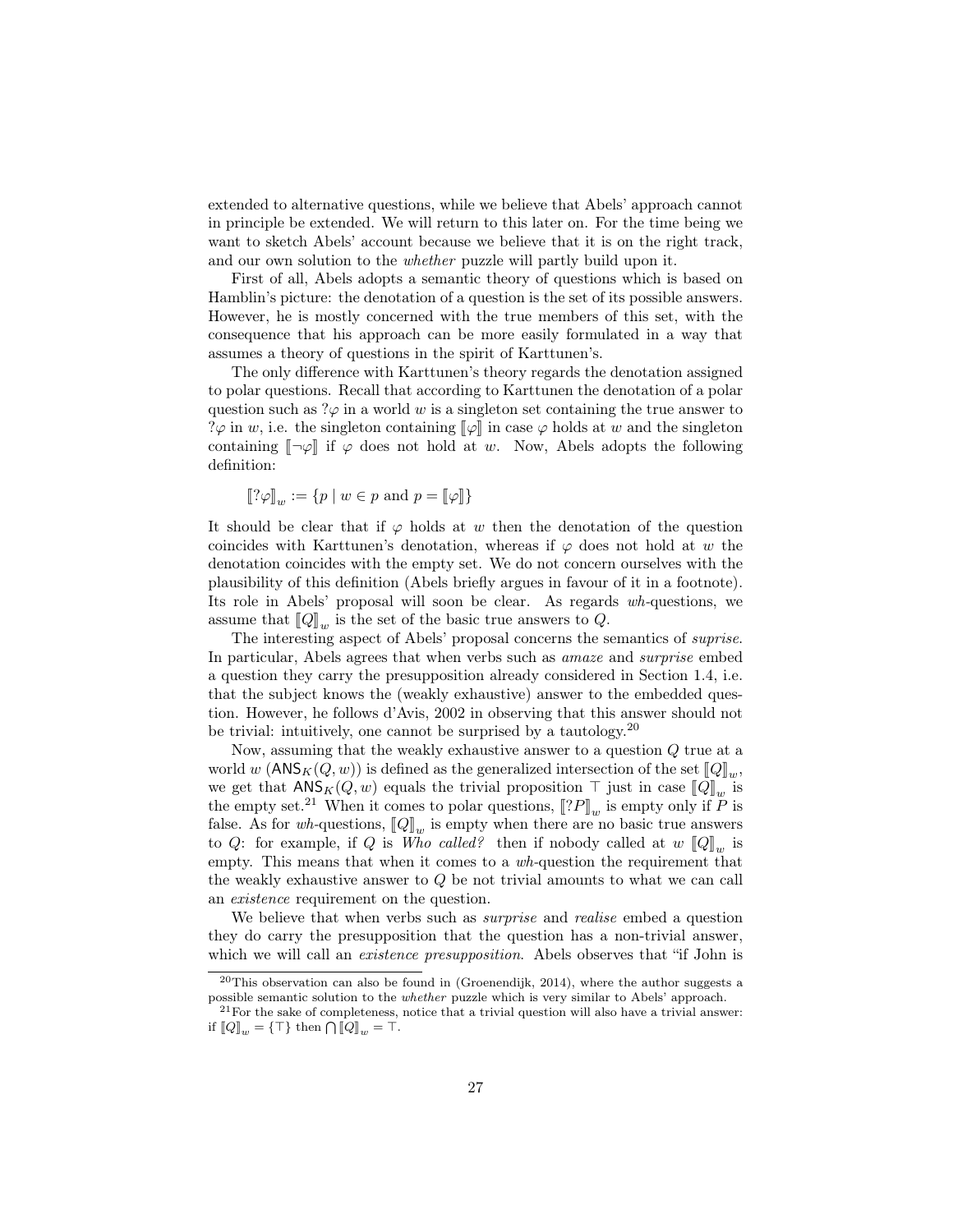surprised at who Mary invited, Mary must have invited somebody".<sup>22</sup> That the implied content is really presupposed rather than asserted is apparent in the following examples, where the implied content is preserved under negation and in a question:

- (39) a. It surprised John who failed the test.  $\rightsquigarrow$  Someone failed.
	- b. It did not surprise John who failed the test.  $\rightsquigarrow$  Someone failed.
	- c. Did it surprise John who failed the test?  $\rightsquigarrow$  Someone failed.

Moreover, it is possible to successfully apply the "hey, wait a minute" test to (40a):

- (40) a. Mary: It surprised John who failed the test.
	- b. Lucy: Hey, wait a minute! I didn't know that someone failed at all.

Similar examples work for realise as well:

- (41) a. Kate realised who failed the test.  $\rightsquigarrow$  Someone failed.
	- b. Kate didn't realise who failed the test.  $\rightsquigarrow$  Someone failed.
	- c. Did Kate realise who failed the test?  $\rightsquigarrow$  Someone failed.
- (42) a. Mary: Kate realised who failed the test.
	- b. Lucy: Hey, wait a minute! I didn't know that someone failed at all.

Summing up, we take these examples as evidence that sentences where surprise or realise embed a wh-question carry an existence presupposition, in the sense that there must be a non-trivial answer to the embedded question in order for the sentences to be evaluable at all.

We can now move back to Abels' proposal. He does not give an explicit semantic entry for suprise, but a list of requirements that cannot fail to be satisfied for a sentence such as It surprised  $X$  Q to be defined and possibly true. The requirements are the following:

- i. There exists a proposition A s.t.  $A \neq \top$  and A is the true weakly exhaustive answer to Q;
- ii. X believes A;
- iii.  $X$  did not expect  $A$  to be true, in the precise sense that there is a proposition B which is a possible non-trivial weakly exhaustive answer to Q such that  $B$  is not compatible with  $A$  and  $X$  expected  $B$ ;

 $22(Abels, 2004)$  p.8.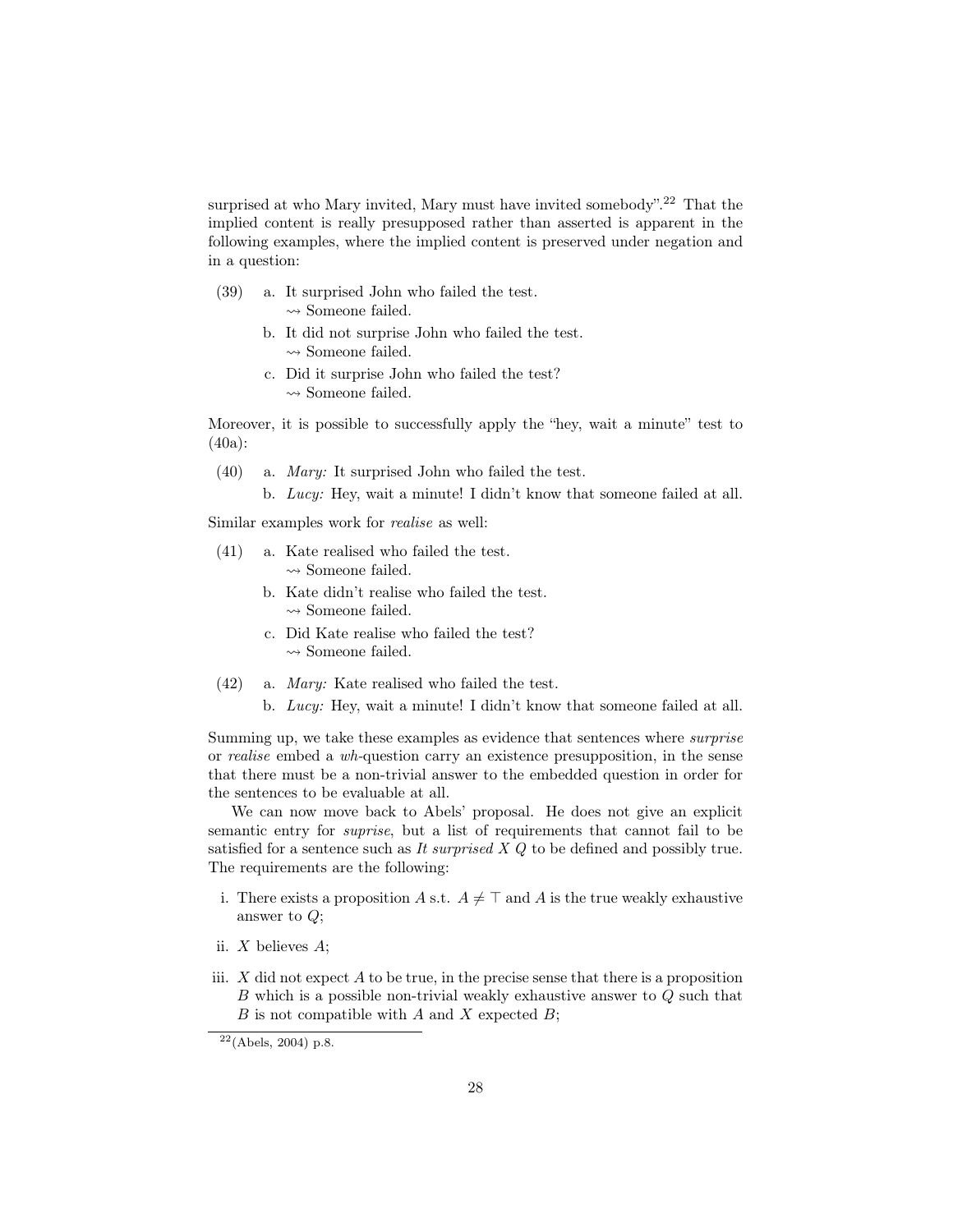iv. B is not compatible with the set of worlds where the weakly exhaustive answer to  $Q$  is  $T.^{23}$ 

Now, let us see what happens for a sentence such as It surprised John whether Bob called. First, suppose that Bob did not call. Then the weakly exhaustive answer to *Did Bob call?* is the trivial proposition, hence (i) is not satisfied and the sentence It surprised John whether Bob called is not defined. Moreover, the only sentence  $B$  that can satisfy (iii) is the contradiction, something rather strange for John to be expecting in any case. Suppose now that Bob did call. Then the weakly exhaustive answer to *Did Bob call?* is the proposition that Bob called and B must contain only worlds where Bob did not call. However,  $B$  is not compatible with the proposition that says that the answer to  $Did$  Bob  $call$ ? is trivial, that is to say that B is not compatible with the set of worlds where Bob did not call. But this is a contradiction, hence the requirement in (iii-iv) cannot be simultaneously satisfied. Therefore, It surprised John whether Bob called is again undefined.

This reasoning shows that in both the two possible cases the sentence It surprised John whether Bob called is undefined. According to Abels, and we agree, this can be seen as an explanation of why it is never felicitous.

Let us conclude simply by pointing out that Abels' definition of the denotation of a polar question plays a crucial role in his approach to the whether problem. Specifically, it is crucial that the weakly exhaustive answer to a question such as ?P ends up being trivial when P does not hold. As a consequence, we believe that Abels' approach cannot be straightforwardly extended to alternative questions. In fact, the interpretation of an alternative question cannot be defined in such a way that the weakly exhaustive answer to it is trivial when one of the two disjuncts holds.

We have reviewed two recent approaches to the *whether-puzzle*. Sæbø (2007)'s proposal, together with other recent approaches (Guerzoni, 2007, Uegaki, 2014), is essentially pragmatic, insofar it gives an explanation of why surprise and realise fail to embed whether-complements on the basis of some general assumptions concerning the uses of these expressions in a conversation. The advantage of these approaches is that they are straightforwardly applicable to both polar questions and alternative questions in a uniform way. On the other hand, they rely on the assumption of speaker factivity. As we have pointed out, it seems to us that the empirical data supporting this assumption is not convincing. Moreover, we have some doubts concerning the descriptive power of the pragmatic approaches in general, in that they crucially rely on the availability of more informative alternatives of a sentence.

In the next chapter we propose a novel solution to the *whether*-puzzle which follows the main idea already found in Abels (2004)'s proposal: the fact that

 $^{23}\mathrm{This}$  latter requirement takes care of cases such as the one in which, for example, John did not expect anybody to call, in which the sentence It surprised John who called would sound strange. If John did not expect anybody to call, then the proposition B embodying John's expectation is the proposition that nobody called, i.e. the proposition true in a world only if the weakly exhaustive answer to Who called? equals  $\top$  in that world.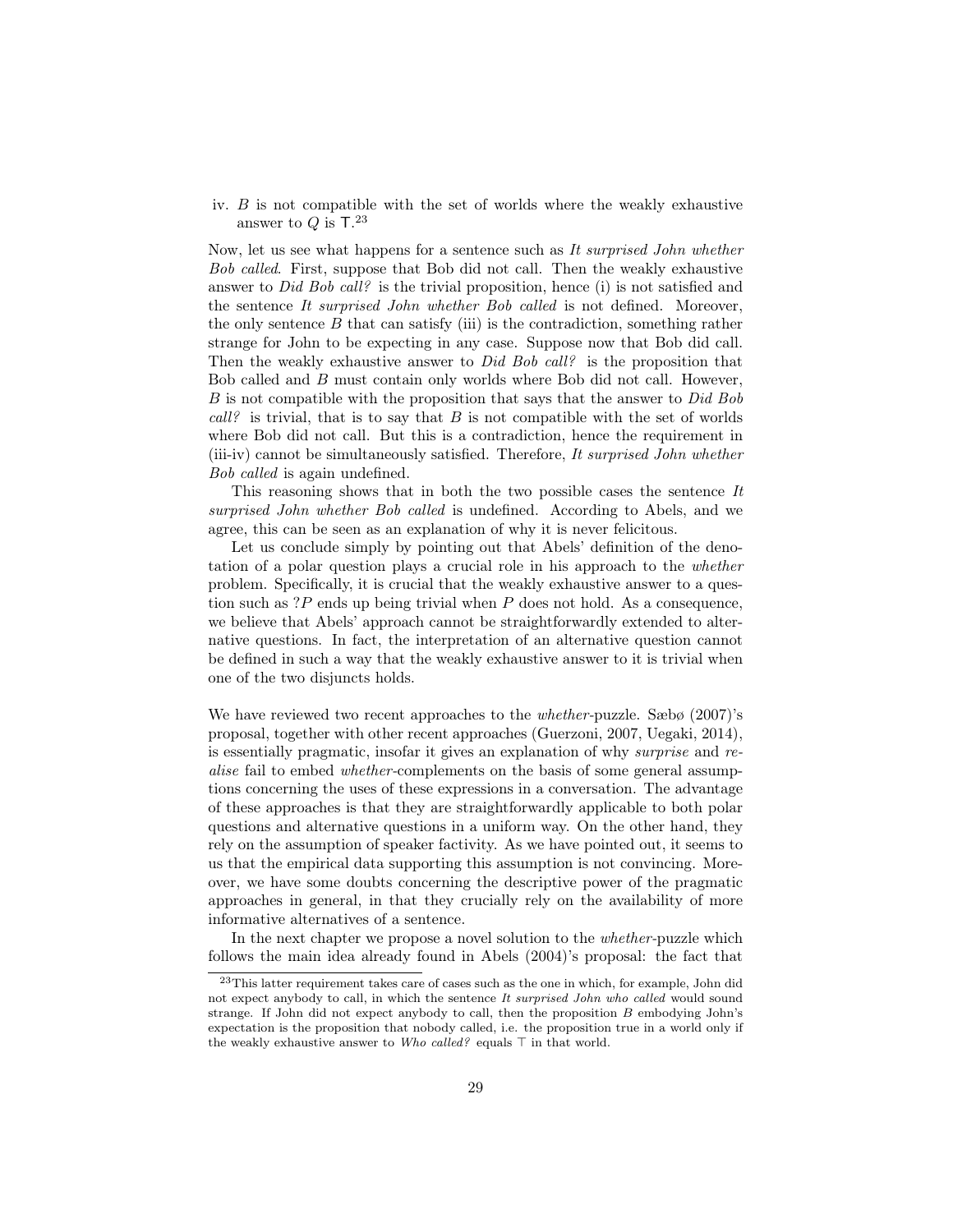surprise and realise fail to embed whether-complements can be explained purely on semantic grounds, on the basis of the interplay between the meaning of the embedding verbs and the embedded complements. As we have already pointed out, we believe that Abels' approach is in principle limited to polar questions. The main advantage of our approach is that it has the same (if not better) empirical coverage of Sæbø 's proposal, in that it covers polar and alternative questions in a uniform way, without the need of assuming speaker factivity.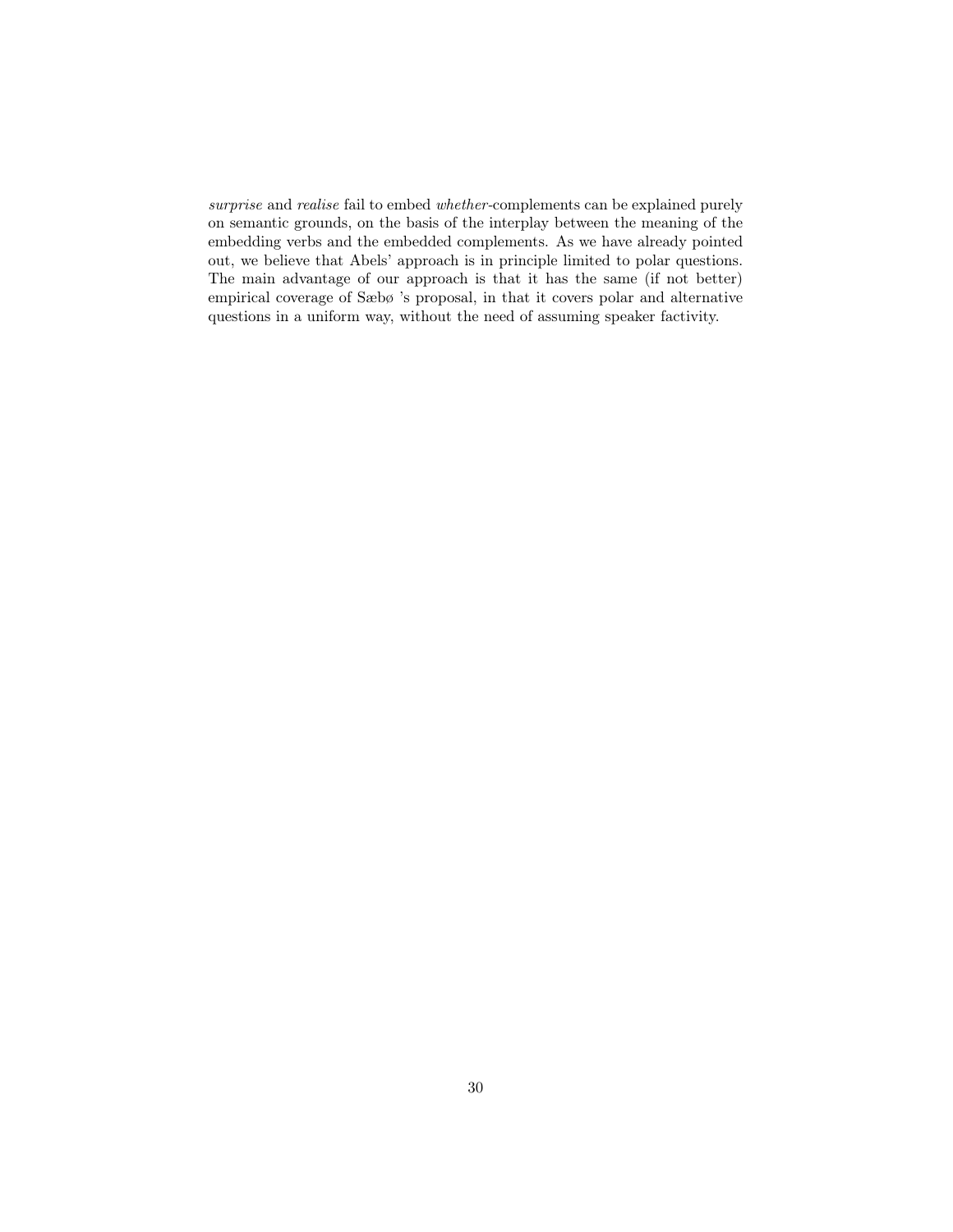# Chapter 2

# Proposal: highlighted items and existence presuppositions

In this chapter we present a novel approach to the semantics of responsive verbs and the complements they embed. In particular, we look at the semantics of emotive factives such as surprise and epistemic factives such as realise and we show how to account for the puzzling fact that such verbs cannot felicitously embed whether-complements. In Section 2.1 we give an informal sketch of our proposal. The account crucially relies on the notion of items highlighted by a sentence (Roelofsen and van Gool, 2010, Roelofsen and Farkas, forthcoming), an additional dimension of sentential meaning aimed to capture the anaphoric potential of a sentence. The general notion of highlighted items is introduced and motivated in Section 2.2. The semantic system adopted in our account to analyse sentential complements is presented in Section 2.3. In Section 2.4 we briefly recall the data to be accounted for, we introduce our semantic entries for the verbs know, suprise and realise and we show how the interplay between these entries and the semantic analysis of complements can account for the data. Section 2.5 concludes.

### 2.1 The proposal in a nutshell

In this section we give an informal sketch of our proposal with the aim of introducing the crucial elements of the account that will be discussed in details in the following sections.

Our solution to the whether puzzle is based on the interplay between the semantic features of verbs such as *surprise* and *realise* and the meaning assigned to the complements they embed. The main idea is that if one of these verbs embeds a whether-complement, then the resulting sentence is semantically useless.

The best way to explain how this works is to look at an example. Consider the polar question in (43) and the sentence in (44):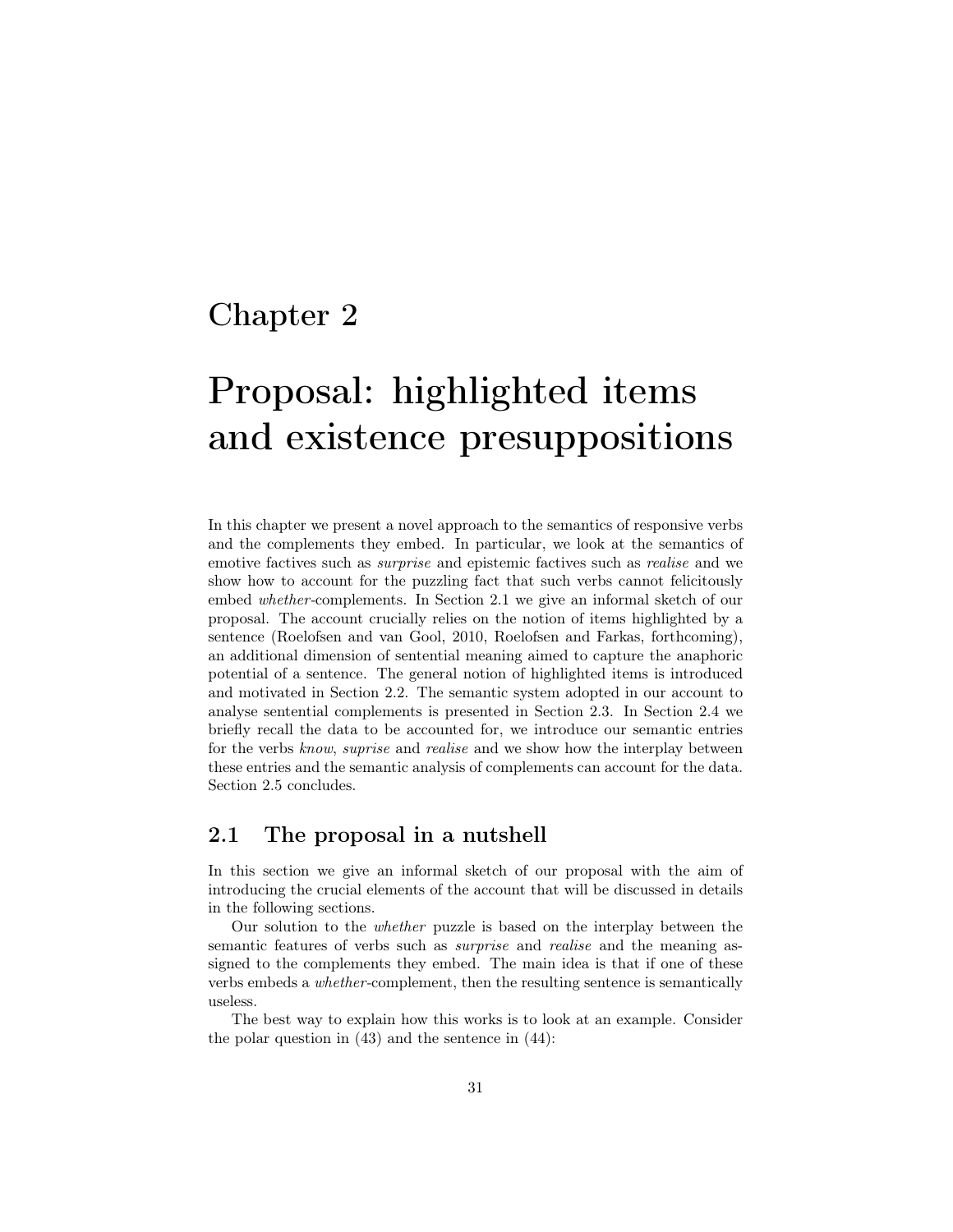- (43) Did Bob come to the party?
- $(44)$  # It surprised John whether Bob came to the party.

Let us start with the semantics of  $(43)$  and its embedded counterpart in  $(44)$ . Following Roelofsen and van Gool (2010) and Roelofsen and Farkas (forthcoming), we assume that one of the components of the meaning of a sentence encodes its potential to set up discourse referents, i.e. semantic elements (called higlighted items) that are made available for subsequent anaphoric reference. For example, a declarative such as It's raining in Amsterdam is taken to highlight one propositional item (the proposition that it is raining in Amsterdam), and anaphoric expressions such as so can refer to it (for example in If so, why are you riding your bike? ). Similarly, a polar question such as (43) is taken to highlight one propositional item (the proposition that Bob came). Finally, we generalise this assuming that a wh-question such as Who called? highlights one function (called  $abstract<sup>1</sup>$ ) that assigns to each individual the proposition that he or she called.

The semantic dimension of highlighted items is one of the crucial components of our account. The other crucial component is found in the semantic content assigned to the verbs such as surprise and realise. In particular, following the observations mentioned in the previous chapter, we assume that when these verbs embed a question they give rise to sentences carrying an existence presupposition concerning the embedded question itself. For example, the sentence It surprised John who failed the test cannot be true nor false in the situation where nobody failed the test.

Now, we have assumed that an interrogative such as Who failed the test? is associated with an abstract that yields propositions of the form  $x$  failed the test, where x is an individual. Hence, a convenient way to encode the existence presupposition of a sentence such as It surprised John who failed the test is to require that at least one of these propositions is true in the actual world (i.e. at least one individual failed the test in the actual world). In other words, the item highlighted by the embedded question is satisfiable in the actual world.

More in general, we assume that a sentence of the form  $XVQ$ , where V is a verb such as surprise and realise and Q is any question, is defined only if all the items highlighted by  $Q$  are satisfiable.<sup>2</sup>

Now we can easily check what happens when  $Q$  is a polar question such as (43). Consider the sentence It surprised John whether Bob came to the party. The embedded question highlights the proposition that Bob came. This means that in order for the sentence to be defined, the item must be satisfied (i.e. true) in the actual world. If Bob did not come, the sentence is undefined. If Bob came, the sentence is defined and will be true exactly in the situation where John is surprised that Bob came.

We can conclude that the sentence It surprised John whether Bob came to the party is undefined in one possible situation and has the same truth-conditions

<sup>&</sup>lt;sup>1</sup>Cf. (Groenendijk and Stokhof, 1984).

<sup>&</sup>lt;sup>2</sup>As we will see in more details, it is crucial that all the items highlighted by  $Q$  are satisfiable. We will provide an independent motivation for this assumption later on.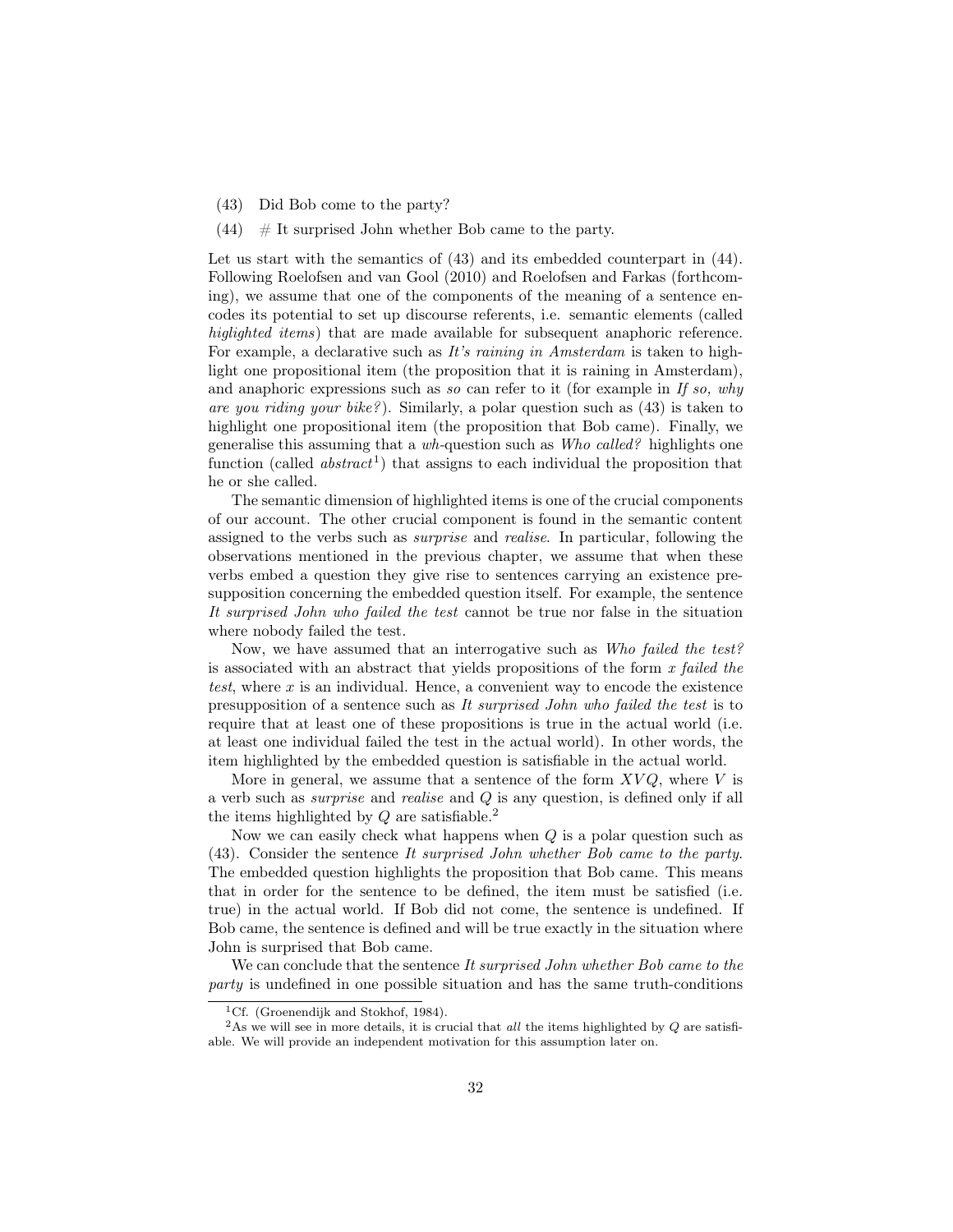of It surprised John that Bob came in the other possible situation. This makes it a semantically useless expression, and we take this to be an explanation of why the sentence is not felicitous.

A similar explanation will work for alternative questions as well. Briefly, we will assume that an alternative question such as *Did Ann called, or Bob?* highlights two propositional items, namely the proposition that Ann called and the proposition that Bob called. Moreover, we will assume that an alternative question carries a not-both presupposition, in the sense that it is defined only if at least one of the disjuncts does not hold.

Now, let us see what happens when an alternative question such as whether Ann called, or Bob is embedded under a verb V such as *surprise* or *realise* with the mentioned semantics. Remember that we require that all the items highlighted by the embedded question should be satisfied, in order for the sentence It surprised John whether Ann called, or Bob to be defined. Hence, it can be defined just in case both Ann and Bob called. But then the presupposition carried by the embedded question is not satisfied, which we take to entail that the sentence itself is not defined either. Therefore, there is no situation in which It surprised John whether Ann called, or Bob is defined, and we take this an explanation of why it is not felicitous.

## 2.2 Polarity particle responses and anaphoric potential

The novel aspect of our account of responsive verbs and the complements they embed crucially relies on the adoption of a semantic system in which the meaning of a sentence embodies both its semantic content (the information provided and/or requested by the sentence) and its anaphoric potential (the capacity of the sentence to set up discourse referents for subsequent anaphoric expressions). This section provides an overview of the independent motivation behind the adoption of such a system, drawing from the analysis of polarity particle responses carried out by Roelofsen and Farkas (forthcoming).

#### 2.2.1 Basic data

We restrict our attention to responses starting with the two English polarity particles yes and no.<sup>3</sup> The main observation concerning these particles is that they are anaphoric, in the sense that their interpretation depends on the availability and nature of a suitable antecedent, similarly to what happens with anaphoric personal pronouns. Compare (45) and (46), where yes and no get different interpretations depending on the preceding discourse:

(45) a. Ann called.

<sup>3</sup>However, the approach adopted by Farkas and Roelofsen is cross-linguistic and they consider data drawn also from languages with polarity particle systems different from English (e.g. ternary systems).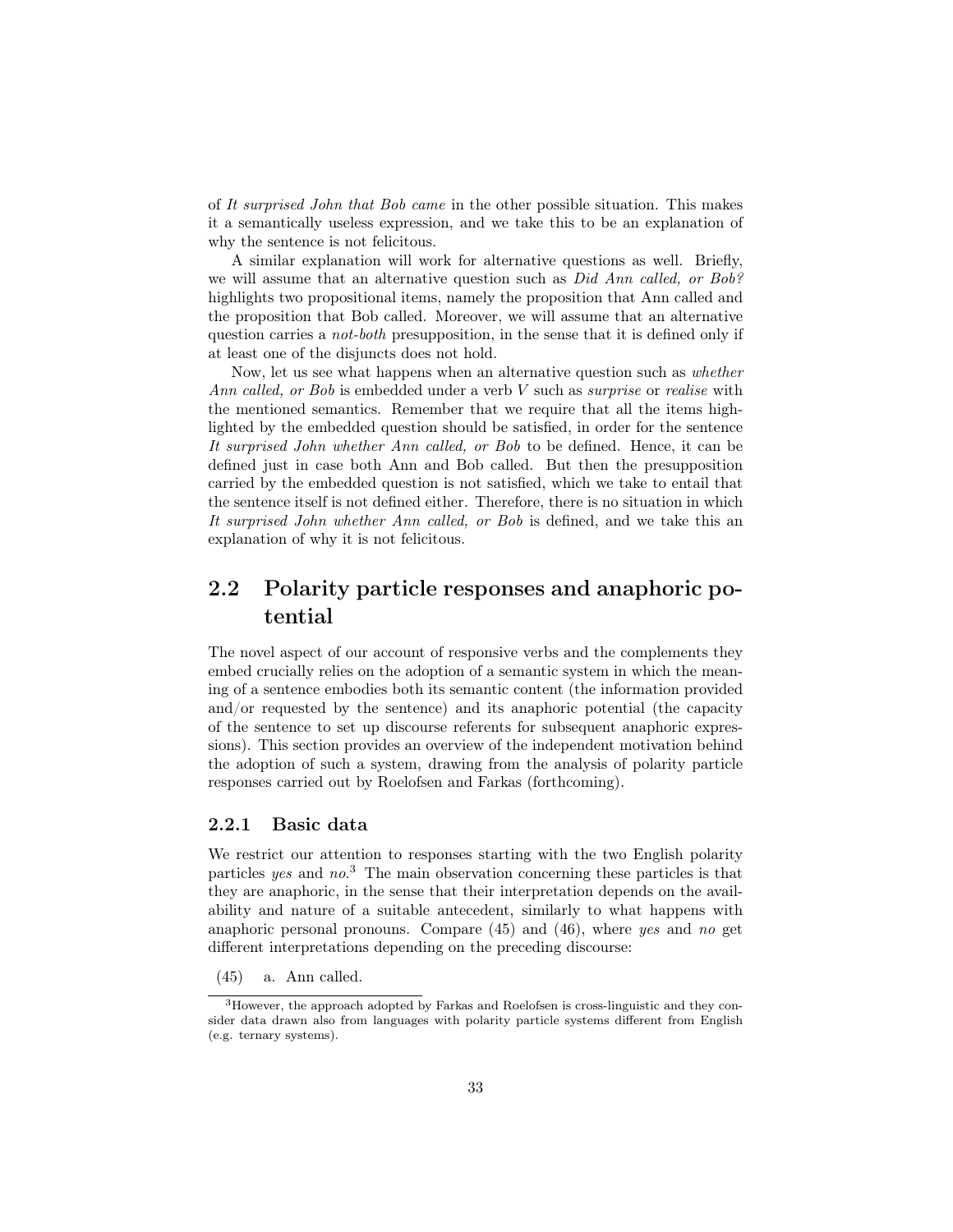- b. Yes ( $\rightsquigarrow$  Ann called.)
- c. No  $(\sim$  Ann didn't call.)
- (46) a. Did Bob come to the party?
	- b. Yes ( $\rightsquigarrow$  Bob came.)
	- c. No  $(\sim$  Bob didn't come.)

Expressions such as so are taken to be anaphoric in the same sense: their interpretation depends on the availability and nature of an antecedent, as shown in (47) and (48):

- (47) a. John left.
	- b. If so, why is his car in the garage?  $(\sim$  If John left, why is his car in the garage?)
- (48) a. Did Kate leave?

b. If so, why is her car in the garage?  $(\sim$  If Kate left, why is her car in the garage?)

From these examples we can already observe that anaphoric expressions such as yes, no and so can occur in responses to both declaratives, as in (45) and (47), and polar questions, as in (46) and (48). However, other interrogatives do not licence this kind of responses:

- (49) a. Is the door open, or closed $\downarrow$ ?<sup>4</sup>
	- b.  $\#$  Yes.  $/ \#$  No.
	- c.  $#$  If so, you should close it.
- (50) a. Who came to the party?
	- b.  $#$  Yes.  $/ \#$  No.
	- c.  $\#$  If so, the party was fun.

Why are these responses licensed after declaratives and polar questions and not after alternative and wh-questions? If the assumption concerning the anaphoric nature of yes, no, so holds, then answering this question entails explaining how the anaphoric potential of declaratives and polar questions differs from the anaphoric potential of alternative and wh-questions.

#### 2.2.2 Anaphoric potential

First of all one should understand what exactly is the anaphoric potential of a sentence. It is useful to recall here a classic example (due to Barbara Partee<sup>5</sup>) concerning the anaphoric potential of referential expressions:

(51) I dropped ten marbles and found all of them, except one. It is probably under the sofa.

<sup>4</sup>The arrow signals a falling pitch on the second disjunct.

<sup>5</sup> see Heim, 1982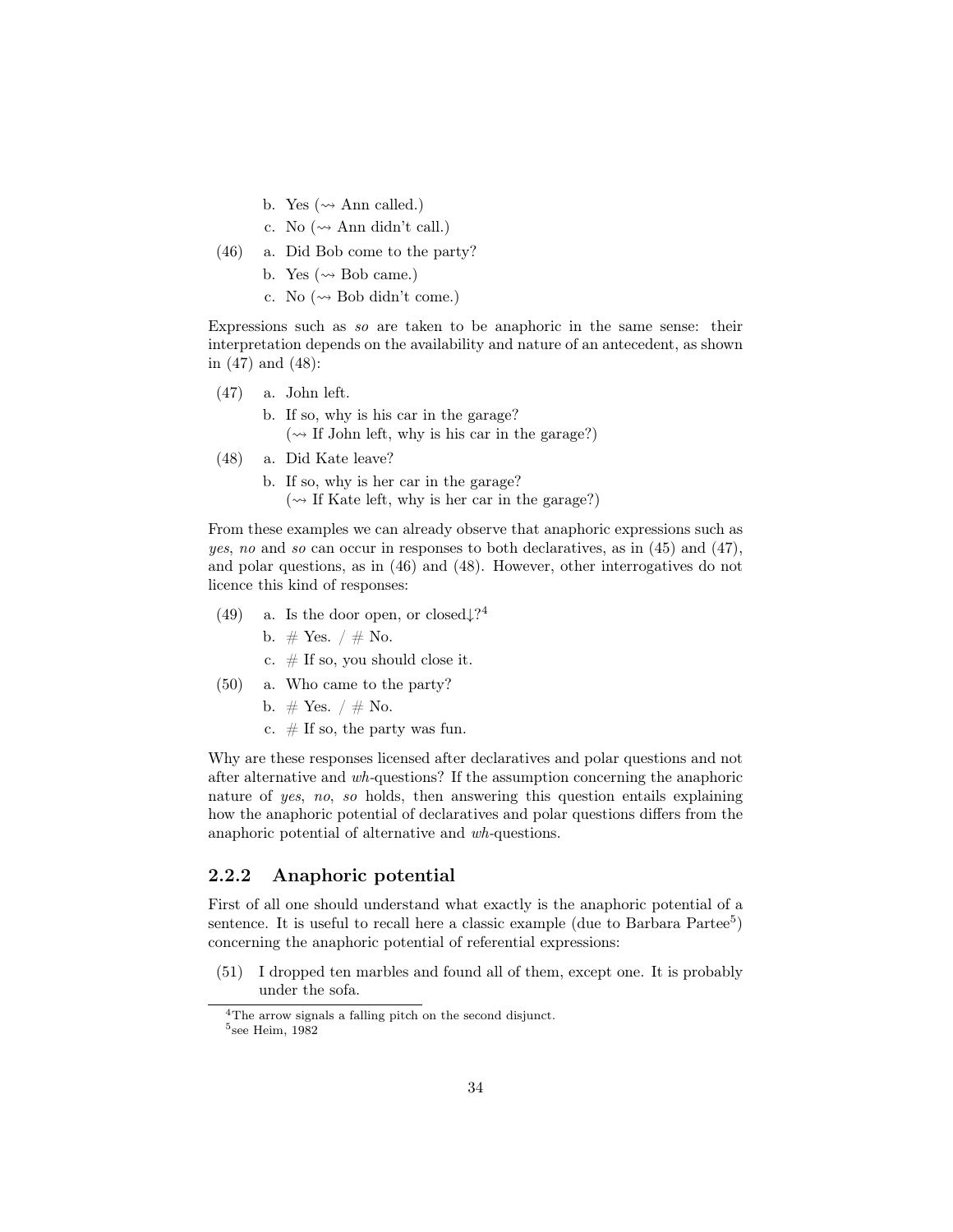$(52)$  I dropped ten marbles and found only nine of them.  $\#$ It is probably under the sofa.

The first sentences in (51) and (52) have the same truth-conditional content. Nonetheless, the continuation  $It$  is probably under the sofa is perfectly acceptable in  $(51)$  because a referent for *it* is immediately available, while problematic (or at least more difficult to process) in (52). This shows that truth-conditions are not enough to determine the anaphoric potential, which is then understood as the capacity of certain expressions to set up discourse referents that may be picked up by anaphoric expressions in the subsequent discourse.<sup>6</sup>

In this setting we are interested in both declarative and interrogative sentences, hence it is better to adopt a more general perspective and talk about the semantic content of a sentence, rather then talking about its truth-conditions. Traditionally, the semantic content associated with a declarative corresponds to the information provided by the declarative, modelled in terms of truthconditions, and the semantic content associated with an interrogative corresponds to the information requested by the question, modelled in terms of answerhood-conditions. Recently, the framework of Inquisitive Semantics has been proposed to give a uniform treatment of the semantic content of declarative and interrogative sentences (Ciardelli et al., 2012, 2013 a.o.). In any case, what matters here is that the semantic content of a sentence, i.e. the information provided and/or requested by the sentence, is not enough to account for its anaphoric potential for a number of reasons.

As regards truth-conditions, the fact that they are not enough should already be clear insofar as the anaphoric expressions yes, no and so are felicitous in responses to polar questions and talking about the truth-conditions of a (polar) question does not seem to make much sense at all.

Turning to answerhood-conditions, consider the following questions.<sup>7</sup> (53) (54) and (55) have arguably the same answerhood-conditions: for example, in a partition analysis of questions all of them have the same intension, i.e. a partition of the logical space into two cells (one containing exactly the possible worlds where the number of planets is even and one containing those where it is odd).

- (53) a. Is the number of planets even?
	- b. Yes ( $\rightsquigarrow$  It's even).
	- c. No  $(\sim$  It's odd).
	- d. I don't think so.
		- $(\sim$  I don't think it's even.)
- (54) a. Is the number of planets odd?
	- b. Yes ( $\rightsquigarrow$  It's odd).
	- c. No  $(\rightsquigarrow$  It's even).

 $6$ This kind of arguments originally motivated the development of so-called *Dynamic Se*mantics (Kamp, 1981, Heim, 1982, Groenendijk and Stokhof, 1991 a.o.)

<sup>7</sup>The example is taken from (Roelofsen and Farkas, forthcoming).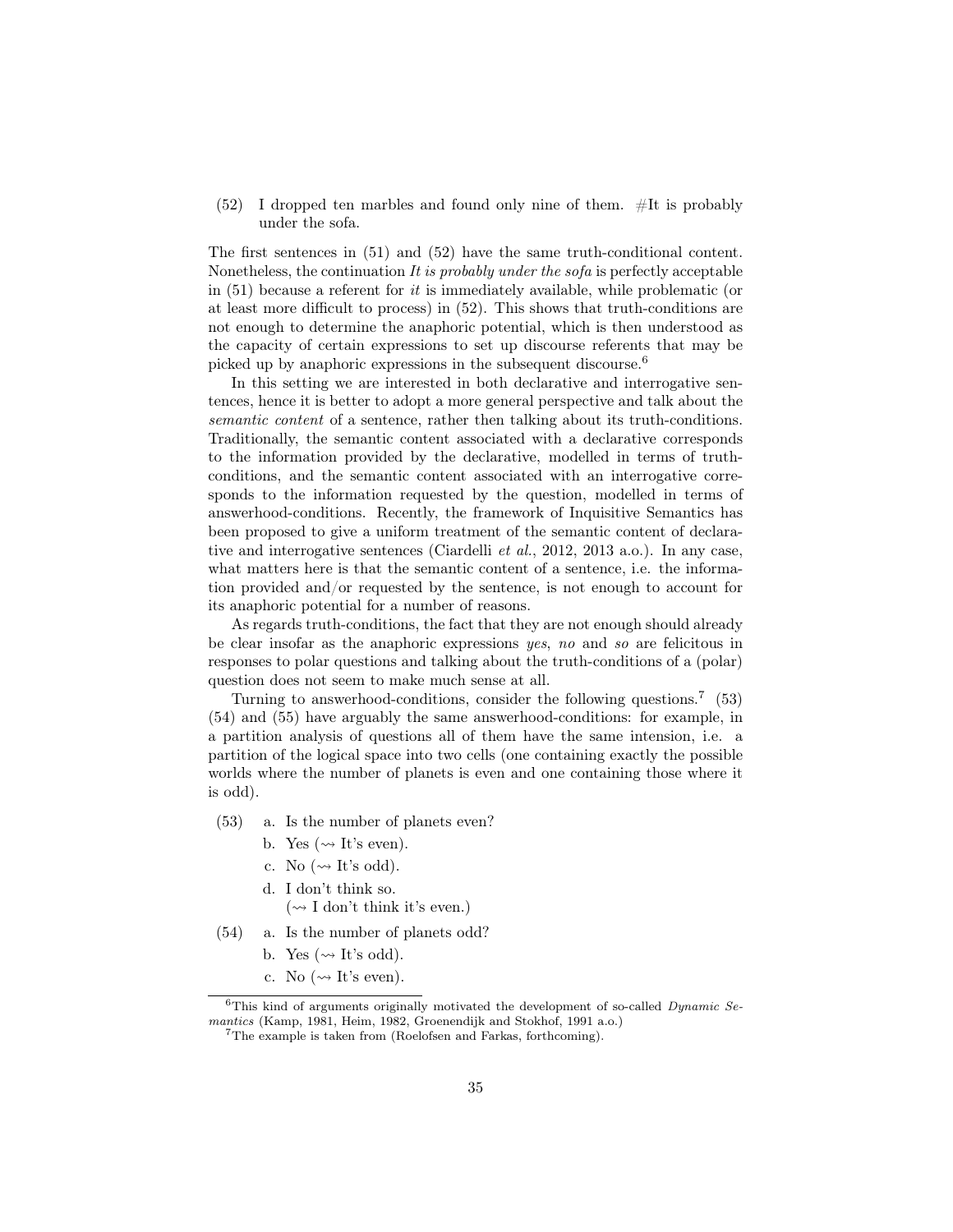- d. I don't think so.  $(\sim I$  don't think it's odd.)
- (55) a. Is the number of planets even, or odd $\downarrow$ ?
	- b.  $#$  Yes.  $/ \#$  No.
	- c.  $\#$  I don't think so.

The example shows that (53) (54) and (55), while having the same semantic content (answerhood-conditions), have different anaphoric potential because the anaphoric particles yes, no, so receive different interpretations when uttered after (53) and (54) and are not felicitous when uttered after (55). Similarly to what happens with Partee's example above, we take this example to show that the semantic content associated with the questions is not enough to determine their anaphoric potential.

Another observation made by Farkas and Roelofsen concerns the fact that yes and no seem to be sensitive to the polarity of their antecedents.<sup>8</sup> Compare the availability and effects of the responses starting with yes and no in (56) versus  $(57)$ :<sup>9</sup>

- (56) a. Peter passed the test.
	- b. Agreement: Yes, he did.  $/ \#$  No, he did.
	- c. Disagreement:  $\#$  Yes, he didn't. / No, he didn't.
- (57) a. Peter didn't pass the test.
	- b. Agreement: Yes, he didn't. / No, he didn't.
	- c. Disagreement: Yes, he DID. / No, he DID.<sup>10</sup>

In response to a positive assertion such as  $(56)$  yes can only express agreement and no can only express disagreement. With a negative assertion such as (57) things are more complicated and both particles can be used in either kind of response. This fact cannot be accounted for if we reduce anaphoric potential to semantic content, in that (56) and (57) have complementary semantic contents but the polarity particle responses that they license do not seem to behave in a complementary way.

Finally, it is useful to observe that declaratives and polar questions differ with respect to the commitments that they give rise to and the way in which these commitments relate to the commitments resulting from subsequent responses. In particular, it is observed that responding with no to a declarative may give rise to a conversational crisis, i.e. a situation where the speakers have made conflicting commitments, while responding with no to a polar question never does:

- (58) a. Did Bob call?
	- b. Yes.

<sup>8</sup>See also (Pope, 1976), (Ginzburg and Sag, 2000), (Kramer and Rawlins, 2009) a.o.  $^9\mathrm{The}$  example is taken from (Roelofsen and Farkas, forthcoming).

 $10$ Capitalization signals prosodic stress on the constituent. For experimental evidence showing that these responses are available see (Brasoveanu et al. 2013).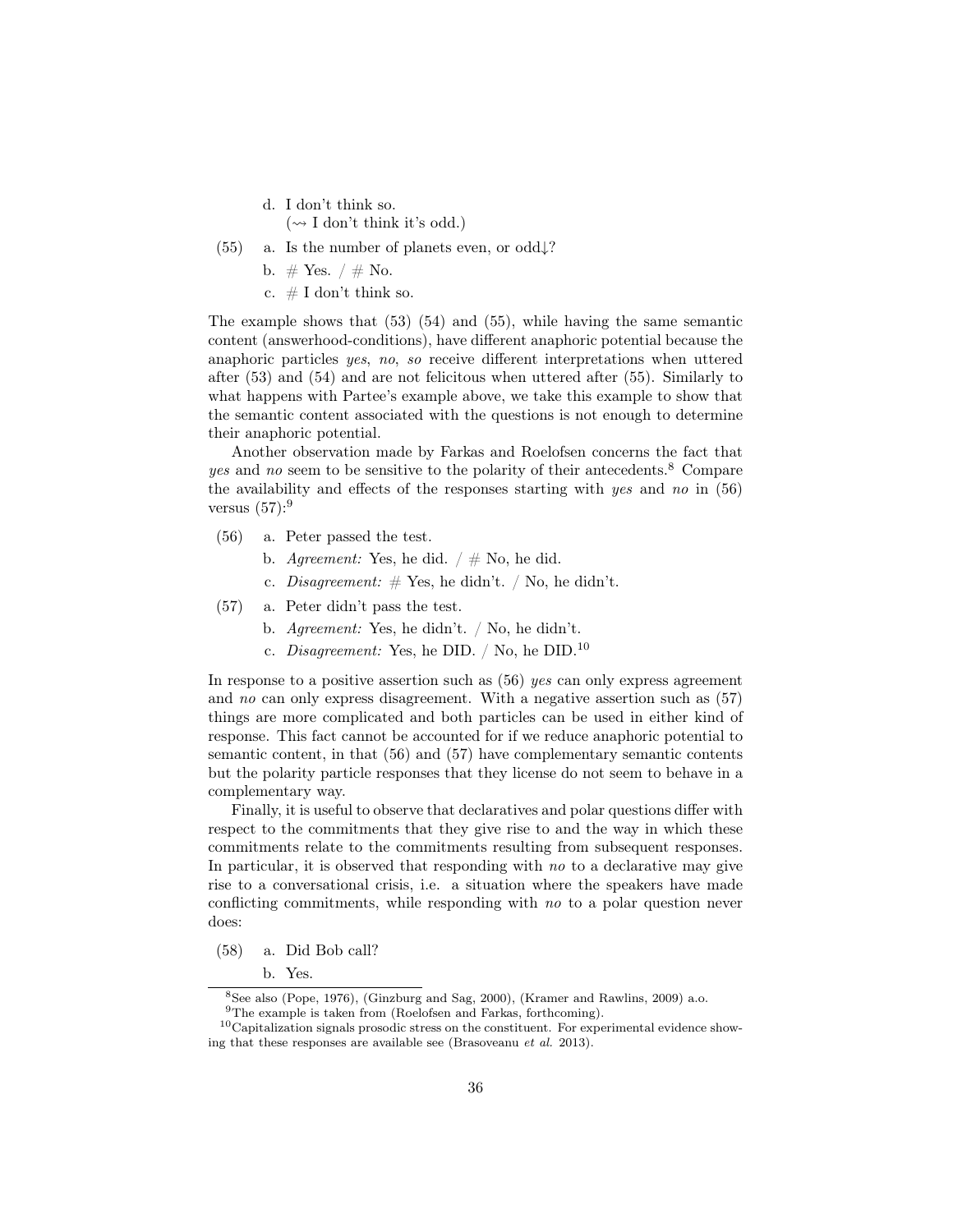- c. No.
- (59) a. Bob called.

b. Yes.

c. No. (crisis)

This observation is taken to show that while declaratives and polar questions are similar in a very relevant way (their anaphoric potential), they also differ with respect to their semantic content, or whatever component of meaning is taken to encode the potential of a sentence to give rise to a commitment towards the truth or falsity of some proposition. Hence, anaphoric potential cannot coincide with semantic content.

#### 2.2.3 Conclusions

The above discussion allows Farkas and Roelofsen to set up a number of general requirements for a semantic account of discourse initiatives and polarity particle responses. What is crucial for our work is their proposal to adopt a semantic system in which the meaning of a sentence embodies both its semantic content and its anaphoric potential.

The first dimension of meaning is aimed to study the differences and similarities between declaratives and interrogatives as concerns the information they provide and/or request, and thus the discourse commitments they give rise to. We will follow Farkas and Roelofsen's choice of Inquisitive Semantics as the framework in which such dimension of meaning can be defined, because the flexibility of the notion of semantic content adopted in the framework proves useful for our goals as well.

The second dimension of meaning is aimed to account for the anaphoric potential of sentences and should be fine-grained enough to capture the differences in polarity. This latter aspect is not essential for our goals and we will abstract away from it. However, we will adopt Farkas and Roelofsen's general idea that the anaphoric potential of a sentence is determined by a set of semantic items that are made particularly salient (highlighted) when the sentence is uttered, thereby becoming available for subsequent anaphoric reference.

This idea provides the starting point for an explanation of the data concerning the distribution and interpretation of polarity particle responses collected above. For example, it is assumed that a declarative or a polar question has the potential to make salient only one propositional item, which is then available to be picked up by an anaphoric expression. Conversely, two propositional items are made salient by an alternative question, thereby making it more difficult (if not impossible) for a subsequent anaphora to refer back.

Farkas and Roelofsen's account is rather complex and we are not going to discuss it here. In the following section we will give some examples in which the relationship between the anaphoric potential of a sentence and the subsequent responses is analysed, in order to give the reader a feeling of how the basic idea is put to work. As for now, we hope that the preceding discussion convinced the reader that the study of discourse initiatives and polarity particle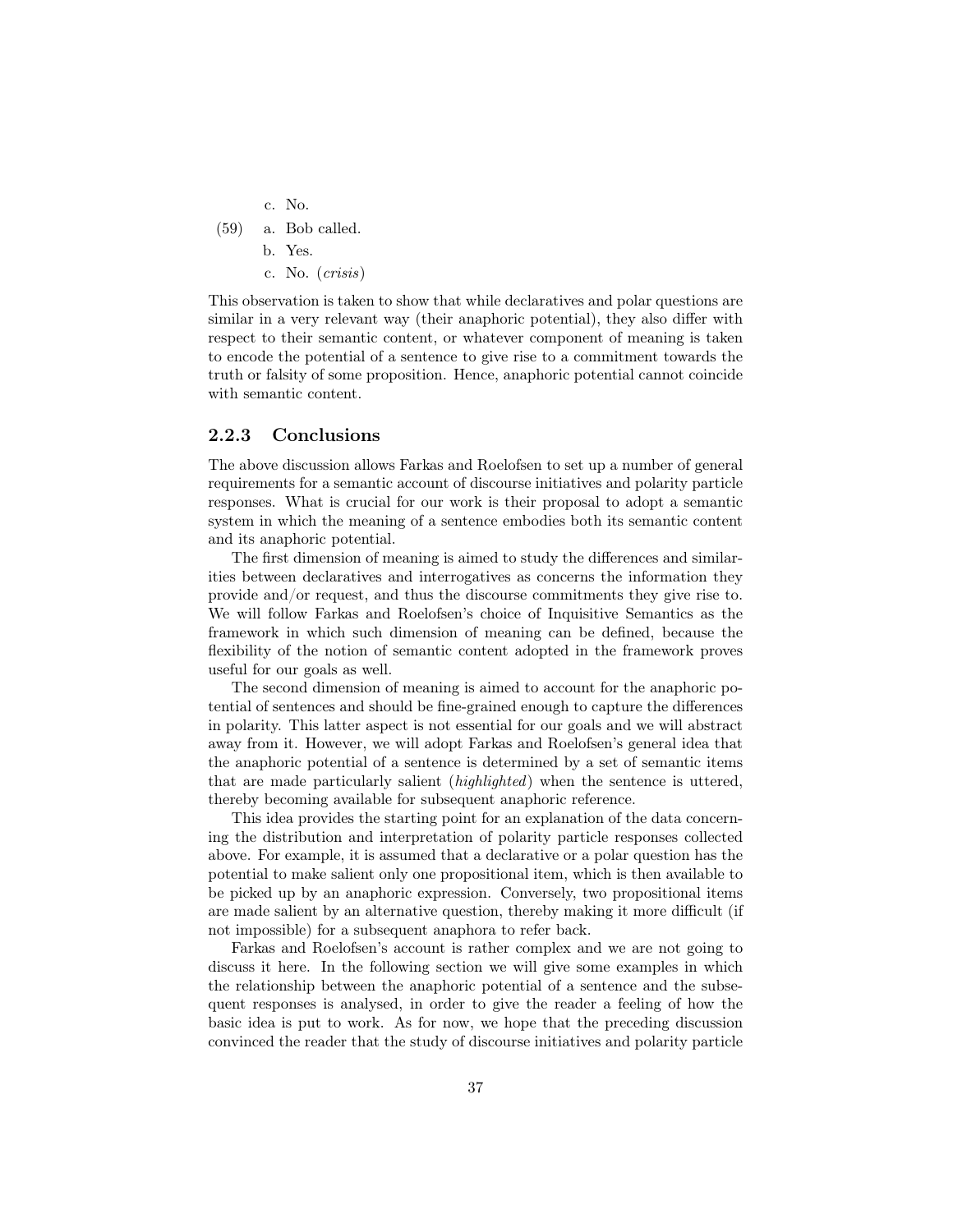responses provides a solid motivation for the adoption of a system such as the one introduced in the following section.

# 2.3 The system  $\mathsf{Inq}^H_\mathsf{B}$

 $\mathsf{Inq}^H_\mathsf{B}$  is a two-dimensional semantic system.<sup>11</sup> Given a language  $\mathcal{L}$ , each sentence of  $\mathcal L$  is associated with a meaning which embodies both its semantic content and its anaphoric potential. More in detail, if  $\varphi$  is a sentence of  $\mathcal{L}$ , we will write  $\left\langle \left[ \varphi \right]_g, \left[ \varphi \right]_g \right\rangle$  to denote the meaning of  $\varphi$  relative to the first-order assignment g. The first component of this meaning,  $[\![\varphi]\!]_g$ , is called the *issue* expressed<br>by  $\varphi$  (relative to  $g$ ), as defined in Inquisitive Semantics, and embodies the by  $\varphi$  (relative to g), as defined in Inquisitive Semantics, and embodies the informative and inquisitive content of  $\varphi$  (Ciardelli *et al.*, 2012, 2013 a.o.).<sup>12</sup> The second component of the meaning,  $[\varphi]_g^H$ , is the set of the items highlighted by  $\varphi$  (relative to g), i.e. the set of the items made available by an utterance of  $\varphi$  for subsequent anaphoric reference.

#### 2.3.1 Preliminaries

In order to give a precise definition of  $\langle [\![\varphi]\!]_g, [\varphi]_g^H \rangle$ , we first introduce a firstorder language  $\mathcal{L}$ , with  $\vee, \wedge, \neg, \exists, \forall, !$ , ? as the basic logical constants used to build up complex sentences; atomic sentences have the form  $R(t_1, \ldots, t_n)$ , where R is an n-ary first-order predicate and  $t_1, \ldots, t_n$  is a sequence of n individual terms (constants or variables). The operator ! can be applied to any sentence  $\varphi$  to obtain a new sentence  $\varphi$  (called the *non-inquisitive closure* of  $\varphi$ ). The question operator ? can bind a (possibly empty) sequence of individual variables  $x_1, \ldots, x_n$  (often abbreviated as  $\vec{x}$ ) and be applied to a sentence  $\varphi$  to obtain a new sentence  $\partial \vec{x} \cdot \varphi$ ; as we will see, ? is a generalisation of the so-called noninformative closure operator defined in Inquisitive Semantics.

The basic semantic objects in the system are possible worlds, defined as firstorder models for  $\mathcal L$  based on a fixed structure  $\mathcal M$ , called a *discourse structure* for  $\mathcal{L}$ :

#### Definition 2.1. Discourse structure, possible world, intensional model

i. A discourse structure for L is a pair  $\mathcal{M} = \langle D, I \rangle$ , where D is a set of individuals and  $I$  is an interpretation function that maps every individual constant c of  $\mathcal L$  to an object  $I(c) \in D$ .

 $11$ For simplicity, we decided to follow Roelofsen and Farkas (forthcoming) and spell out the system in a static, two-dimensional fashion; however, the system  $\textsf{Inq}^H_\mathsf{B}$  would be suitable for a dynamic formulation, where both components of the meaning of a sentence would be determined by its context change potential. The development of such full-fledged dynamic system is left for future work.

<sup>&</sup>lt;sup>12</sup>The framework of Inquisitive Semantics and its most basic implementation  $\ln q_B$  are introduced and discussed below.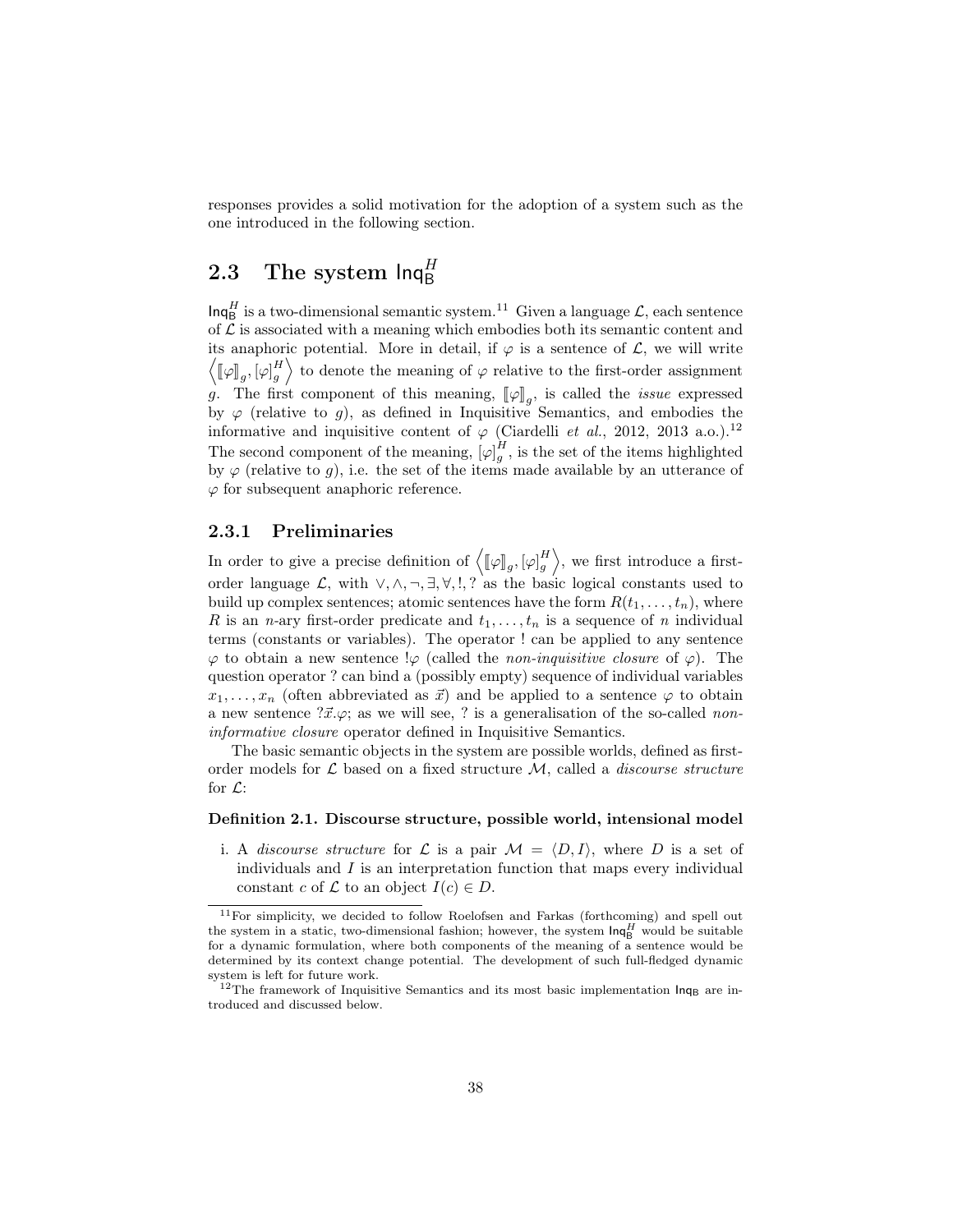- ii. A possible world based on M is a pair  $w = \langle M, I_w \rangle$ , where  $I_w$  is an interpretation function that maps every *n*-ary predicate R of  $\mathcal L$  to a relation  $I_w(R) \subseteq D^n$ .
- iii. An *intensional model* based on  $M$  is a set  $M$  of possible worlds (based on  $M$ ). In what follows, W denotes the set of all possible worlds based on  $M$ .

The idea behind this definition is the simplifying assumption that the domain of individuals is fixed across worlds and that individual constants behave as rigid designators, each referring to the same individual in every world. As a consequence, two worlds differ exclusively with respect to the interpretation of predicates. An intensional model M is taken to be a set of possible world, i.e. a body of information relative to which the expressions of  $\mathcal L$  are evaluated; notice that in general we will assume  $M = W$  and drop the reference to M whenever possible.

Before diving into the definition of the meaning of a sentence in  $\mathsf{Inq}^H_\mathsf{B}$  we introduce the notion of the truth-set of a sentence, which corresponds to the classical notion of the proposition expressed by a sentence, i.e. the set of worlds where the sentence is true. In what follows,  $|\varphi|_{M,g}$  stands for the truth-set of  $\varphi$  relative to the model M and the assignment g. The assignment g is a function from (sequences of) individual variables to (sequences of) entities in  $D$  and  $g[\vec{x}/d]$  is the assignment which coincides with g except for the fact that it associates the sequence of objects  $d_1, \ldots, d_n$  to the sequence of variables  $x_1, \ldots, x_n$ .

#### Definition 2.2. Truth-set

- i.  $|R(t_1, ..., t_n)|_{M,g} := \left\{ w \in M \mid \left\langle [\![t_1]\!]_{M,g}, \ldots, [\![t_n]\!]_{M,g} \right\rangle \in I_w(R) \right\}^{13}$ ii.  $|\varphi \vee \psi|_{M,g} := |\varphi|_{M,g} \cup |\psi|_{M,g}$
- iii.  $|\varphi \wedge \psi|_{M,q} := |\varphi|_{M,q} \cap |\psi|_{M,g}$
- iv.  $|\neg \varphi|_{M,g} = M \setminus |\varphi|_{M,g}$
- v.  $|\exists \vec{x}.\varphi|_{M,g} := \bigcup$  $\vec{d} \in D^n$  $|\varphi|_{M,g[\vec{x}/\vec{d}]}$

$$
\mathrm{vi.}\;\; |\forall \vec{x}.\varphi|_{M,g}:=\bigcap_{\vec{d}\in D^n}|\varphi|_{M,g[\vec{x}/\vec{d}]}
$$

vii. 
$$
\left\Vert \varphi \right\Vert_{M,g} = \left\Vert \varphi \right\Vert_{M,g}
$$

viii.  $|?\vec{x}.\varphi|_{M,q} = M$ 

<sup>13</sup>We adopt the standard interpretation of terms:  $[[t]]_{M,g} := \begin{cases} I(t), \text{ if } t \text{ is a constant;} \\ g(t), \text{ if } t \text{ is a variable.} \end{cases}$  $g(t)$ , if t is a variable.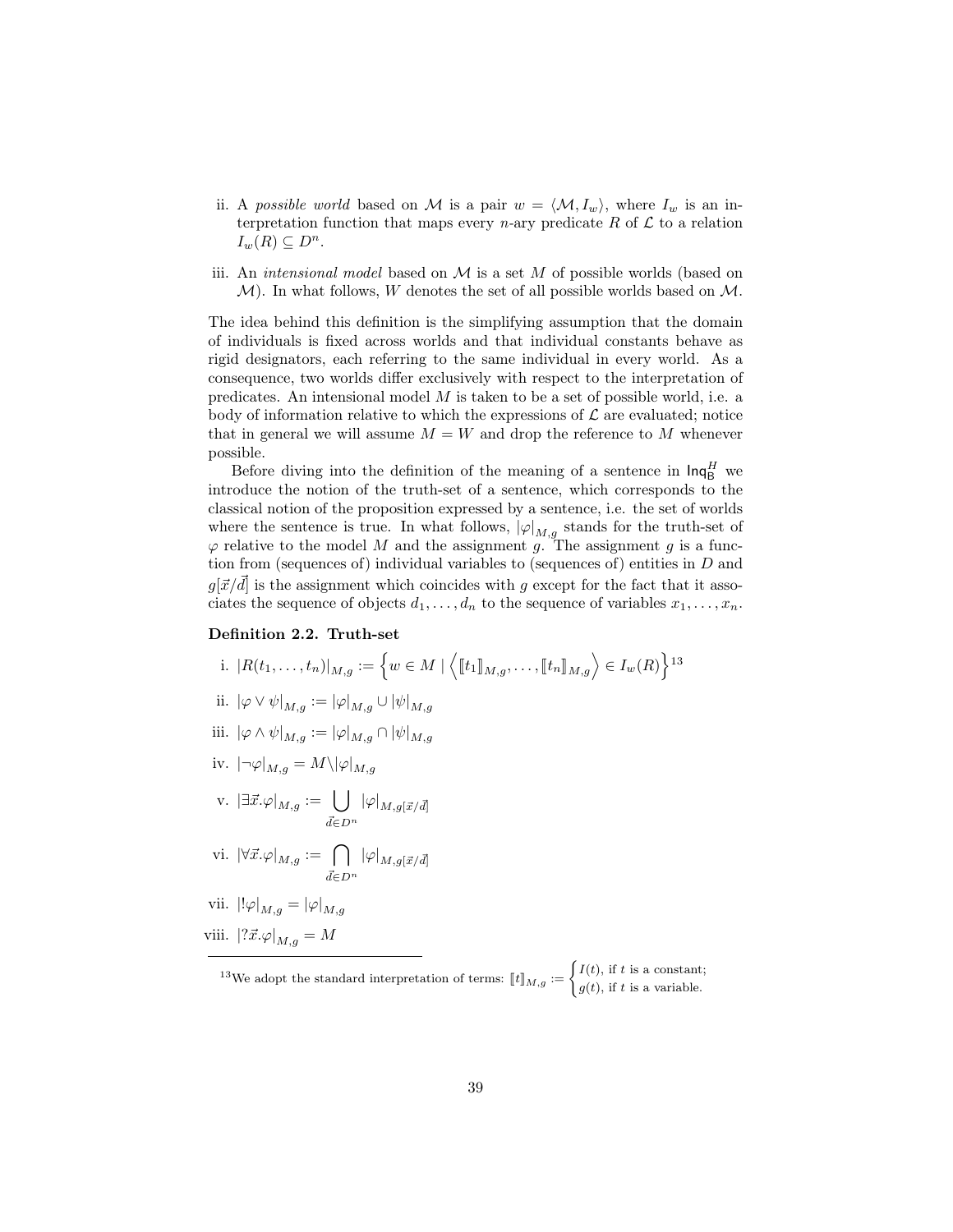If we restrict our attention to the classical fragment of  $\mathcal{L}$ , this definition essentially coincides with the classical algebraic approach to propositions: the truth-set of an atomic sentence is nothing but the set of worlds where the sentence is true and the truth-sets of complex sentences are recursively built up through the standard set-theoretic operations of union, intersection and complementation, with the existential quantifier and the universal quantifier behaving respectively as generalised disjunction and conjunction. As regards the question operator ?, we assume that the truth-set of a question coincides with the set of all the possible worlds in  $M$ , reflecting the idea that in general a question does not provide any information. Finally, the operator ! is taken to have no effect whatsoever to the truth-set of the sentence to which it is applied.<sup>14</sup>

#### 2.3.2 Issues

We can now move on to define the two components of meaning in  $\mathsf{Inq}_{\mathsf{B}}^H$ . As mentioned above, a sentence  $\varphi$  is associated with a pair  $\langle [\varphi]_g, [\varphi]_g^H \rangle$ , where  $[\varphi]_g$ is the issue expressed by  $\varphi$  (relative to g) as defined in Inquisitive Semantics. First of all, then, let us briefly introduce the framework of Inquisitive Semantics and summarise the main features of its most basic implementation, called  $\text{ln}q_B$ .<sup>15</sup>

Inquisitive Semantics is a semantic framework aimed at providing new foundations for the formal study of information exchange through linguistic communication. Information exchange can be seen as a dynamic process of requesting and providing information and the crucial features of the framework is a new notion of sentential meaning which is flexible enough to capture both the informative and the inquisitive content of sentences in a uniform way.

Intuitively, the meaning of a sentence is seen as a proposal to update the common ground of the conversation in one of possibly many different ways. Each possible update corresponds to one piece of information (modelled as a set of worlds) that can be added to the common ground. Typically, a declarative sentence such as It's raining in Amsterdam specifies only one possible enhancement of the common ground while an interrogative such as What's the weather like today? proposes a choice between several different alternatives. Crucially, in Inquisitive Semantics both kinds of sentences are associated with semantic objects of the same kind. In general, then, the utterance of a sentence has a two-fold effect: it conveys information, in that it locates the actual world within

<sup>14</sup>We will come back to this operator later on.

<sup>&</sup>lt;sup>15</sup>The development of the framework began with the works by Groenendijk (2009), Groenendijk and Roelofsen (2009), Mascarenhas (2009) and Ciardelli (2009). The notion of an issue as a uniform semantic way to capture informative and inquisitive content is developed and studied by Ciardelli et al. (2013). The system  $\text{Inq}_B$  is currently considered the most basic implementation of the ideas developed in these works, and it is discussed in details in the works by Ciardelli et al., (2012) and Roelofsen (2013a). Recently, Ciardelli (2014) argued for the adoption of issues, as defined in Inquisitive Semantics, as the meanings of questions, in that they allow for a treatment of questions that is as general as the proposition set approach (e.g. Hamblin, 1973 and Karttunen, 1977) and as principled and explanatory as the partition approach ((Groenendijk and Stokhof, 1984)).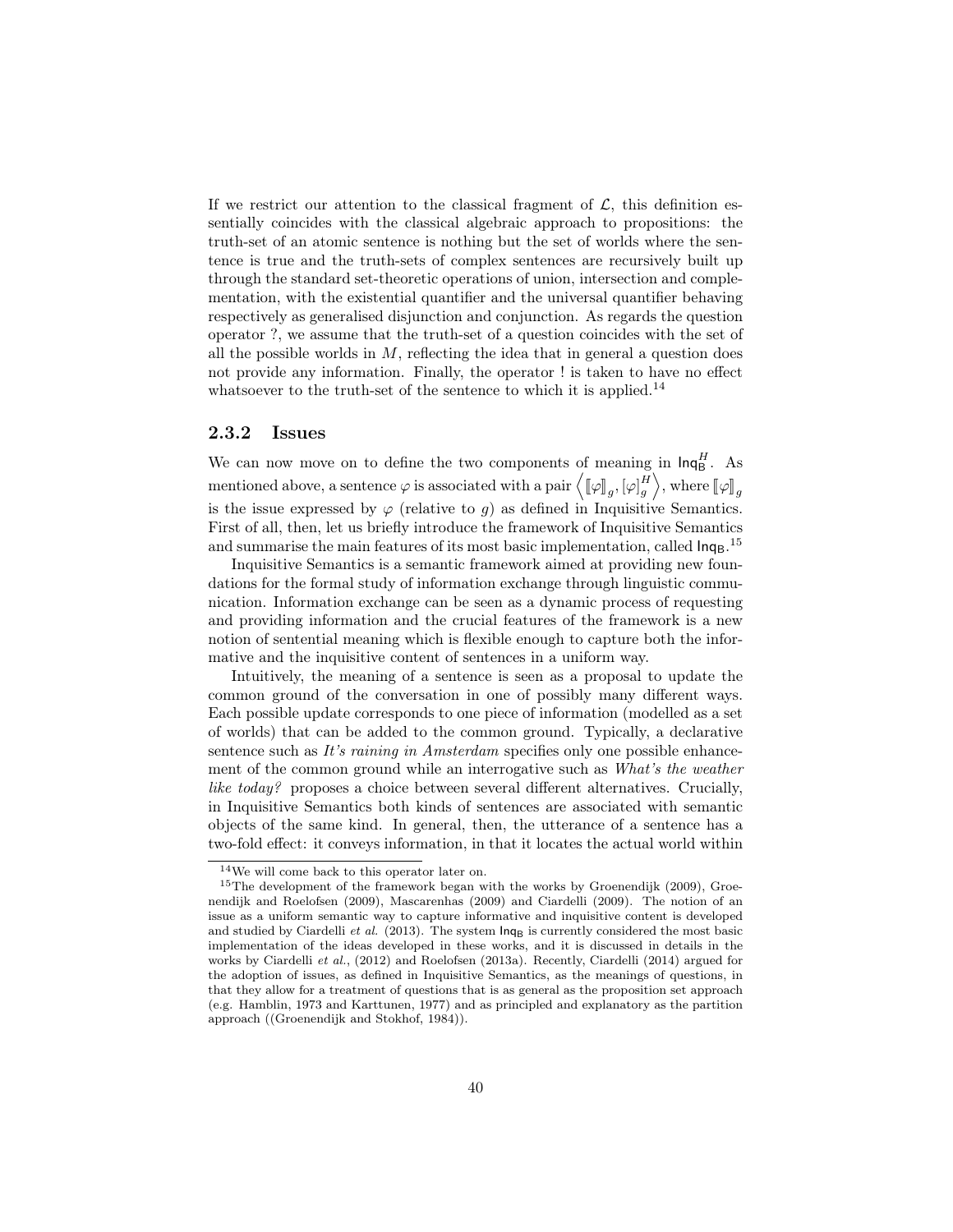a subset of all possible worlds; it requests information, in that it invites a reply that allows to choose between one among the different possible enhancement.

More formally, the meaning of a sentence is modelled as a set of information states, called issue, defined as follows:

#### Definition 2.3. Information state, downward-closure, issue

- i. An information state is a set of possible worlds.
- ii. A set A of information states is *downward-closed* iff for every  $s \in A$  it holds that if  $s' \subseteq s$ , then  $s' \in A$  as well.
- iii. If A is a set of information states,  $A^{\downarrow} := \{s' \in \mathcal{P}(W) \mid s' \subseteq s \text{ for some } s \in \mathcal{C}\}$ A} is called the downward-closure of A.
- iv. An issue is a non-empty, downward-closed, set of information states.

The intuitive idea behind this definition is that an issue is modelled as the set of all the information states that contain enough information to settle the issue itself. Hence, if a state s belongs to an issue and thus contains enough information to settle it, any state  $s'$  which is more informed than  $s$  belongs to the issue as well. Accordingly, the maximal states belonging to an issue (also called alternatives) can be seen as the minimally informative pieces of information that settle the issue.

What follows coincides with the definition of the issue expressed by a sentence  $\varphi$  (relative to g) as given in  $\text{Inq}_B$ , with the exception of the entry for ?, which is a generalisation of the non-informative closure operator defined in  $\ln q_B$ .<sup>16</sup> We make the assumption that if  $\vec{x}$  is an empty sequence, then  $? \vec{x} . \varphi$  is equivalent to ? $\varphi$  and  $\exists \vec{x}.\varphi$  is equivalent to  $\varphi$ . Finally, notice that  $A^*$  denotes the so-called *pseudo-complement* of A, defined as  $\{\overline{\bigcup A}\}^{\downarrow}$  (Roelofsen, 2013a).

#### Definition 2.4. Issues $^{17}$

- i.  $[[R(t_1, ..., t_n)]]_g := \{ |R(t_1, ..., t_n)|_g \}^{\downarrow}$
- ii.  $\llbracket \varphi \vee \psi \rrbracket_g := \llbracket \varphi \rrbracket_g \cup \llbracket \psi \rrbracket_g$
- iii.  $[\![\varphi\wedge\psi]\!]_g:=[\![\varphi]\!]_g\cap[\![\psi]\!]_g$
- iv.  $[\![\neg \varphi]\!]_g := [\![\varphi]\!]_g^*$ g
- $\text{v.}$   $[\exists \vec{x}.\varphi]_g := \bigcup$  $\bigcup\limits_{\vec{d}\in D^n}\llbracket \varphi\rrbracket_{g[\vec{x}/\vec{d}]}$

<sup>16</sup>However, it has to be noted that from the point of view of the semantic content the generalisation is not essential: the first component of the meaning of a sentence in  $\text{Inq}_{\text{B}}^H$ essentially coincides with the issue expressed by the sentence in  $\text{Ing}$ ; later on, it will become clear that our version of ? is adopted here in order to allow for a uniform definition of the items highlighted by a (polar, alternative or wh-) question.

<sup>&</sup>lt;sup>17</sup>Here we assume  $M = W$  and drop the reference to M.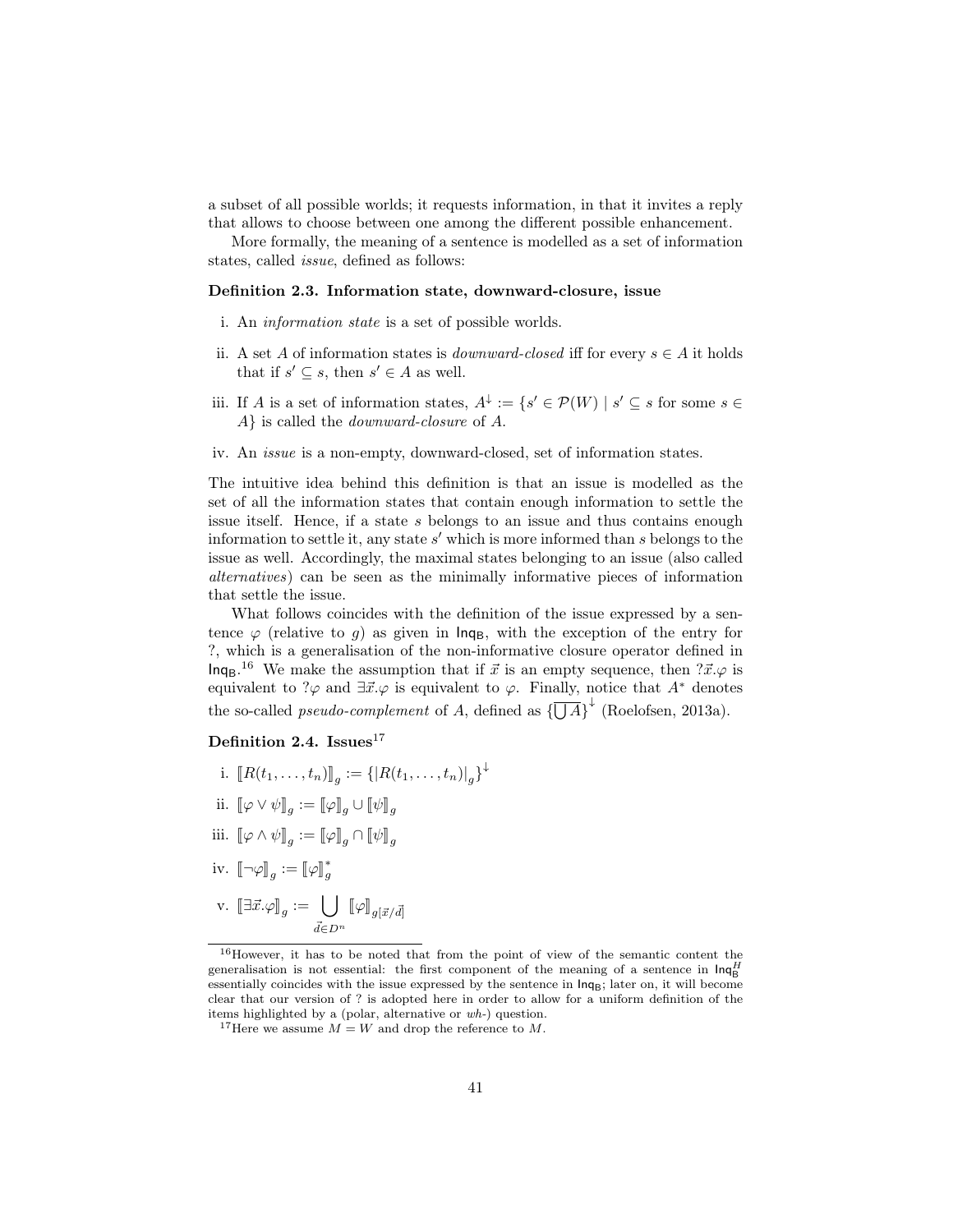$$
\mathrm{vi.}\;\;\lbrack\!\lbrack\forall\vec{x}.\varphi\rbrack\!\rbrack_{g}:=\bigcap_{\vec{d}\in D^{n}}\lbrack\!\lbrack\varphi\rbrack\!\rbrack_{g[\vec{x}/\vec{d}]}
$$

vii. 
$$
\llbracket !\varphi \rrbracket_g := \{ \bigcup [\varphi]_g \}^{\downarrow}
$$

viii.  $[\![? \vec{x} \cdot \varphi \!]_g := [\exists \vec{x} \cdot \varphi]_g \cup [\![ \exists \vec{x} \cdot \varphi \!]_g^*$ g

Let us briefly discuss the definition by going through its entries. First of all, we consider atomic sentences. Intuitively, a sentence such as It's raining in Amsterdam simply provides some information and does not invite any reply. Accordingly, the issue expressed by an atomic sentence contains one set of worlds corresponding to the proposition traditionally expressed by the sentence and its downward-closure, i.e. all its subsets. Hence, it does not contain more than one alternative state.

On the other hand,  $\vee$  and  $\exists$  generate alternatives and thus they give rise to inquisitive constructions.<sup>18</sup> This happens because both ∨ and ∃ are defined in terms of set-theoretic union, an operation that collects all the states belonging to the issues on which it operates. For example, if  $\llbracket \mathit{call}(a) \rrbracket_g$  contains all the sets of worlds where Ann called and  $\llbracket \mathit{call}(b) \rrbracket$  contains all the sets of worlds sets of worlds where Ann called and  $[[call(b)]_g$  contains all the sets of worlds<br>where Bob called then the union of the two sets will contain all the sets of world where Bob called, then the union of the two sets will contain all the sets of world where either Ann or Bob called; in particular, it will contain two (overlapping but) alternative states, as can be seen in Figure 2.2.<sup>19</sup>



Figure 2.1: Disjunction in Inquisitive Semantics.

Here we assume a discourse model with  $D = \{Ann, Bob\}$  and a language with only one predicate, call, so we can consider exactly four possible worlds, one for each possible specification of the interpretation of call. Let ab be the world where both Ann and Bob called,  $a\bar{b}$  the world where Ann called and Bob did not call, and so on.

The connective  $\wedge$  and the quantifier  $\forall$  are defined in terms of set-theoretic intersection. As an example, consider again the issues  $\llbracket call(a) \rrbracket_g$  and  $\llbracket call(b) \rrbracket_g$ .

<sup>18</sup>This is in accordance with a body of works in Alternative Semantics where the alternative treatment of disjunctions and existentials is motivated by a number of empirical phenomena. See for example (Kratzer and Shimoyama, 2002), (Menéndez-Benito, 2005), (Alonso-Ovalle, 2006) and (Aloni, 2007) a.o.

<sup>&</sup>lt;sup>19</sup>Notice that in order to keep the picture readable, we only represent maximal states.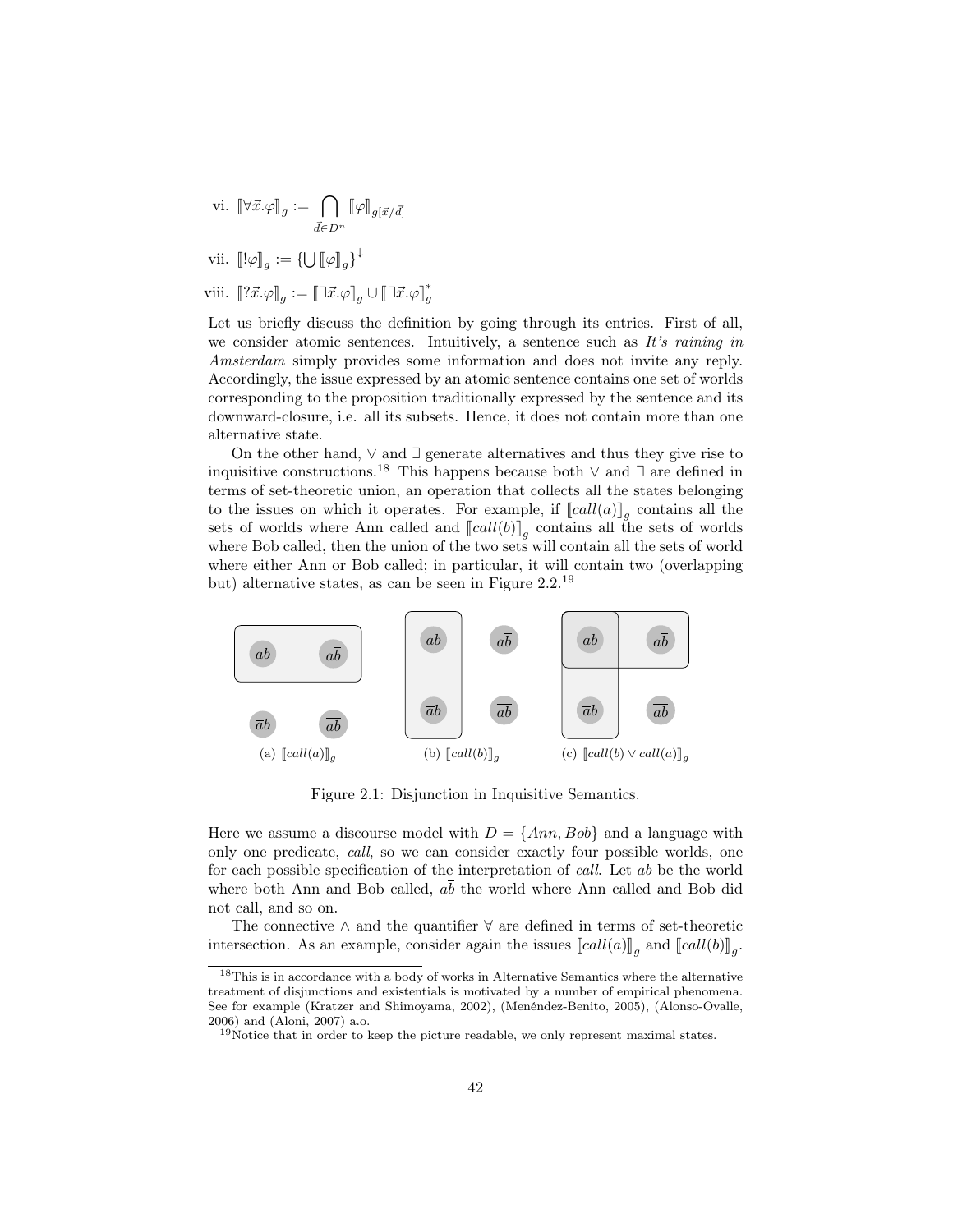If we take their intersection, we get a set that contains only those sets of worlds where both Ann and Bob called. This means that the resulting issue will have exactly one maximal state, containing all the worlds where both called. Hence, the conjunctive sentence Ann and Bob called is predicted to be noninquisitive.



Figure 2.2: Conjunction in Inquisitive Semantics.

The operator ! is called the *non-inquisitive closure* and can be applied to a sentence  $\varphi$  in order to obtain the so called *non-inquisitive closure* of  $\varphi$ , i.e. a sentence that has the same informative content of  $\varphi$  but is not inquisitive. To do so, the issue expressed by  $\varphi$  is defined as (the downward-closure of) the generalised union of the issue expressed by  $\varphi$ . This means that all the states contained in  $\llbracket \varphi \rrbracket_g$  are collapsed into one state, hence the resulting issue does not<br>contain more than one alternative contain more than one alternative.

Negation behaves in a similar way: the issue  $\llbracket \neg \varphi \rrbracket_g$  is defined as (the downward-<br>wro of) the set theoretic complement of the union of  $\llbracket \varphi \rrbracket$ . As a consequence closure of) the set-theoretic complement of the union of  $\llbracket \varphi \rrbracket_g$ . As a consequence, negated sontonees always express issues that do not contain more than one all negated sentences always express issues that do not contain more than one alternative state, hence they are never inquisitive.

Finally, let us show how our entry for ? allows us to analyse the three kinds of questions this work is concerned with, namely polar, alternative and whquestions.

**Polar questions.** First of all, assume that  $\vec{x}$  is an empty sequence; thus,  $?x.\varphi \equiv ?\varphi$  and  $\exists \vec{x}.\varphi \equiv \varphi$ . For example, consider the sentence in (60) and its translation in our first-order language:

(60) Did Ann call?  $\mapsto$  ?call(a) or equivalently ?!call(a)

According to clause (viii) above, the issue expressed by  $\text{?call}(a)$  is computed as follows:

$$
\begin{aligned}\n\left[2 \, \text{call}(a)\right]_g &= \left[ \text{call}(a)\right]_g \cup \left[ \text{call}(a)\right]_g^* \\
&= \{ \left| \text{call}(a) \right|_g \}^\downarrow \cup \{ \overline{\bigcup \left[ \text{call}(a)\right]_g} \}^\downarrow\n\end{aligned}
$$

Now, with some calculation it can be shown that  $\bigcup [call(a)]_g = |\neg call(a)|_g$ , and the final result is thus: the final result is thus: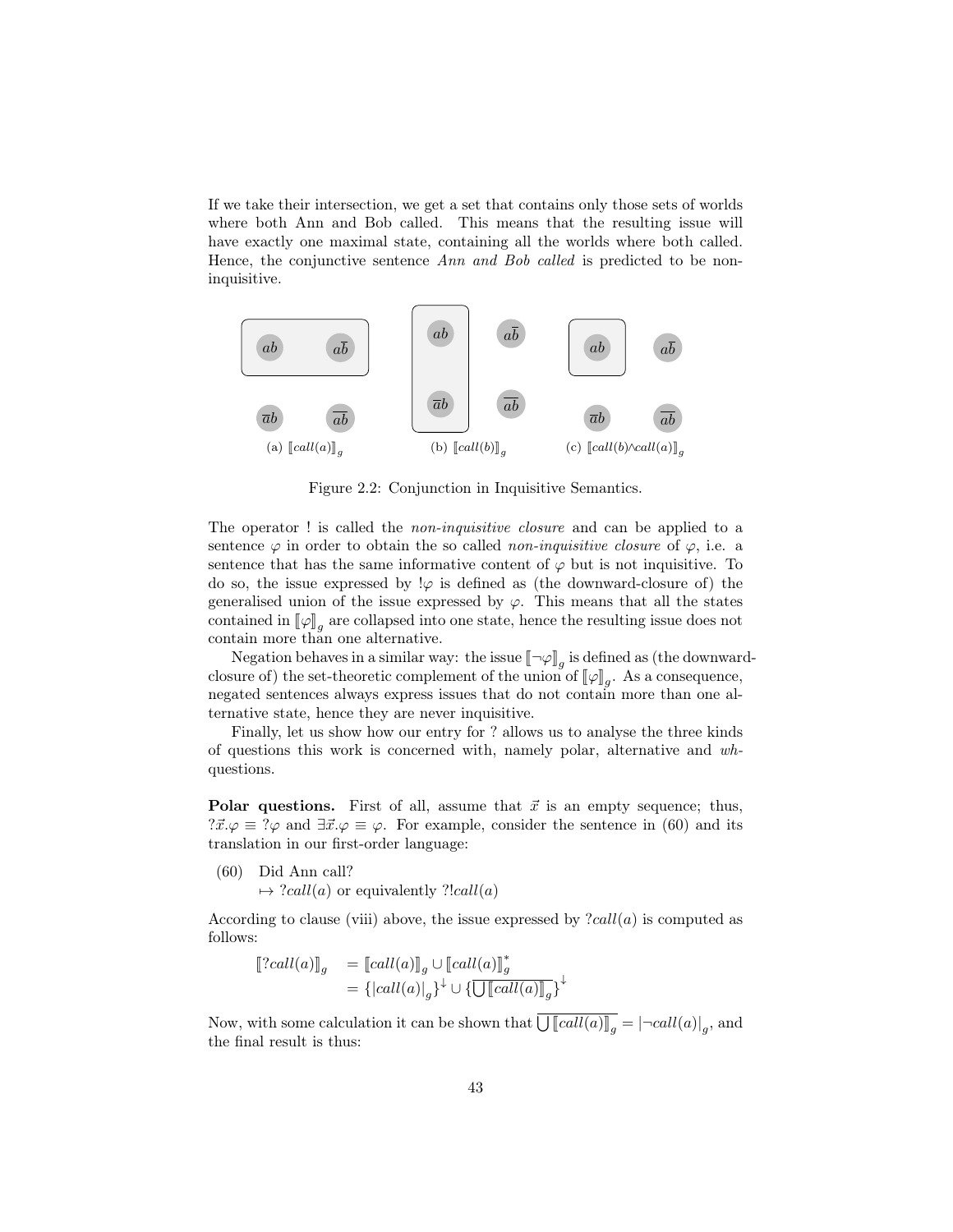$[?call(a)]_g = {|call(a)|_g}^{\downarrow} \cup {|\neg call(a)|_g}^{\downarrow}$ 

The issue expressed by  $?call(a)$  can be represented (disregarding downward closure) as in Figure 2.3a.



Figure 2.3: Examples of questions.

In order to generalise this, we stipulate that polar questions are translated in our system simply by applying the question operator ? to the translation of the corresponding declaratives. Hence, in general, a polar question will have the form  $?!\varphi$ , where ! makes sure that ? is applied to a non-inquisitive sentence. This matters especially for disjunctive polar questions such as Did Ann or Bob call?, which will be translated as  $?!(call(a) \vee call(b)).$  The operator ! has the effect to collapse the two alternatives introduced by the disjunction into one, thus ensuring that the issue expressed by  $?!(call(a) \vee call(b))$  contains exactly two maximal states, i.e. the one corresponding to the proposition that Ann or Bob called and the one corresponding to the proposition that neither Ann nor Bob called.<sup>20</sup>

**Wh-questions.** Consider now the case in which  $\vec{x}$  is not empty, e.g. in the formula  $?x.call(x)$ , which we take to be the translation of a wh-question such as the one in  $(61)$ :

(61) Who called?  $\mapsto$  ?x.call(x)

According to clause (viii) above, the issue expressed by  $?x.call(x)$  is computed as follows:

$$
[\![?x. call(x)]\!]_g = [\![\exists x. call(x)]\!]_g \cup [\![\exists x. call(x)]\!]_g^*
$$

Now,  $[\exists x.call(x)]_g$  is defined to be equal to the generalised union, for any  $d \in D$ ,<br>of  $[[a]](x)]$  is to the issue containing exactly overy state in which at logar of  $lll(x)$ <sub>g[x/d]</sub>, i.e. to the issue containing exactly every state in which at least<br>one individual called. In the adopted model, this is the issue containing any state one individual called. In the adopted model, this is the issue containing any state

 $^{20}$ As we will see, the proposed translation for disjunctive polar questions crucially contrasts with the one adopted for alternative questions in that in translating alternative questions we will drop the operator ! in order to exploit the capacity of the disjunction to introduce alternatives.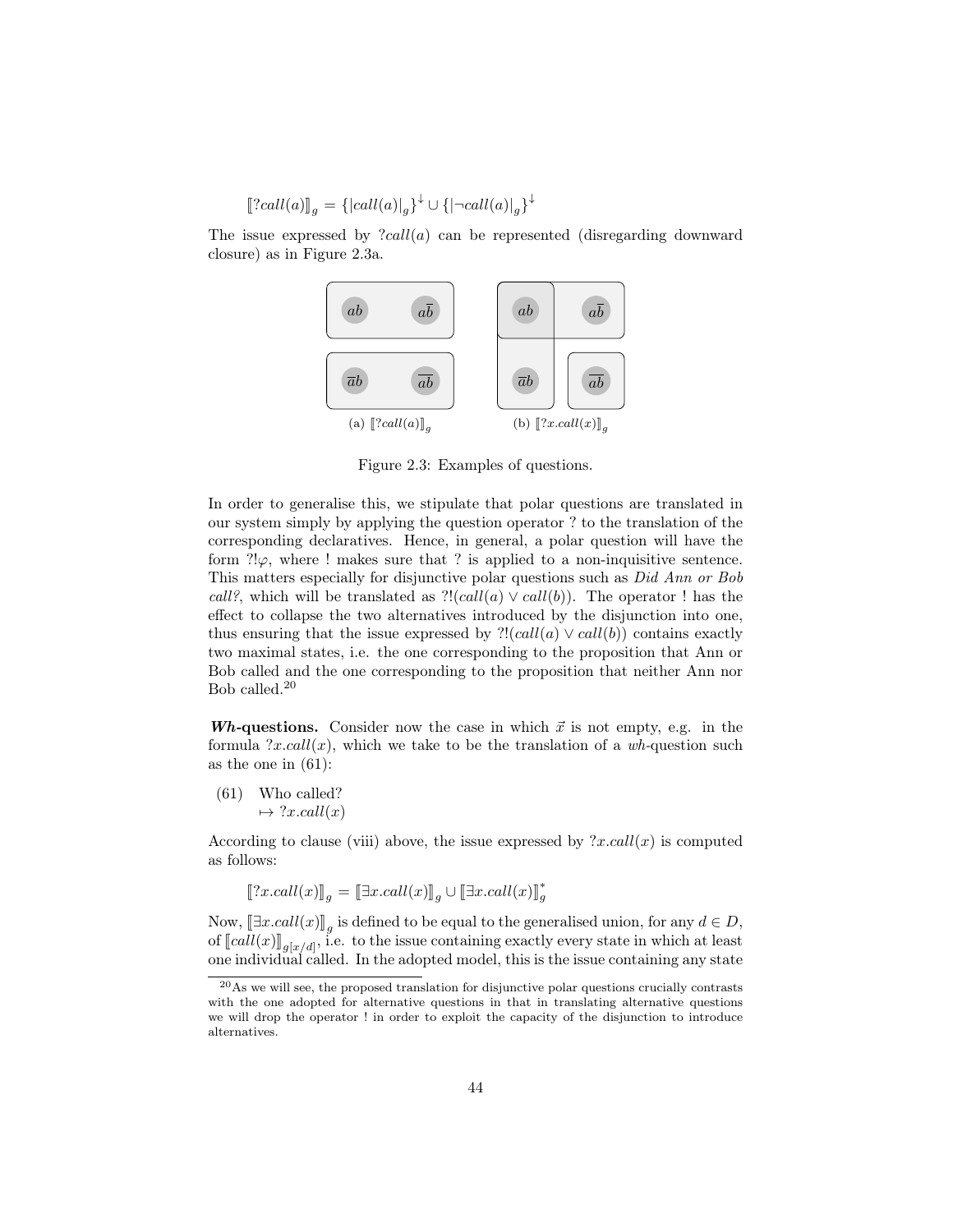that contains at least one world among  $ab$ ,  $a\overline{b}$ ,  $\overline{a}b$ ; moreover, with some calculation it can be shown that  $[\exists x. \text{call}(x)]_g^*$  $_{g}^{*}$  boils down to the issue containing the only state where nobody called (i.e. the singleton state  $\{ab\}$ ). The union of the two represents the issue expressed by  $?x.call(x)$  and it is visualised in Figure 2.3b. Notice that any state belonging to the issue is taken to embody enough information to settle the issue itself; hence, the issue expressed by  $?x.call(x)$ can be thought of as the semantic content of a mention-some reading of the corresponding question Who called?.<sup>21</sup>

Alternative questions. Consider a disjunctive question such as the one in  $(62)$ , where the arrow signals a falling pitch on the second disjunct:<sup>22</sup>

 $(62)$  Did Bob call, or Ann $\downarrow$ ?



Figure 2.4: Possible analysis of an alternative question.

There are different possible ways to analyse (62) within the framework of Inquisitive Semantics. For example, an inquisitive disjunction such as  $call(b) \vee call(a)$ (depicted in Figure 2.4a) could be seen as a good approximation of the intuitive resolution conditions of (62). Roelofsen (2013b) proposes that alternative questions (in his terminology *closed disjunctive lists*) be translated as inquisitive disjunctions with the addition of a special operator of exclusive strengthening (denoted as  $\Sigma$ ) which strengthens the issue expressed by the disjunction removing the overlap between the two maximal states, as shown in Figure 2.4b.

 $21$ We do not attempt here to give a general procedure to translate  $wh$ -questions into our formal language. However, it is worth noticing that in general the translation of a wh-question will have the form  $?x'.\varphi$ , where the sequence of variables  $\vec{x}$  is free in  $\varphi$ . The operator ! (left out in the example with Who called?) ensures that the question operator ? is applied to a non inquisitive sentence, in order to avoid complications arising from the interplay between ? and inquisitive disjunctions.

<sup>22</sup>We assume that the falling pitch on the last disjunct of a disjunctive question crucially enforces the alternative reading of the question. This assumption follows Pruitt and Roelofsen (2013)'s experimental work on the interpretation of disjunctive questions, which shows that the final pitch contour is the most informative prosodic feature, whereas the focus-marking on all the disjuncts plays a significant role but is not enough to force the alternative interpretation by itself.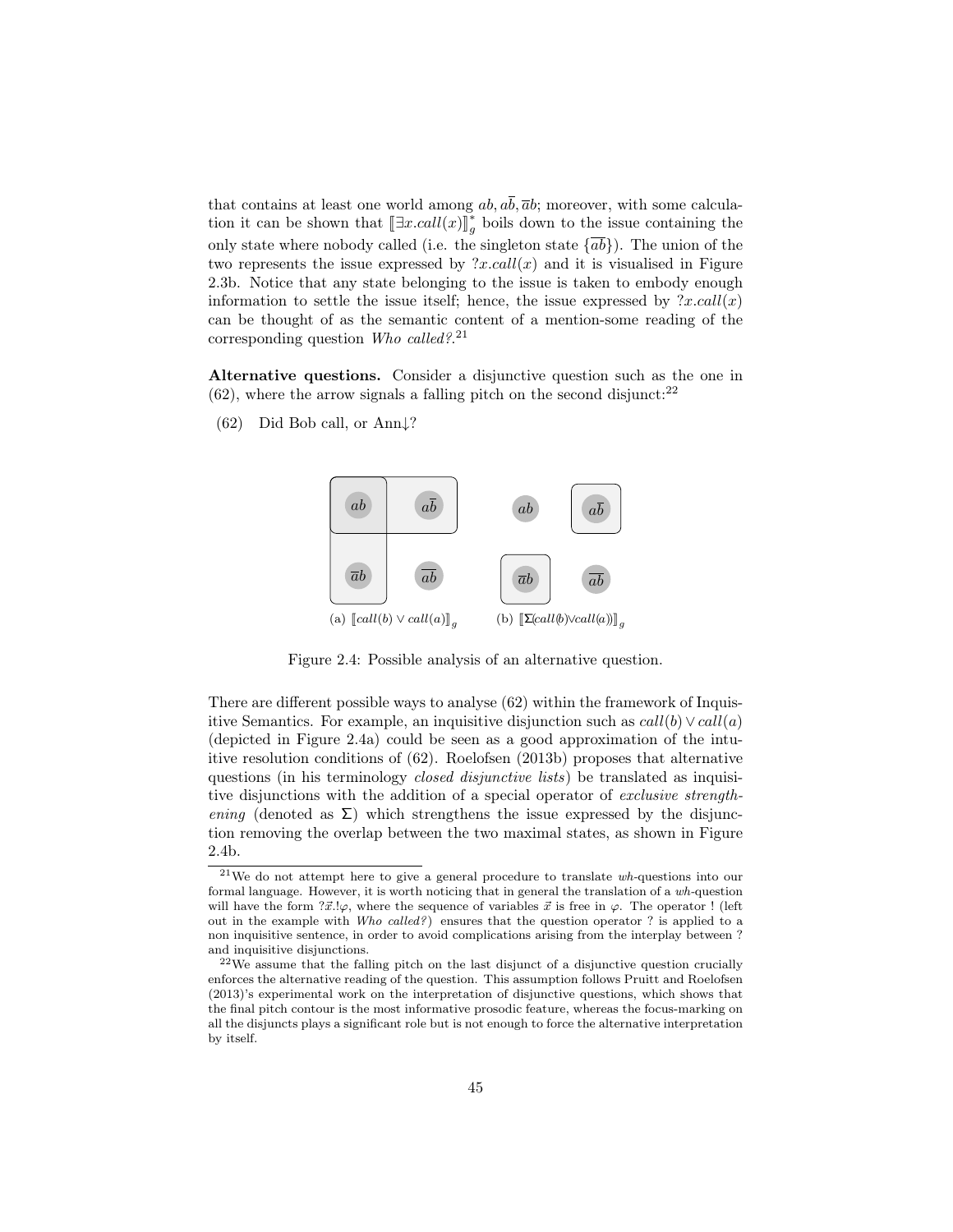

Figure 2.5: Possible analysis of an alternative question.

For the sake of uniformity with the way in which other questions are translated in this work, we choose to translate (62) as  $?(\text{call}(b) \vee \text{call}(a))$ . This means that the issue expressed by the question is computed by taking the union between  $\llbracket \text{call}(b) \vee \text{call}(a) \rrbracket_g$  and  $\llbracket \text{call}(b) \vee \text{call}(a) \rrbracket_g^*$ <br>dopisted as in Figure 2.5a, We believe the  $_{g}^*$ . In the adopted model this can be depicted as in Figure 2.5a. We believe that this analysis can do the job, especially with the addition of the presuppositional component represented by the dashed line in Figure 2.5b (i.e. the requirement that exactly one of the disjuncts holds).<sup>23</sup> We do not attempt here to give a compositional derivation of this presuppositional component, since this would lead us astray from the main goal of this work, and we simply assume it as given together with the semantic content of any alternative question.<sup>24</sup>

Before moving to the second component of meaning in  $\mathsf{Inq}_{\mathsf{B}}$ , let us introduce some operations on issues that will prove useful later on.

INFO. This operation simply yields the informative content of the issue to which it is applied:

 $$ 

ALT. This operation is applied to an issue A and a possible world  $w$  and yields the set of maximal states, or alternatives, in A that contain  $w$ <sup>25</sup>

 $23$ Notice that our main goal is to explain why alternative questions cannot be felicitously embedded under *surprise* and *realise*. As we will see, our explanation crucially relies on the meaning associated to alternative questions but, in particular, on the set of items they highlight. We will see that what really matters in the derivation of the set of highlighted items of an alternative question is the fact that it involves a disjunction. In principle then, our account is compatible with any of the mentioned analysis of alternative questions, insofar as they are all based on disjunctive constructions.

 $24$ Ciardelli et al., (2012) introduce a presuppositional variant of Inquisitive Semantics that could be taken as a starting point to develop an account of the presuppositional component of the meaning of alternative questions.

<sup>25</sup>It is worth noticing that it may well be that an issue does not contain any maximal state. A well-known case in the literature on Inquisitive Semantics is represented by the so-called boundedness formula (Ciardelli, 2009), that expresses an issue with no maximal states. In such a case the definition of ALT would return the empty state. In this work we will abstract away from this problem and assume that there is always at least one maximal state. However,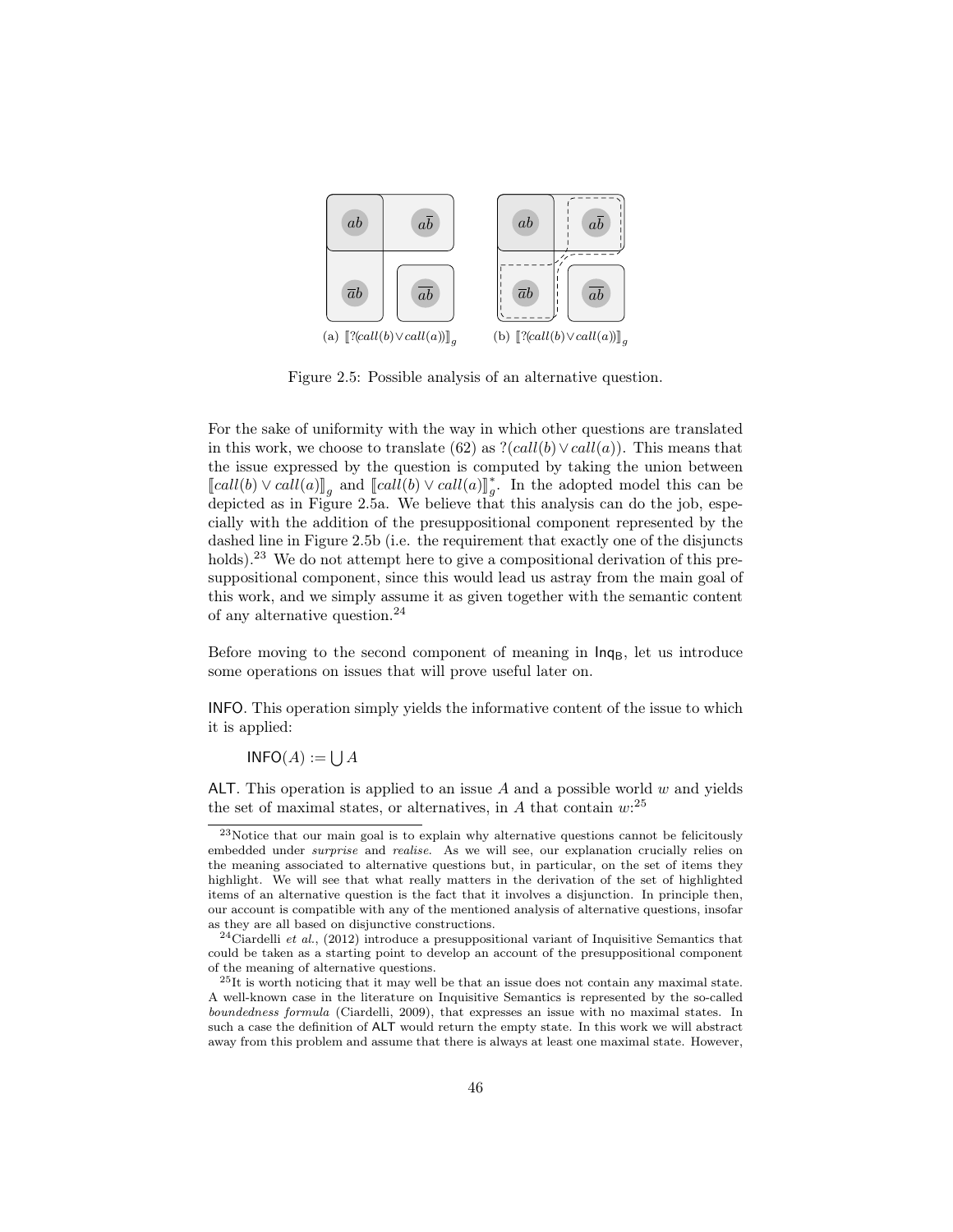ALT $(A, w) := \{ s \in A \mid w \in s \text{ and } \neg \exists t \in A \text{ s.t. } s \subset t \}$ 

For example, assume the usual domain containing Ann and Bob and consider the sentence Who called? As we have seen, the issue expressed by  $\langle x, \text{call}(x) \rangle$ contains (all the subsets of) the state where Ann called, (all the subsets of) the state where Bob called and the state where nobody called. Hence, there are three maximal states, namely  $\{ab, a\overline{b}\}, \{ab, \overline{a}b\}$  and  $\{\overline{ab}\}.$  Hence, if w is a world where only Ann called, then  $\text{ALT}([\![?x, \text{call}(x)]\!]_g, w)$  is the singleton set containing  $\{ab, ab\}$ ; if w is a world where only Bob called, then  $\text{ALT}([\![?x, call(x)]\!]_g, w)$  is<br>the singleton set containing  $\{ab, \overline{a}b\}$ ; if w is a world where both called, then the singleton set containing  $\{ab,\overline{a}b\}$ ; if w is a world where both called, then ALT([[?x.call(x)]<sub>g</sub>, w) contains both  $\{ab, ab\}$  and  $\{ab, \overline{ab}\}$ ; finally, if nobody called in w, then  $\text{ALT}(\llbracket ?x, call(x) \rrbracket_g, w)$  contains only  $\{ab\}$ . In other words,<br>if A is the issue expressed by a quottion O, then  $\text{ALT}(A, w)$  is the set of basic if A is the issue expressed by a question  $Q$ , then  $\mathsf{ALT}(A, w)$  is the set of basic answer to Q true in w.

WEAK. This operation is applied to an issue A and a world  $w$  and yields the intersection of every maximal state in  $A$  containing  $w$ :

 $WEAK(A, w) := \bigcap ALT(A, w)$ 

The idea behind this definition should be clear: f A is the issue expressed by a question  $Q$ , taking the generalised intersection of the basic answers to  $Q$  in  $w$ amounts to computing a proposition that coincides with the complete answer to Q, in the sense of Karttunen (1977). Going back to the previous example, if we suppose that in the actual world both Ann and Bob called, then  $\text{ALT}([\![?x, \text{call}(x)]\!]_g, w) = \{ \{ab, ab\}, \{ab, \overline{ab} \} \};$  hence,  $\text{WEAK}([\![?x, \text{call}(x)]\!]_g, w) = \text{Out}(\![?x, \text{call}(x)]\!]_g, w) = \text{Out}(\![?x, \text{call}(x)]\!]_g, w)$  $\bigcap$ ALT $(\llbracket ?x, call(x) \rrbracket_g, w) = \{ab\}$ , which is the proposition that Ann and Bob<br>called On the other hand if only Bob called at we then  $\Delta \Gamma(\llbracket 2x, call(x) \rrbracket_{\ell,w} )$ called. On the other hand, if only Bob called at w, then  $\text{ALT}([\![?x, call(x)]\!]_g, w) =$ <br> $\{[ab, \overline{ab}] \}$  and thus  $\text{WFAK}([\![?x, call(x)]\!]_g, w) = [ab, \overline{ab}]$ , which is the proposition  $\{\{ab, \overline{a}b\}\}\$  and thus  $\mathsf{WEAK}(\llbracket \{x, call(x) \rrbracket_g, w) = \{ab, \overline{a}b\}$ , which is the proposition that Bob called that Bob called.

EXH. This operation is applied to an issue  $A$  and yields the exhaustification of A, as defined by Theiler (2013); the definition of  $\mathsf{EXH}(A)$  is given in terms of a binary relation between worlds denoted with  $\sim_A$ :

$$
w \sim_A v
$$
 iff  $\forall s \in A$  if  $w \in s$  or  $v \in s$  then  $\exists t \in A$  s.t.  $s \subseteq t$  and  $w, v \in t$ .

According to this definition two worlds w, v are related via  $\sim_A$  just in case they either belong to the same state  $s \in A$  or, if one of them belongs to one state  $s \in A$  then there is a bigger state in A that contains both of them. We can now move to the definition of EXH:

$$
EXH(A) := \{ s \in A \mid \forall w, v \text{ if } w, v \in s \text{ then } w \sim_A v \}
$$

The exhaustification of an issue  $\vec{A}$  is defined as the set of states belonging to A which contain only  $\sim$ <sub>A</sub>-related worlds. For example, consider again the issue

it is possible to give a more general definition of ALT that can cope with the problematic cases in a better way, as discussed by Theiler (2014).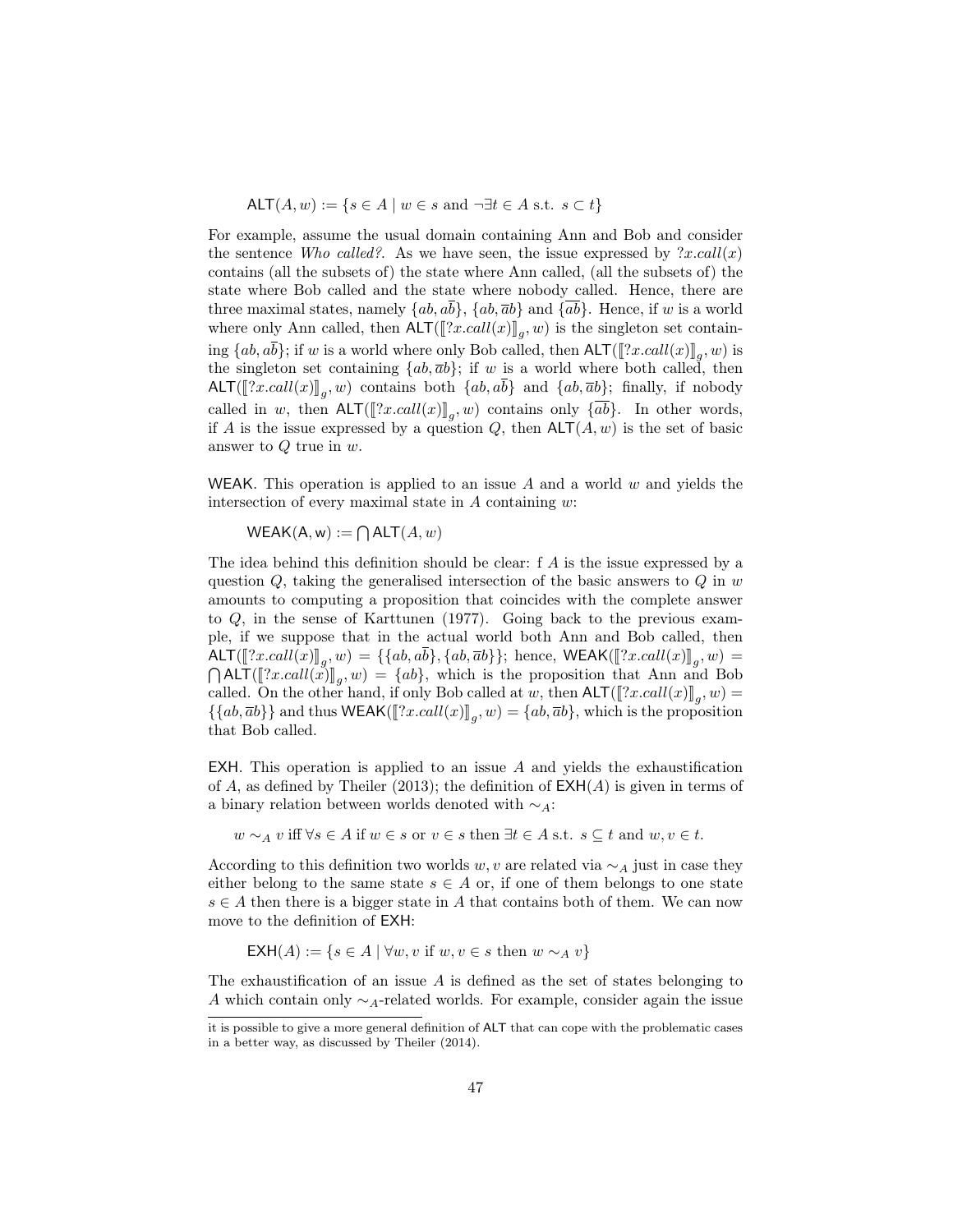$[[?x, call(x)]_g$  depicted in Figure 2.6a. Remember that the picture shows only the maximal states, but the issue itself contains also all the subsets of the maximal maximal states, but the issue itself contains also all the subsets of the maximal states.



Figure 2.6: The issue expressed by Who called? and its exhaustification.

Now, let us ask ourselves which states in  $\llbracket ?x.call(x) \rrbracket_q$  will belong to its exhaustification  $\mathsf{EXH}([\![?x, \mathit{call}(x)]\!]_g)$ . Let us start with the states  $\{ab, \overline{ab}\}$  and  $\{ab, \overline{ab}\}$ .<br>We have that poither belongs to the exhaustification, because the world chief We have that neither belongs to the exhaustification, because the world  $ab$  is not ∼<sub>A</sub>-related to  $a, \overline{b}$  nor to  $\overline{a}, b$ ; in fact, in one case  $ab \in \{ab, a\overline{b}$  but there is no  $t \supseteq \{ab, a\overline{b}\}\$ that contains also  $\overline{a}$ , b and, in the other case,  $ab \in \{ab, \overline{a}b\}$  but there is no  $t \supseteq \{ab, \overline{a}b\}$  that contains also  $a\overline{b}$ . As for the singleton states contained in the issue, it is easy to see that  $\sim_A$  is reflexive, hence every singleton state will be contained in the exhaustification. The resulting set is depicted in Figure 2.6b. In other words, the exhaustification of the issue expressed by a question is the partition of the logical space corresponding to the strongly exhaustive reading of the question, in the spirit of Groenendijk and Stokhof (1984).

#### 2.3.3 Highlighted items

We can now turn to the second component of meaning,  $[\varphi]_g^H$ , which represents  $\varphi$ 's anaphoric potential, and is modelled as the set of items that an utterance of  $\varphi$  makes available for subsequent anaphoric reference.

In the approach developed by Roelofsen and van Gool (2010) and Roelofsen and Farkas (forthcoming) the notion of highlighted items is limited to a propositional setting, where wh-questions cannot be expressed. In our approach we develop an idea found in Farkas and Roelofsen's work in order to obtain a slightly generalised notion of highlighted items which can be uniformly applied to declaratives and (polar, alternative and  $wh$ -) questions. In doing so, we draw both from the notion of highlighted propositions, as developed by van Gool, Farkas and Roelofsen, and from the notion of an n-place abstract associated with a question (cfr. Groenendijk and Stokhof, 1984, Krifka, 2001, Aloni and van Rooij, 2002 a.o.).

As seen in Section 2.2, declaratives and polar questions licence responses containing anaphoric expressions such as yes, no, so, while in general alternative questions and wh-questions don't. As already mentioned, the first step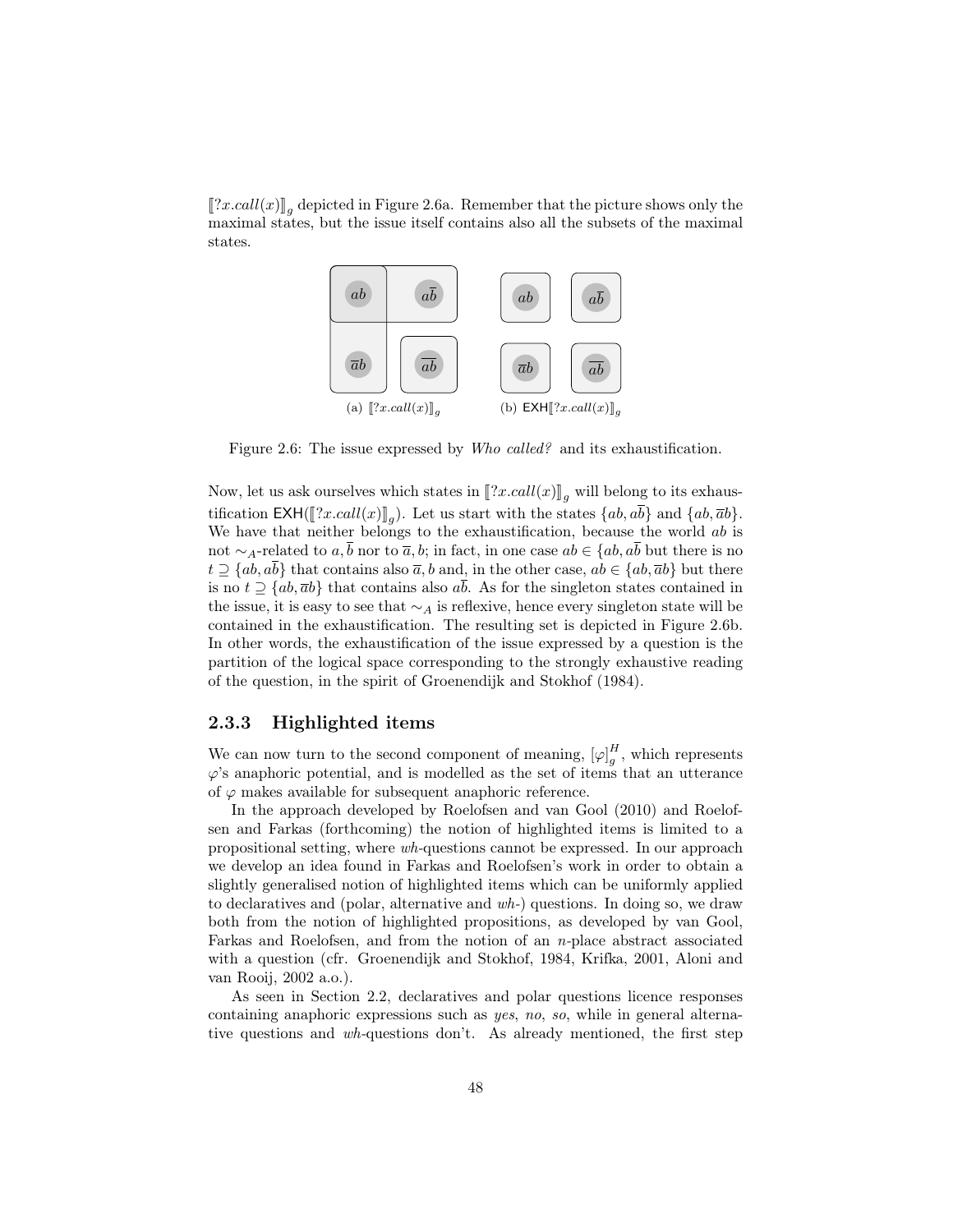towards an explanation of this fact is the assumption that declaratives and polar questions differ from other interrogatives with respect to their anaphoric potential.

More in detail, we will assume that a declarative highlights only one item which corresponds to the proposition it expresses; similarly, a polar question highlights the same propositional item highlighted by the corresponding declarative. In both cases, then, there will be only one salient propositional item which can be easily picked up by a subsequent anaphoric expression.

On the other hand, we will take alternative questions to highlight two propositional items, each corresponding to one of the disjuncts occurring in the question. This will explain why anaphoric responses are in general not felicitous after an alternative question, insofar as there is not a unique salient item to refer to.

Finally, a wh-question will be taken to highlight a n-ary function (often called abstract) from n-tuples of individuals to propositions. The basic observation behind this choice is that wh-questions do not licence responses containing anaphoric yes, no, so, but they do license so-called term answers, as illustrated in (63-64). The idea is that the function highlighted by the question can be applied to the individual denoted by a term answer to yield a propositional answer to the question.<sup>26</sup>

- (63) a. Who came to the party?
	- b.  $# Yes./# No.$
	- c.  $\#$  If so, the party was funny.
- (64) a. Who came to the party?
	- b. Ann.
	- c. Bob.

Before turning to the formal definition of the set of highlighted items for a sentence  $\varphi$ , we want to consider a possible objection to the preceding discussion. One may be tempted to argue against our choice to distinguish whquestions from alternative questions with respect to their anaphoric potential on the grounds that alternative questions seem to licence term answers too, as exemplified in (65). Why, then, alternative questions are taken to highlight propositional items while wh-questions are taken to highlight n-place abstracts?

- (65) a. Did Ann called, or Bob↓?
	- b. Ann.
	- c. Bob.

First of all, let us argue in favour of the choice to associate alternative questions with propositional highlighted items and not with, say, a unary function from

 $^{26}$ Roughly speaking, *n* equals the number of wh-words in the question. For example, a question such as Who called? highlights one unary abstract and it licenses unary term answers (Ann; Bob), while a question such as Who ate what? highlights one binary abstract and licenses binary term answers (Ann, one apple; Bob, one orange).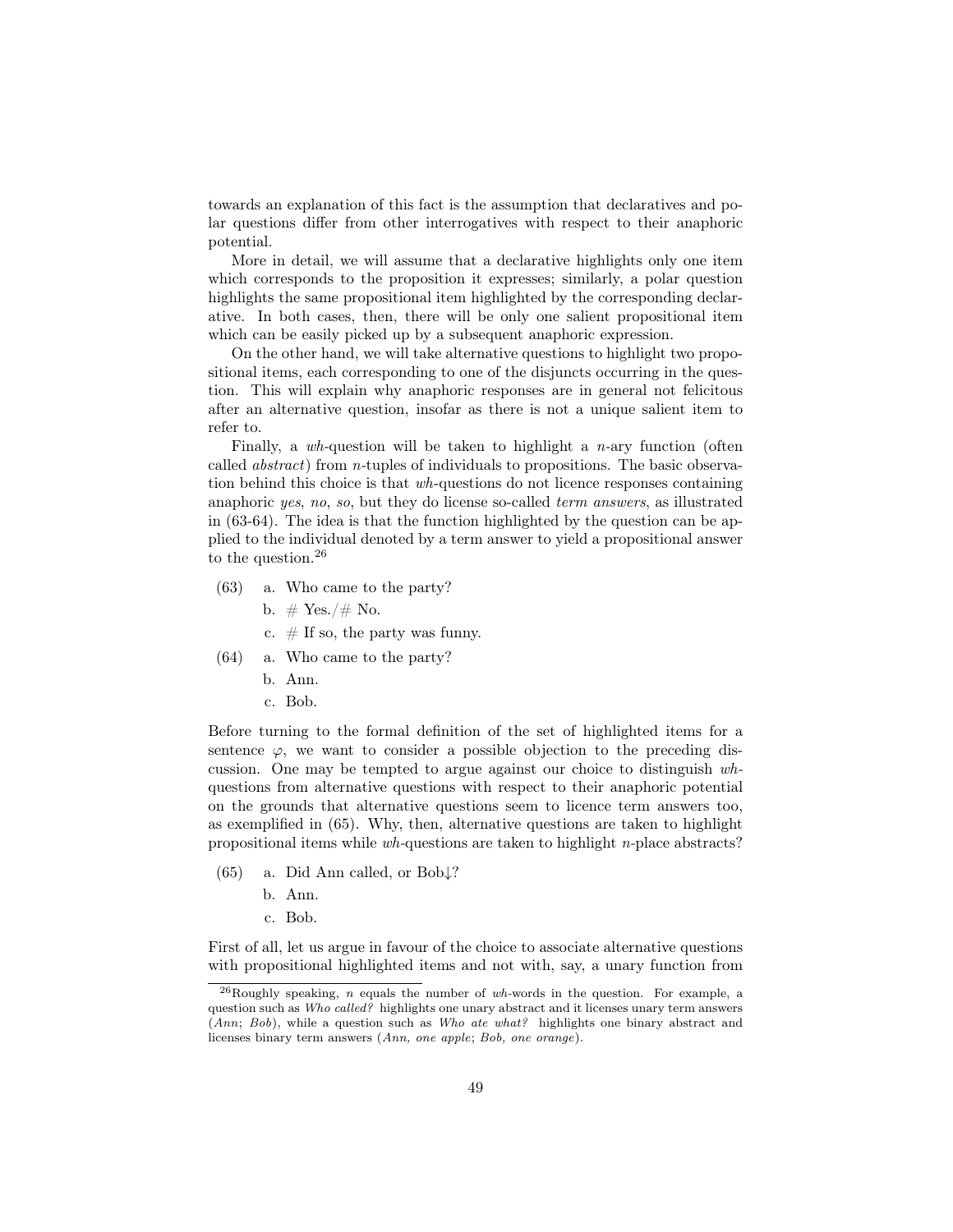individuals (belonging to a restricted domain) to propositions. Consider the example in (66):

(66) a. Is the door open, or not open $\downarrow$ ?

b.  $\#$  Yes.  $/ \#$  No.

Clearly, (67a) is not a polar questions, because it does not licence bare  $\eta \epsilon$  /no responses, while polar questions typically do. We believe that it is an alternative question, while not a typical one. As observed in (Krifka, 2001), (67a) licences the responses in (67b-c):

- (67) a. Is the door open, or not open $\downarrow$ ?
	- b. Yes, it's open.
	- c. No, it's not open.

Now, we do not have a full explanation of the behaviour of (67a) but we believe that this example is more compatible with the choice to associate alternative questions with propositional highlighted items rather than with  $n$ -ary abstracts, because in the latter case it would not be clear how the highlighted item could serve as an antecedent for the subsequent expressions  $yes$  and  $no.^{27}$ 

Let us now turn to wh-questions. We want to argue in favour of the choice to associate wh-questions with n-place abstracts and not, say, with sets of alternative propositions. First of all, notice that  $wh$ -questions never licence bare  $yes/no$ responses nor responses in which yes and no are followed by some prejacent. Hence, there is no reason to assume that propositional items are involved in the anaphoric potential of a  $wh$ -question. On the other hand, we believe that there is at least one reason to prefer *n*-place abstracts. Consider the example in  $(68)$ , where (68b) provides a partial answer to (68a):

- (68) a. Who came to the party?
	- b. Those who paid the ticket.

We believe that those who paid the ticket can be seen as behaving like a generalised quantifier which is applied to the set of individuals that came to the party and yields the proposition that those who paid the ticket came to the party. Now, this line of explanation is easily available if we assume that a whquestion such as Who came to the party? highlights an abstract, which can be seen as a property (in this case, the property of being one who came to the party) made salient by the question and thus accessible to the response. On the other hand, it seems to us that it would be much more difficult to explain how those who paid the ticket succeeds in recovering the relevant property from Who came to the party? if the latter highlighted a set of alternative propositions (e.g. that Ann came to the party, that Bob came to the party, . . .), which are nothing but sets of possible worlds.

 $^{27}$ An explanation of the behaviour of (67a) in terms of highlighted propositional items would rely on observations concerning the polarity of the highlighted items (see Roelofsen and Farkas, forthcoming). As pointed out in Section 2.2, we abstract away from such considerations in this work.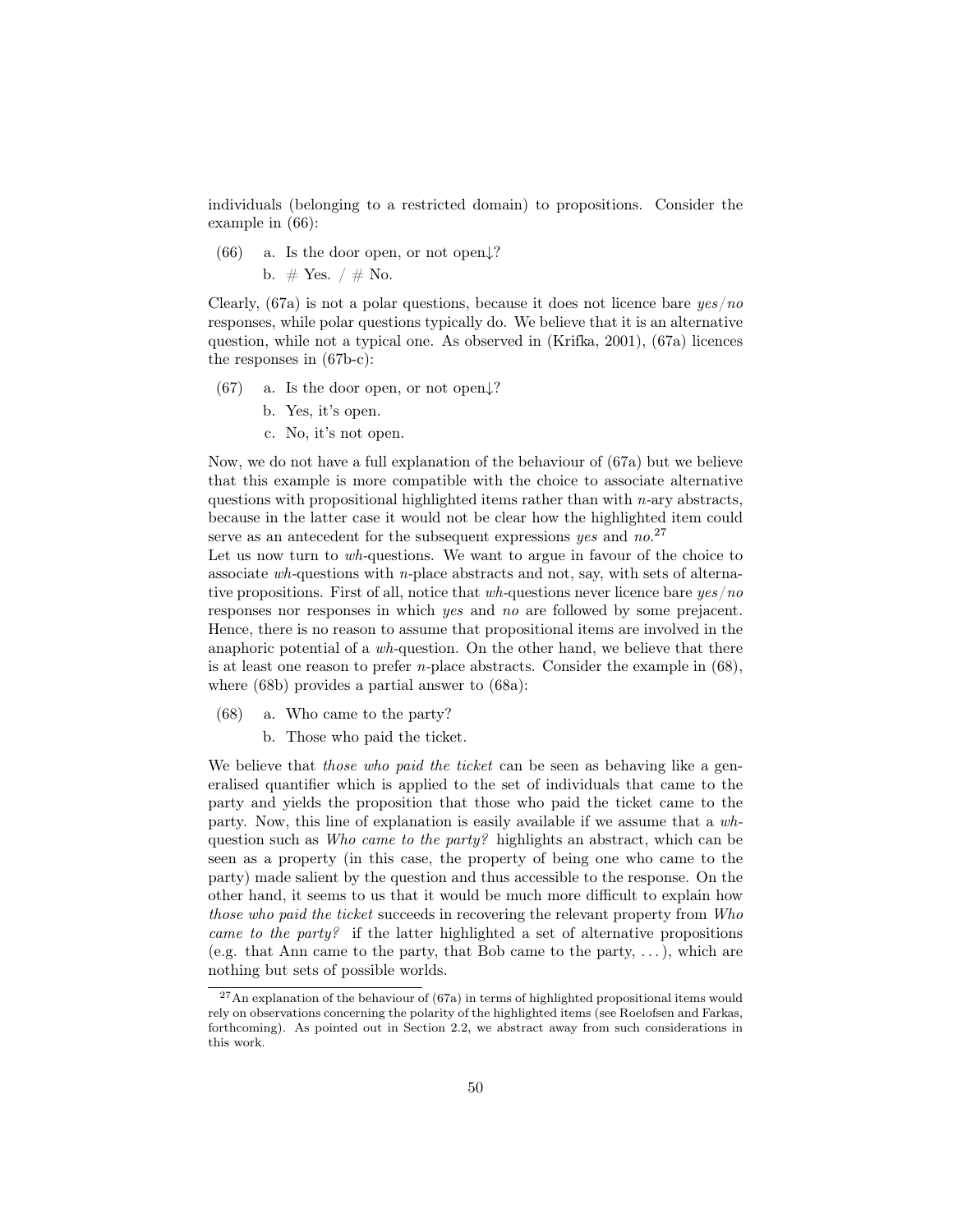We can finally introduce the recursive definition of  $[\varphi]_g^H$ , the set of items highlighted by  $\varphi$  (relative to g).<sup>28</sup> This set contains  $k \ge 1$  functions of arity  $n \ge 0$ mapping *n*-tuples of individuals sets of worlds (i.e. classical propositions).

In what follows,  $\alpha_n$  stands for a function of arity n from n-tuples of individuals in  $D^n$  to sets of worlds. We make the assumption that if  $n = 0$ , then  $D^n$ contains exactly the empty sequence  $\langle \rangle$ ; moreover, we assume that any function  $\alpha_n$  applied to the empty sequence is equivalent to  $\alpha_n$  itself.

#### Definition 2.5. Highlighted items

- i.  $[R(t_1, ..., t_n)]_g^H := \{ |R(t_1, ..., t_n)|_g \}$
- ii.  $\left[\varphi \vee \psi\right]^H_g := \left[\varphi\right]^H_g \cup \left[\psi\right]^H_g$
- iii.  $\left[\varphi\wedge\psi\right]_g^H:=\left[\varphi\right]_g^H\cup\left[\psi\right]_g^H$
- iv.  $\left[\neg\varphi\right]_g^H := \{\overline{|\varphi|_g}\}$
- v.  $\left[\exists \vec{x}.\varphi \right]^H_g := \left\{\left|\exists \vec{x}.\varphi\right|_g\right\}$
- vi.  $\left[\forall \vec{x}.\varphi\right]^H_g := \{ \left|\forall \vec{x}.\varphi\right|_g \}$
- vii.  $\left[\left|\varphi\right]_g^H := \left\{\left|\varphi\right|_g\right\}$
- viii.  $[? \vec{x} \cdot \varphi]_g^H := \{ \alpha_n \in \mathcal{P}(W)^{D^n} \mid \forall \vec{d} \in D^n, \alpha_n(\vec{d}) \in [\varphi]_{g[\vec{x}/\vec{d}]}^H \}$

Let us discuss the definition by going through its eight entries and giving some intuitive justification for each of them. In doing so, we will have the occasion to give some examples so that the reader can get acquainted with the system.

**Atomic sentences.** As we said, the highlighted items contained in  $[\varphi]_g^H$  are the ones that are made salient for subsequent anaphoric reference by an utterance of  $\varphi$ . It is quite natural to assume that anaphoric expressions such as so can succeed in referring back to whichever item was highlighted in the preceding discourse only if there is exactly one such item, similarly to what happens with anaphoric pronouns.<sup>29</sup> This is what happens in the case of basic declaratives such as the one in (69), where so manages to refer back to an item which is uniquely determined. The choice to define this item as nothing but the proposition expressed by the sentence (its truth-set) can be justified by noticing that (70b) is a tautology and that (71b) sounds inconsistent:

<sup>28</sup>The definition is inspired by Roelofsen and Farkas (forthcoming)'s definition of the anaphoric potential of sentences, with the exception of the entry (viii).

<sup>&</sup>lt;sup>29</sup>For example, the pronoun he fails to refer in  $(*)$ , because the preceding utterance introduces two equally available referents:

<sup>(\*)</sup> John and Bob didn't come to the party. He went to the cinema instead.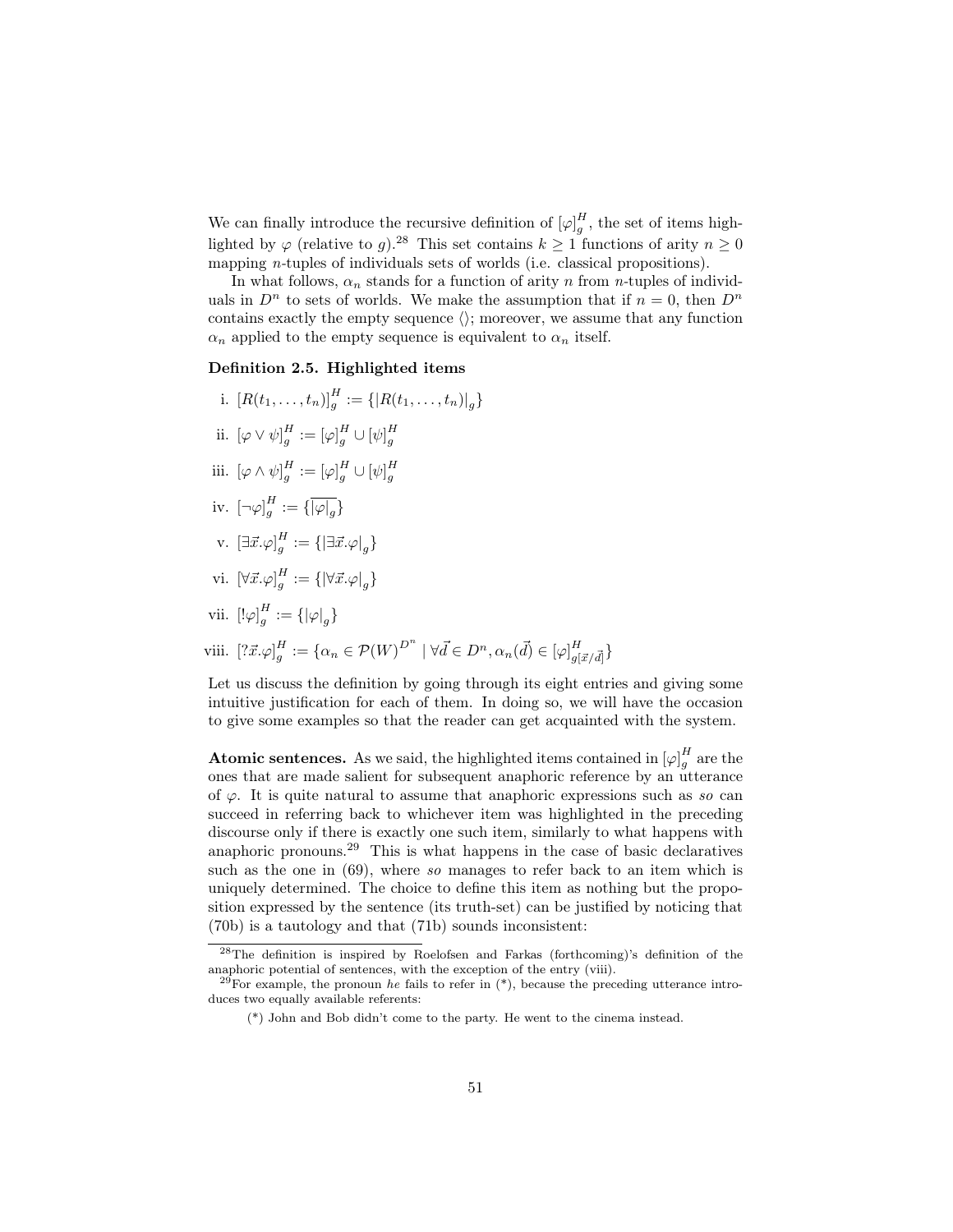- (69) a. Ann came to the party.
	- b. If so, why didn't I meet her?
- (70) a. Bob came to the party.
	- b. If so, then Bob came to the party.
- (71) a. Bob came to the party.
	- b. I think so, but Bob didn't come.

The set of items highlighted by an atomic sentence is then taken to be the singleton set containing the truth-set of the sentence, as in (i).

Quantifiers. As far as anaphoric potential is concerned, it seems that an existentially or universally quantified sentence behaves as a simple declarative, insofar as it licenses anaphoric responses, as exemplified in (72):

- (72) a. Somebody/Everybody brought wine to the party.
	- b. Yes. / No.
	- c. If so, the party was fun.

Accordingly, the set of items highlighted by a quantified sentence is taken to be the singleton set containing the truth-set of the sentence.

Questions. Let us move to the last entry of our definition, the one concerning questions. As we have already mentioned, polar questions are taken to highlight the same items as the corresponding declaratives, as shown in (74):

(73) a. Ann called.

b. Yes ( $\rightsquigarrow$  Ann called).

- (74) a. Did Ann call?
	- b. Yes ( $\rightsquigarrow$  Ann called).

To see how the clause in (viii) can account for this, remember that polar questions are translated in our language simply by applying the question operator ? to the translation of the corresponding declaratives. More precisely, a polar question is a sentence of the form  $\vec{x} \cdot \varphi$ , where  $\vec{x}$  is an empty sequence, and  $\varphi$ translates a declarative. In general, if ? does not bind any variable when applied to  $\varphi$ , then the set of items highlighted by the question  $\partial \varphi$  simply coincides with the set of items highlighted by  $\varphi$  itself. This is so because if  $\vec{x} = \langle \rangle$ , (viii) boils down to the following:

$$
\left[?\varphi\right]_g^H = \{ \alpha \in \mathcal{P}(W) \mid \alpha \in [\varphi]_g^H \} = [\varphi]_g^H
$$

For example, if  $\varphi \equiv \text{call}(a)$ , then  $[\varphi]_g^H = {\{\vert \text{call}(a) \vert}_g\}$  and  $[\varphi]_g^H = {\{\vert \text{call}(a) \vert}_g\}$  as well. Something similar happens with more complex polar questions too, but we will consider them when we discuss the entry for disjunction and conjunction.

First, let us show what is the idea behind (viii) in the general case, i.e. when  $\vec{x}$  is not empty. We said that after a wh-question such as (75a), responses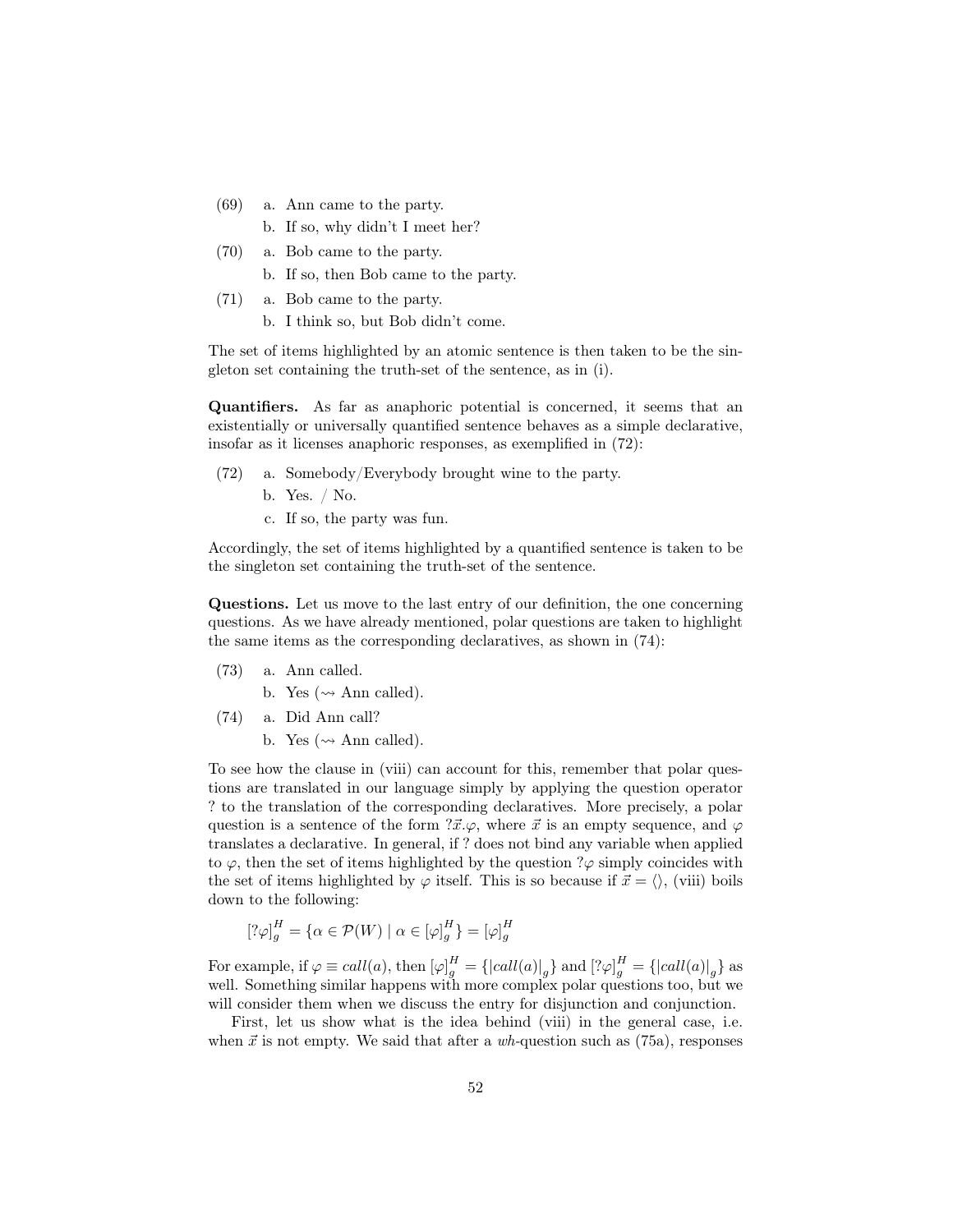involving polarity particles and other propositional anaphoric expressions are not licensed, while term-answers are, and thus wh-question are taken to highlight n-place abstracts instead of truth-sets.

(75) a. Who came to the party?

b. # Yes. 
$$
/ \#
$$
 No.  
c. Ann.  $/$  Bob.

Given a wh-question, the entry in (viii) allows us to compute the set of abstract(s) highlighted by it. Let us consider a simple example, i.e. a formula such as  $?x.call(x)$ , translating the question Who called?. If we apply (viii) to it we get the following:

$$
[?x. call(x)]_g^H = {\alpha_1 \in \mathcal{P}(W)}^D \mid \forall d \in D, \alpha_1(d) \in [call(x)]_{g[x/d]}^H
$$

This says that the abstracts in  $[?x.call(x)]_g^H$  are those functions  $\alpha_1$  that take an individual  $d \in D$  and yield and element  $\alpha_1(d)$  belonging to set of items highlighted by call(x), relative to the assignment  $g[x/d]$ . Since call(x) is atomic, this latter set is the singleton set containing  $|call(x)|_{g[x/d]}$ , hence  $\alpha_1(d)$  =  $|call(x)|_{g[x/d]}$ . To simplify this, assume  $D = \{Ann, Bob\}$ . We get the following:

$$
[?x. call(x)]_g^H = {\alpha_1 \mid \forall d \in \{Ann, Bob\}, \alpha_1(d) \in [call(x)]_{g[x/d]}^H\}= {\alpha_1 \mid \alpha_1(Ann) = |call(x)|_{g[x/Ann]} \text{ and } \alpha_1(Bob) = |call(x)|_{g[x/Bob]}\}
$$

The function  $\alpha_1$  takes Ann and yields the proposition that Ann called and takes Bob and yields the proposition that Bob called. We can conveniently denote  $\alpha_1$  in the metalanguage by means of lambda-abstraction, as  $\lambda d. |call(x)|_{g[x/d]}$ . Hence,  $[?x.call(x)]_g^H = \{\lambda d. |call(x)|_{g[x/d]}\}.$ 

Disjunction and conjunction. Let us start with disjunction. As we have seen in the first section, alternative questions such as  $(76a)$  do not licence plain yes/no responses:

(76) a. Did Ann come to the party, or Bob↓? b.  $\#$  Yes.  $/ \#$  No.

The explanation that can be given for this fact is that alternative questions do not highlight a single propositional item that can be subsequently picked up, but two. We take this to be the characteristic treat of alternative questions and, as we will see, this is crucial in our explanation of why verbs such as suprise and realise cannot embed alternative questions.

Now, we have already noticed that if ? does not bind any variable when applied to a sentence  $\varphi$ , then the set of items highlighted by the question ? $\varphi$  simply coincides with the set of items highlighted by  $\varphi$  itself. Given our translation for (76a), i.e.  $?(call(a) \vee call(b))$ , it is clear that ? does not bind any variables,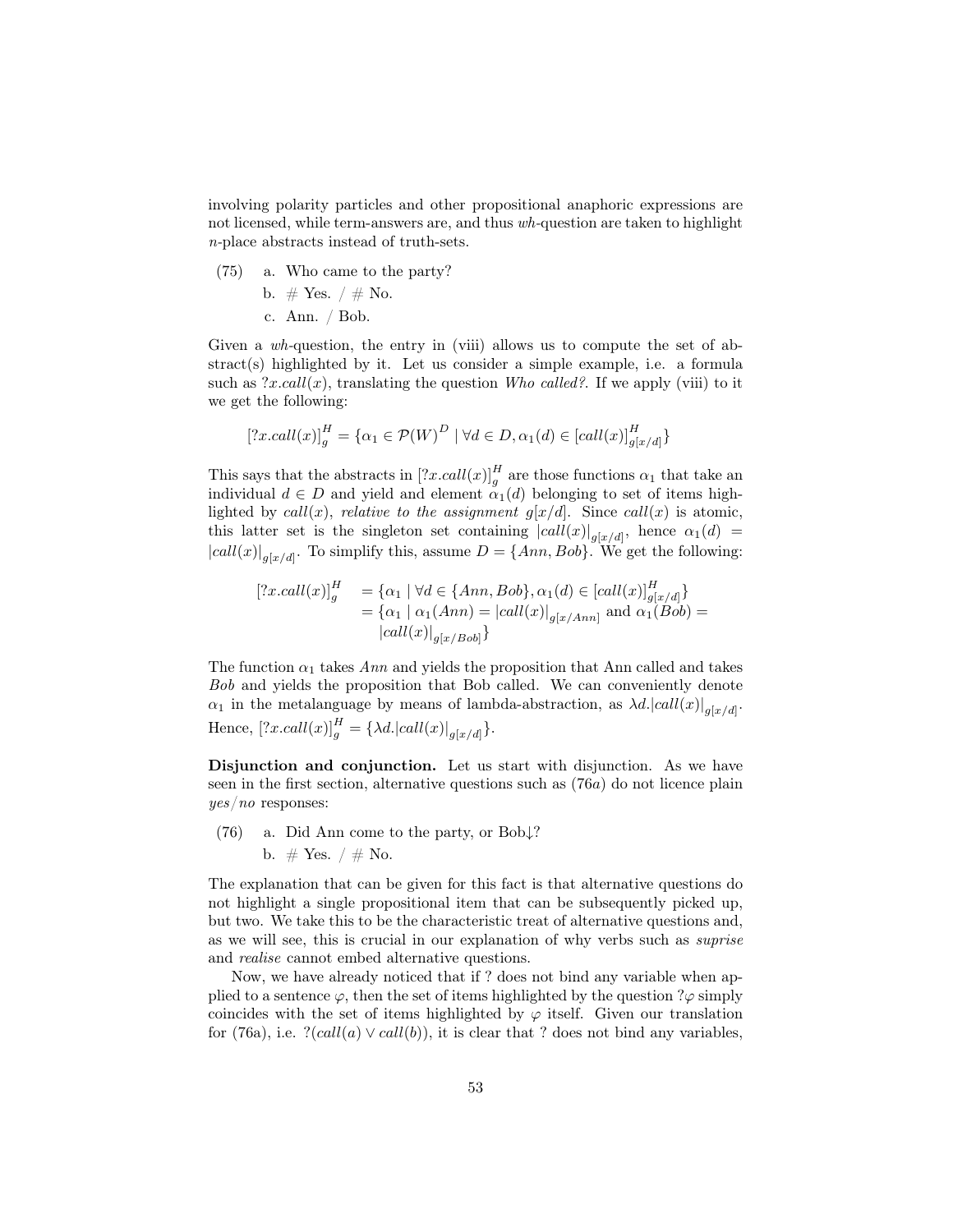hence  $[?(call(a) \vee call(b))]_g^H = [call(a) \vee call(b)]_g^H$ . But this means that what is responsible for the fact that  $\left[ ?(call(a) \vee call(b))]_{g}^{H}$  contains two items must be the fact that the formula is a disjunction. In particular, we expect this set to contain exactly  $|call(a)|_g$  and  $|call(b)|_g$ . This reasoning justifies our choice to compute the set of items highlighted by a disjunction by taking the union of the sets associated with the two disjuncts.

A similar explanation works for conjunction as well. Consider the conjunction of questions in (77a). The response with the bare particle yes might not be infelicitous, while maybe a bit difficult to process, but certainly a speaker replying with (77c) would not be contradicting herself:

- (77) a. Did Ann call? And did Bob?
	- b. Yes.
	- c. Yes, Bob called, but Ann didn't.

We believe that this observation shows that yes does not refer to the conjunctive proposition that Ann and Bob called, otherwise (77c) would sound inconsistent. It seems more likely that there are two items available, one highlighted by each conjunct, of which perhaps the second is more salient and can be more easily picked up in (77c). If this is correct, then we have a motivation for requiring that also the set of items highlighted by a conjunction is computed by taking the union of the sets associated with the two conjuncts.

Now, an obvious observation is that simple disjunctive and conjunctive declaratives such as (78a) and (78c) actually do licence anaphoric responses, and thus the sets of highlighted items associated with them should be singleton sets.

- (78) a. Ann or Bob called last week.
	- b. If so, why didn't you tell me before?
		- c. Ann and Bob called last week.
	- d. If so, why didn't you tell me before?

Similarly, disjunctive and conjunctive polar questions generally licence  $yes/no$ responses, as shown in (79):

- (79) a. Did Ann or Bob come to the party?
	- b. Yes. / No.
	- c. Did Ann and Bob come to the party?
	- d. Yes. / No.

These observations are correct, which is why we need the non-inquisitive closure operator !.

Non-inquisitive closure. From the point of view of anaphoric potential, the effect of ! when applied to a sentence  $\varphi$  is to yield a sentence which behaves similarly to a basic declarative, thereby highlighting only one item that corresponds to the proposition expressed by the sentence itself.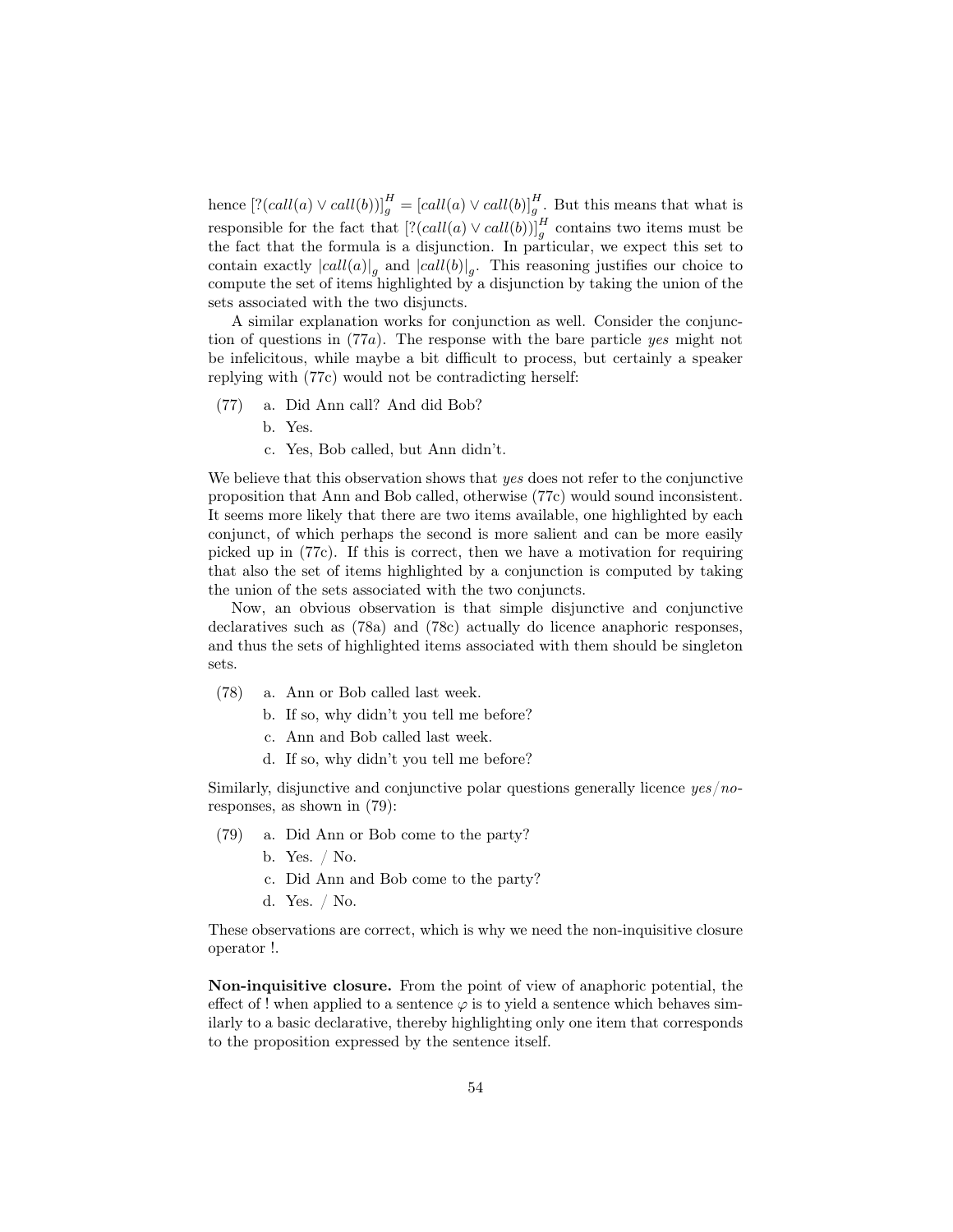This allows us to account for the observation that disjunctive and conjunctive declaratives and polar questions should highlight singleton sets of items. For example, we require that a sentence such as Ann or Bob called, especially when it is embedded as a declarative complement (e.g. *John knows* that Ann or Bob called) be translated as  $!(call(a) \vee call(b)).$  This will ensure that the set of items highlighted by Ann or Bob called will contain exactly one item, namely  $|call(a) \vee call(b)|_g$ . Similarly, a conjunctive polar question such as *Did Ann and* Bob come the party? will be translated as  $?!(come(a) \wedge come(b)).$ 

Negation. The idea behind the entry for negation is similar, in the sense that negative sentences are taken to always highlight one single item which corresponds to the proposition expressed by the negation of the sentence.<sup>30</sup> Accordingly, the set of items highlighted by  $\neg \varphi$  is defined as the singleton containing the set-theoretic complement of the truth-set of  $\varphi$ .

# 2.3.4 Sentential complements in  $\mathsf{Inq}_{\mathsf{B}}^H$

This section consists in a schematic summary of what has been introduced so far and gives an idea of how we can analyse complements in  $\text{Inq}_{\text{B}}^H$ . The examples given here will be used in the discussion of the sentences where these complements are embedded under responsive verbs, in the following section. For each kind of complement we give a natural language example, its translation in the formal language, the meaning that is computed for it in  $\mathsf{Inq}^H_\mathsf{B}$  and a graphical representation of the issue expressed.

#### Declaratives.



 $30$ This assumption accounts for the observable behaviour of anaphoric so when it follows negative declaratives, and abstracts away from the complications arising from the fact that yes and no are sensitive to the polarity of their antecedents.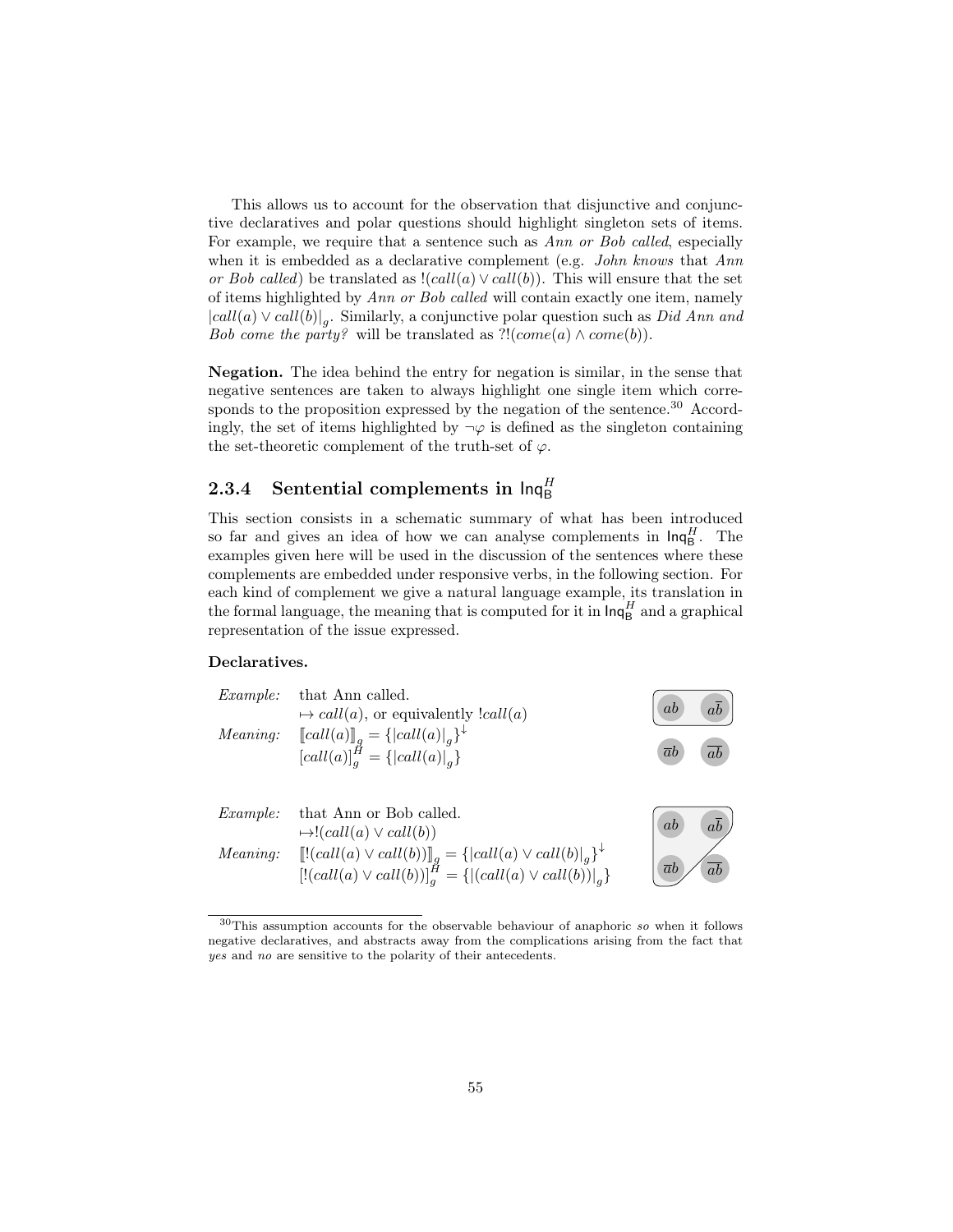#### Polar questions.

| Example: | whether Ann called.                                            |
|----------|----------------------------------------------------------------|
|          | $\mapsto$ ? <i>call(a)</i> , or equivalently ?! <i>call(a)</i> |
| Meaning: | $[[?call(a)]]_q = {  call(a) _q,  ¬call(a) _q }^{\downarrow}$  |
|          | $[2cal(a)]_a^H = \{  call(a) _a \}$                            |

#### Alternative questions. $31$

| Example:        | whether Bob called, or $Ann\downarrow$ .                       |
|-----------------|----------------------------------------------------------------|
|                 | $\mapsto$ ?(call(b) $\vee$ call(a))                            |
| <i>Meaning:</i> | $[[? (call(b) \vee call(a))]_q = {  call(b) _q,  call(a) _q,$  |
|                 | $\overline{ call(a) \vee call(b) _q}$ <sup>*</sup>             |
|                 | $[?(call(b) \vee call(a))]_q^H = {  call(b) _q,  call(a) _q }$ |
|                 |                                                                |

#### $Wh$ -questions.<sup>32</sup>

| Example:        | Who called?.                                                          |
|-----------------|-----------------------------------------------------------------------|
|                 | $\mapsto ?x.call(x)$                                                  |
| <i>Meaning:</i> | $[[?x. call(x)]_q = { call(b) _q,  call(a) _q},$                      |
|                 | $\overline{ call(a) \vee call(b) _a}$ <sup>*</sup>                    |
|                 | $[?x. \text{call}(x)]_a^H = \{\lambda d.  \text{call}(x) _{g[x/d]}\}$ |



| ab         | ab |
|------------|----|
| $\bar{a}b$ | ab |

| ab              | ab |
|-----------------|----|
| $\overline{a}b$ | ab |

## 2.4 Know, Surprise, Realise

#### 2.4.1 A uniform semantics

First of all, let us briefly address a general point concerning the semantic analysis of responsive verbs. We think (contra Spector and Égré, 2014) that a semantic approach to responsive verbs which can account for the fact that they embed both declarative and interrogative complements in a uniform way is to be preferred to an account that needs to stipulate two different lexical entries for each verb (one for the declarative-embedding variant and another for the interrogative-embedding variant). Spector and Égré (2014) adopt the latter approach, in the sense that they try to develop a general recipe to derive the meaning of the interrogative-embedding variant of a given responsive verb in terms of the meaning of the corresponding declarative-embedding variant.

It is not within the scope of this work to evaluate to what extent they succeed in doing so. What we want to stress, here, is that it is possible to give a general characterization of the relations that must hold between a given responsive verb  $V$ , a subject  $X$  and a complement  $C$  (no matter its semantic category) in order for the sentence  $XVC$  to be true. Our intuition is that when we say, e.g. that John knows that Ann called and that Kate knows whether Bob called or not, we are talking about two individuals both having the same kind of attitude (the one encoded by know) towards the same kind of semantic objects (the meanings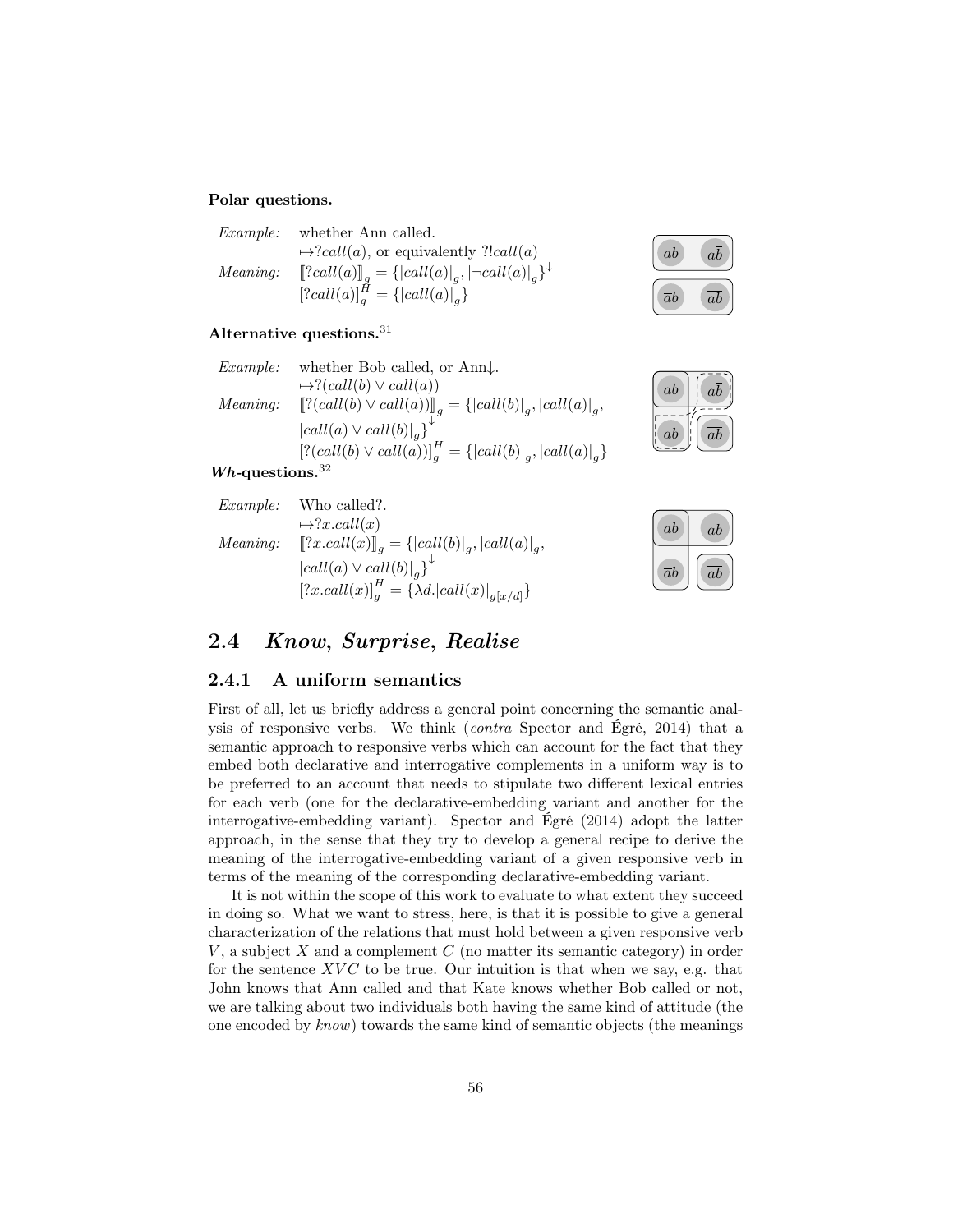of the complements).

A uniform approach to the semantics of responsive verbs, one that does not have to stipulate different variants of one and the same verb, will simply strike us as more explanatory. Accordingly, the semantic entries for know, surprise and realise that we will give and discuss below are aimed to account for the truth-conditions of sentences of the form  $XVC$ , where V is a given responsive verb and C is a sentential complement. Clearly, the adoption of the notion of an issue to capture informative and inquisitive content (of any complement) in a uniform way will be crucial with this respect.

#### 2.4.2 Data

Let us briefly recall what are the main data concerning the linguistic behaviour of know, surprise and realise that we want to account for with our account.

Factivity and veridicality. Know, surprise and realise are factive verbs, which means that when they embed a declarative complement  $P$  the resulting sentence presupposes the truth of P:

- (80) a. John knows that Bob called.  $\rightsquigarrow$  Bob called.
	- b. John doesn't know that Bob called.  $\rightsquigarrow$  Bob called.
- (81) a. It surprised Kate that Bob came to the party.  $\rightsquigarrow$  Bob came.
	- b. It didn't surprise Kate that Bob came to the party.  $\rightarrow$  Bob came.
- (82) a. Kate realised that Bob is a bad guy.  $\rightsquigarrow$  Bob is a bad guy.
	- b. Kate didn't realise that Bob is a bad guy.  $\rightsquigarrow$  Bob is a bad guy.

Moreover, we have observed that know, surprise and realise are also veridical with respect to their interrogative complements. This means that if a verb V embeds an interrogative complement  $Q$ , then the resulting sentence  $XVQ$ entails the truth of a sentence of the form  $XVP$  where P is (some kind of) a true answer to Q:

- (83) John knows who called yesterday. Ann and Bob called. Therefore, John knows that Ann and Bob called.
- (84) It surprised John who called yesterday. Only Bob called. Therefore, it surprised John that Bob called.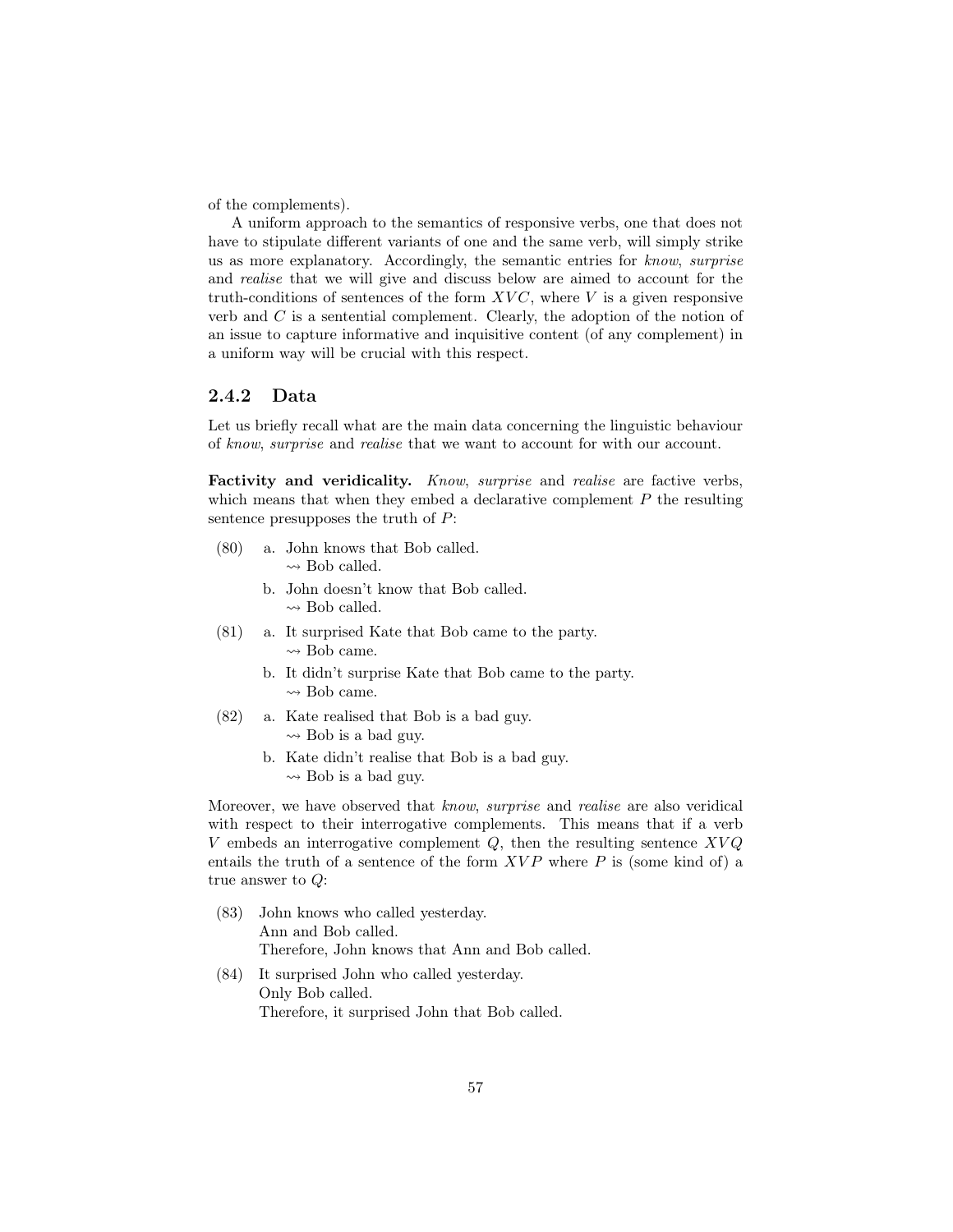(85) Kate realised who came to the party. Only Ann came. Therefore, Kate realised that Ann came.

Different readings. As shown in the first chapter there is no general agreement in the literature concerning which readings are exactly at play with which embedding verbs. Some authors claim that know always selects for a strongly exhaustive reading and *surprise* and *realise* for a mention-some reading (e.g. George, 2011); other authors argue that *surprise* and *realise* select for a weakly exhaustive reading instead, which is sometimes also available for know (e.g. Guerzoni and Sharvit, 2007).

The debate is ongoing and certainly interesting. However, it does not fall within the scope of this work to conclusively evaluate the different positions at play, nor to argue for a particular position, as we believe that only systematic data-oriented studies could shed further light on these issues.

As already pointed out, in this work we are mostly concerned with the fact that verbs such as surprise and realise fail to embed whether-complements and our account is especially aimed to give an explanation of this fact. As the reader will see, in formulating our semantic entries for know, surprise and realise, we will make the simplifying assumption that know always selects for the strongly exhaustive reading while surprise and realise always select for the weakly exhaustive reading. However, we want to stress that this choice is not intended to signal our preference with one particular position in the debate: as we will show, our account of the *whether*-puzzle is compatible with other choices as well.<sup>33</sup>

Existence presupposition. In the first chapter we took the following examples as evidence that sentences where surprise or realise embed a wh-question carry an existence presupposition, in the sense that there must be a positive (weakly exhaustive) answer to the embedded question in order for the sentences to be evaluable at all.

- (86) a. Mary: It surprised John who failed the test.
	- b. Lucy: Hey, wait a minute! I didn't know that someone failed at all.<sup>34</sup>
- (87) a. It surprised John who failed the test.  $\leadsto$  Someone failed.
	- b. It did not surprise John who failed the test.  $\rightsquigarrow$  Someone failed.
	- c. Did it surprise John who failed the test?  $\rightarrow$  Someone failed.
- (88) a. Mary: Kate realised who failed the test.

 $33$ In particular, the flexibility that  $\text{Inq}_{\text{B}}^H$  inherits from  $\text{Inq}_{\text{B}}$  will allow us to derive also the mention-some reading of questions embedded under know, suprise and realise.

 $34$ Cfr. (von Fintel, 2004).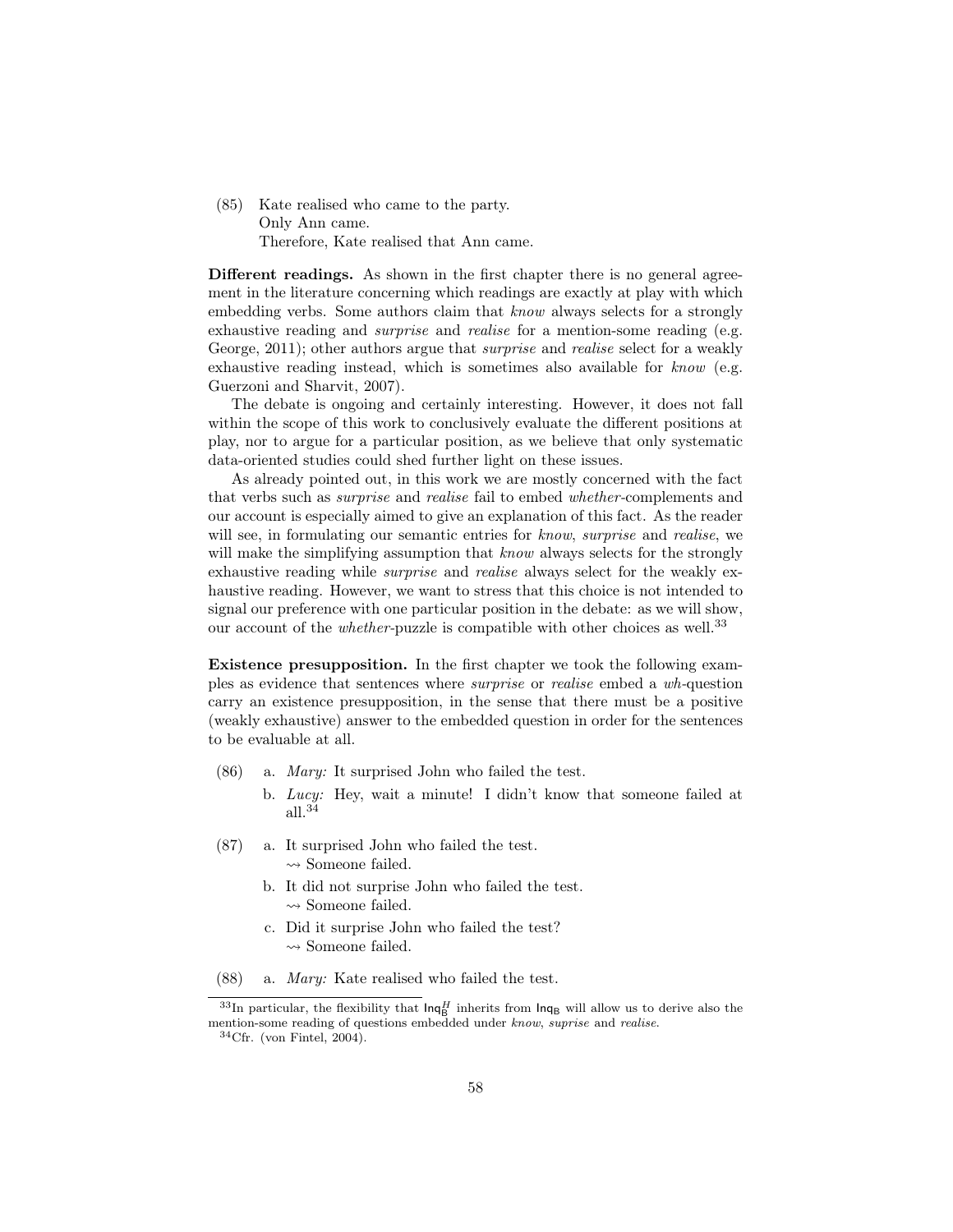- b. Lucy: Hey, wait a minute! I didn't know that someone failed at all.
- (89) a. Kate realised who failed the test.  $\leadsto$  Someone failed.
	- b. Kate didn't realise who failed the test.  $\rightsquigarrow$  Someone failed.
	- c. Did Kate realise who failed the test?  $\rightsquigarrow$  Someone failed.

As we will see, our semantic entries for *surprise* and *realise* will account for these observations by requiring that the abstracts associated with the embedded questions are satisfiable in the world of evaluation, i.e. that for each abstract there is at least one individual in the domain such that the abstract yields a true proposition when applied to that individual.

The *whether-puzzle*. Finally, we want to account for the well-known puzzling observation that surprise and realise do not behave as other responsive verbs in that they cannot felicitously embed whether-complements (while being able to embed wh-complements):

- (90) It surprised John who called.
- $(91)$  # It surprised John whether Bob called (, or Ann).
- (92) Kate realised who came to the party.
- (93)  $\#$  Kate realised whether Bob came to the party (, or Ann).

Our account of these observations crucially relies on the interplay between the presuppositional component of the meaning associated with the embedding verbs and the set of items highlighted by the embedded complements. The basic idea is that in the case of whether-complements embedded under surprise and realise this interplay would give rise to constructions that are semantically useless, and thus not realised in English. In order to be able to dive into the details of this account we first need to introduce embedding verbs and their semantics.

#### 2.4.3 Know

So far we have talked about embedding verbs in English such as know, surprise and realise but we have not said anything explicit about how such verbs and the constructions in which they occur can be translated and analysed in our formal system. Our language  $\mathcal{L}$  and its semantics  $\text{Inq}_{\text{B}}^H$  were introduced to translate and analyse sentential complements and they need to be extended in order to be able to analyse any of the sentences mentioned in the previous section.

We try to keep things as simple as possible and we propose to extend our language  $\mathcal L$  by adding a new category of binary predicates corresponding to the embedding verbs that we want to analyse and by allowing constructions of the form verb( $\chi, \varphi$ ), where verb is one of the newly added predicates,  $\chi$  is an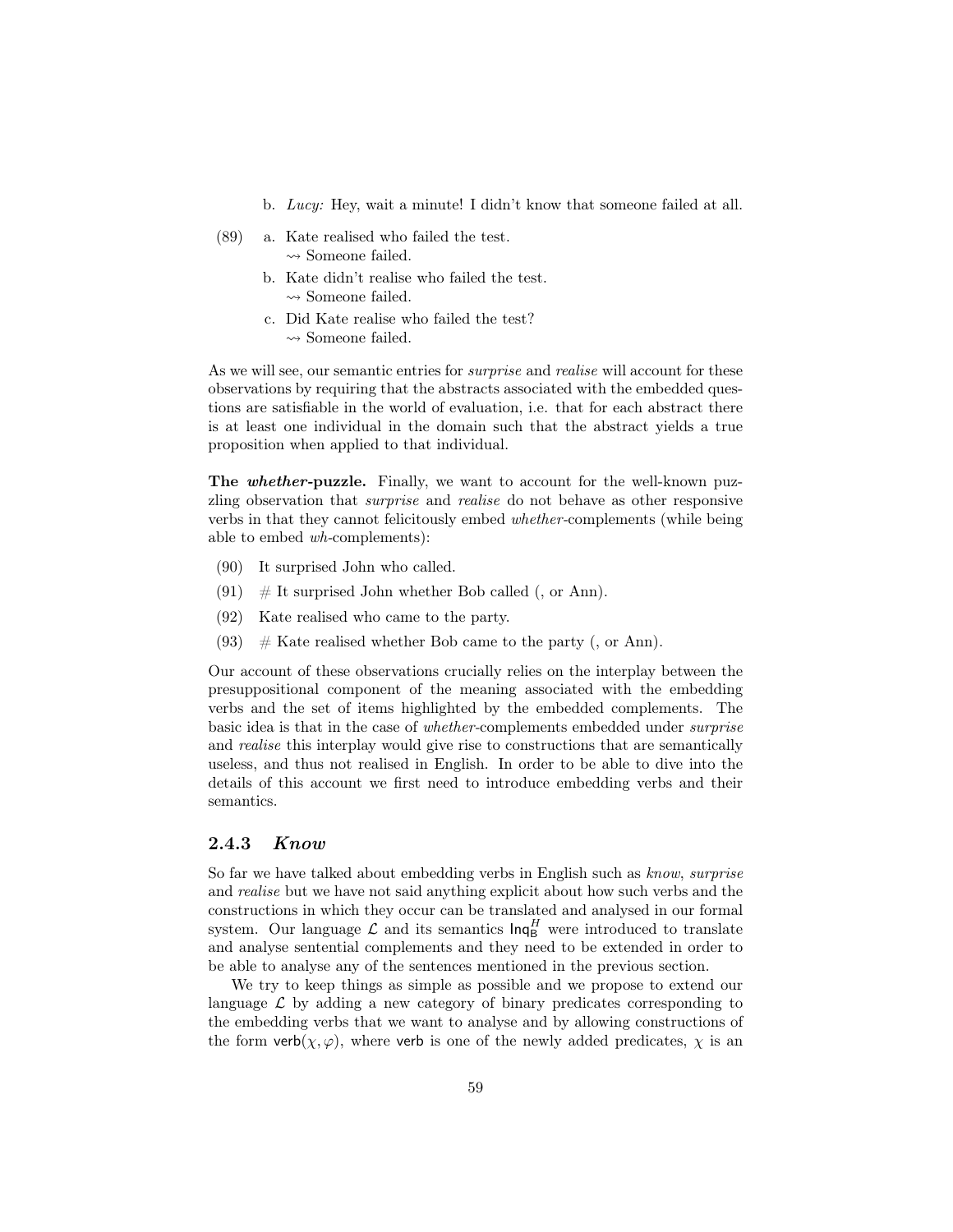individual constant of  $\mathcal L$  and  $\varphi$  is a complement. For example, we can add the predicates know and surprise and construct sentences such as know $(j, ?call(b))$ and surprise(k, ?x.call(x)). Clearly, we take know(j, ?call(b)) to translate John knows whether Bob called and surprise $(k, ?x$ .come $(x)$ ) to translate It surprised Kate who came to the party.

In this section and the following one we introduce the semantics of sentences of the form  $verb(x, \varphi)$  by explicitly stating the conditions under which such sentences are defined and true with respect to a world  $w$  and an assignment  $q$ . This means that we will have an immediate way to compute the propositions expressed by such sentences (relative to  $g$ ), i.e. their truth-sets. Clearly, in order to integrate the new constructions in our semantic system we will need to specify not only their truth-sets but also the issues they express and the set of items they highlight. This can easily be done if we make the simplifying assumption that these constructions semantically behave like basic declaratives, i.e. they are never inquisitive and they always highlight the single item corresponding to the proposition they express.<sup>35</sup> As long as this assumption holds we can define the issue expressed by a sentence of the form  $verb(\chi, \varphi)$  as the downward-closure of its truth-set and the set of items highlighted by it as the singleton set containing its truth-set.

Let us finally move to the semantic entry for know:

#### Definition 2.6. know

know $(\chi, \varphi)$  is defined at w, g iff i.  $\varphi$  is defined at w, g; ii.  $w \in \mathsf{INFO}(\llbracket \varphi \rrbracket_g)$ if defined, it is *true* at  $w, g$  iff  $\exists p \in \text{EXH}([\![\varphi]\!]_g)$  s.t. i.  $w \in p$ ; ii.  $\chi$  believes p at w.

The first element in the presuppositional component of the definition takes care of projecting the eventual presupposition(s) of  $\varphi$  onto the complex sentence.<sup>36</sup> The second element accounts for the factivity of know. Let us assume that  $\varphi$ is defined. A sentence of the form know $(\chi, \varphi)$  is taken to have a defined truth value at a given world  $w$  just in case  $w$  belongs to the informative content of the complement  $\varphi$ . Now, if  $\varphi$  is a *that*-complement, this amounts to requiring that  $w \in |\varphi|_g$ , i.e. that  $\varphi$  is true. On the other hand, if  $\varphi$  is a *whether*-complement or a  $w\ddot{h}$ -complement its informative content equals W, the set of all worlds, hence in general the requirement is trivially met. The case in which  $w \notin W$ corresponds to a situation where the question is not truthfully answerable in  $w$ ;

<sup>35</sup>This is a safe assumption to make as long as we restrict our attention to the data that this work is concerned with, but it has been noticed by Theiler (2014) that some declarative constructions involving questions embedded under non-veridical verbs can actually be inquisitive.

 $36\text{From a general point of view this is needed to account for the fact that a sentence such as}$ (\*) seems to lack a definite truth value, inheriting the presupposition failure of the embedded complement:

<sup>(\*)</sup> John knows that the king of France is bald.

Moreover, we need to project the presupposition(s) of the complements because of the way in which we decided to translate alternative questions in the previous section.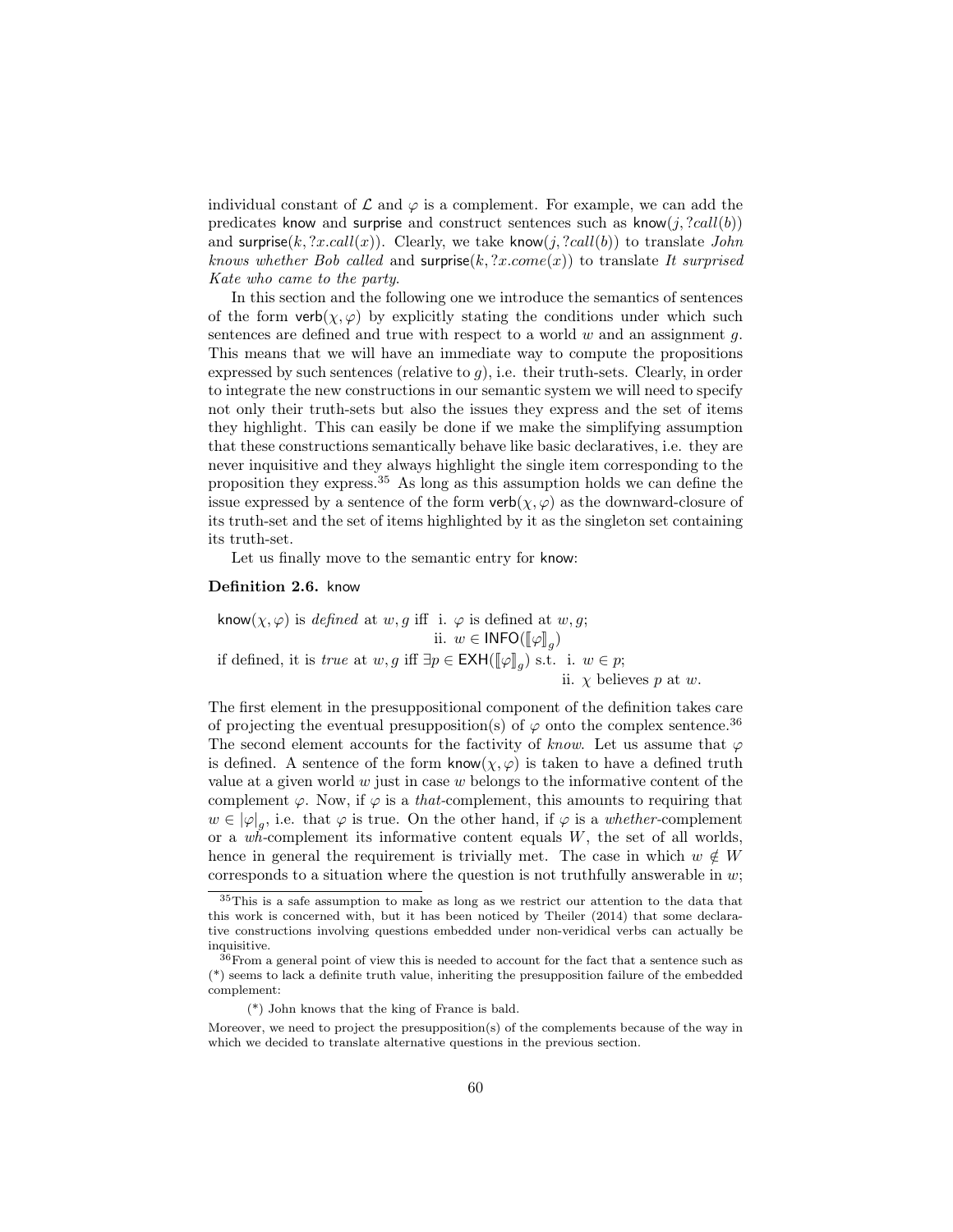our presupposition ensures that in such a case the construction know $(\chi, \varphi)$  will not be defined.

Turning to the truth-conditions of know $(\chi, \varphi)$ , we choose to encode in the lexical entry for know the selection of the strongly exhaustive reading of the embedded complement. Notice that EXH has no effect on the issues expressed by non-inquisitive sentences. Hence, if  $\varphi$  is a *that*-complement then know $(\chi, \varphi)$ will be true at w (if defined) just in case the subject  $\chi$  believes any proposition which is a subset of the truth-set of  $\varphi$  (i.e. he or she believes  $\varphi$ ). On the other hand, if  $\varphi$  is an interrogative complement then the requirement is that  $\chi$  believes the true strongly exhaustive answer to it.<sup>37</sup>

Let us show some examples. Assume a discourse model with  $D = \{Ann, Bob,$ John, a language with only the predicate *call*, and consider exactly four possible worlds, one for each possible specification of the interpretation of call (we can assume a contextual restriction on the domain such that John is not among the individuals relevant for the denotation of call). Consider the sentence in (94) and its translation:

(94) John knows that Bob called.  $\mapsto$  know $(j, call(b))$ 

(94) is predicted to be defined at w just in case  $w \in \text{INFO}([\text{call}(b)]_g) = |call(b)|_g$ ,<br>i.e. just in case Bob called at w. If defined it is predicted to be true just in i.e. just in case Bob called at  $w$ . If defined, it is predicted to be true just in case John believes any piece of information belonging to  $|call(b)|_g$  $\downarrow$ , i.e. just in case he correctly believes at least that Bob called. Notice that monotonicity is correctly predicted to hold: if John knows that Bob called and that Ann called, John also knows that Bob called.

Consider now (95) and (96):

- (95) John knows whether Bob called.  $\mapsto$  know $(j, ?call(b))$
- (96) John knows whether Bob called, or Ann↓.  $\mapsto$  know $(j, ?(call(b) \vee call(a))$

The issues expressed by the embedded questions are depicted in Figure 2.7.

Definition 2.7. know $(\chi, \varphi)$  is defined at w, g iff i.  $\varphi$  is defined at w, g; ii.  $w \in \mathsf{INFO}(\llbracket \varphi \rrbracket_g)$ if defined, it is *true* at  $w, g$  iff  $\exists p \in [\![\varphi]\!]_g$  s.t. i.  $w \in p$ ; ii.  $\chi$  believes p at w.

 $37$ As mentioned above, it is possible to formulate a semantic entry for *know* which is flexible enough to account for both the strongly exhaustive reading of embedded wh-questions and the mention-some reading. This can be obtained simply by dropping the reference to EXH, as follows:

The intuitive idea behind this definition is that correctly believing any piece of information that settles the issue expressed by a wh-question  $\varphi$  counts as knowing  $\varphi$ , which captures the truth-conditions usually associated with a mention-some reading of  $\varphi$ . Clearly, if we want to capture the strongly exhaustive reading now, we need to directly encode it in the question itself, e.g. by means of an operator analogous to EXH but belonging to the formal language.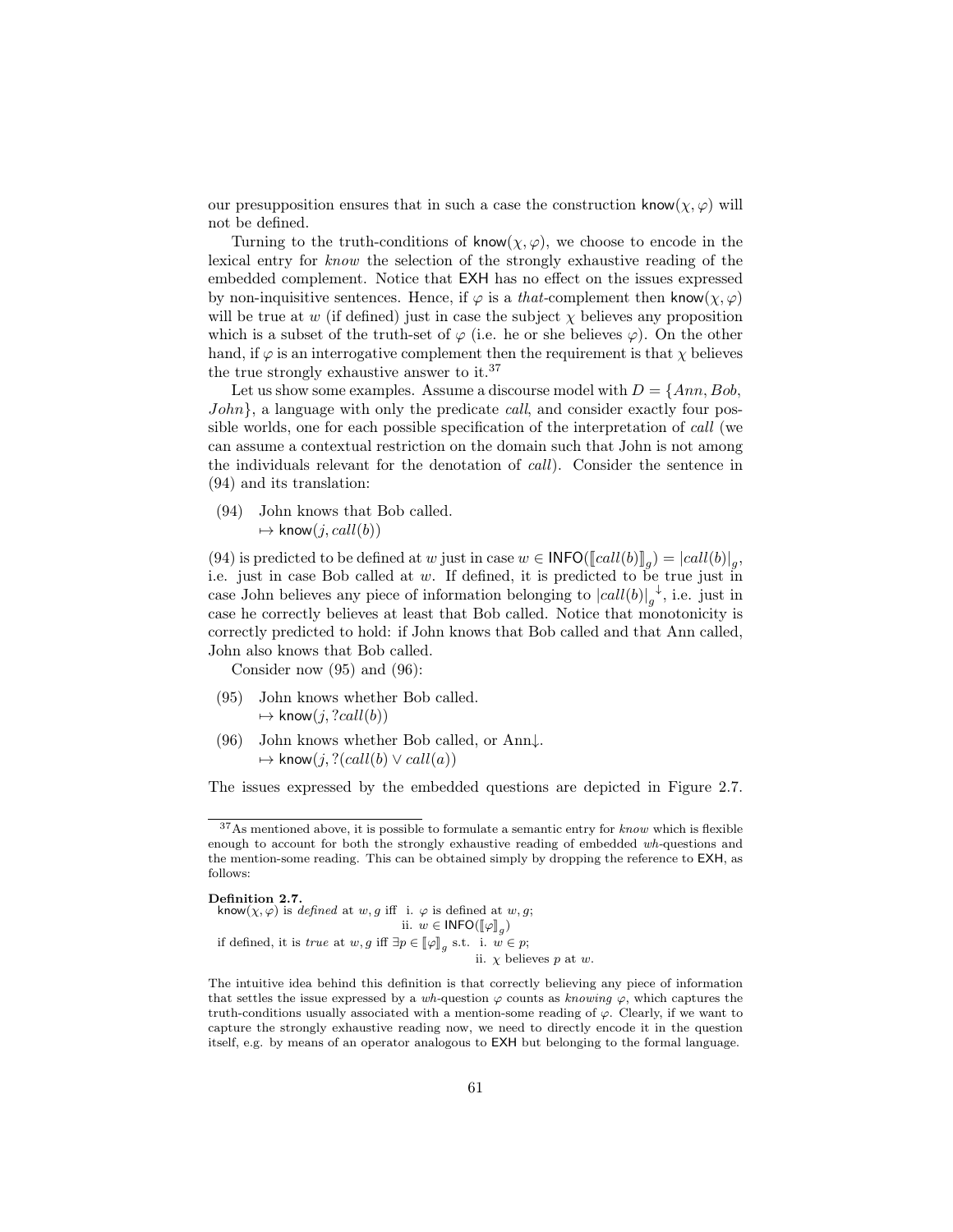

Figure 2.7: The issues expressed by the complements.

Assuming that both questions are defined at  $w$ , the presuppositions of the complex sentences are satisfied. Consider  $(95)$ : it is predicted to be true at w just in case John's beliefs entail the true answer to *Did Bob called?*,<sup>38</sup> i.e. he believes that Bob called if Bob called in w and that Bob did not call if Bob did not call in w.

As for  $(96)$ , it is predicted to be true at w just in case John's beliefs entails the true exhaustive answer to Did Bob called, or  $Ann \downarrow ?$ , i.e. he believes that exactly Bob called if Bob called in  $w$  and that exactly Ann called if Ann called in  $w.^{39}$ 

Finally, consider (97):

(97) John knows who called.  $\mapsto$  know $(j, ?x.call(x))$ 

The issue expressed by the embedded question together with its exhaustification are depicted in Figure 2.8.



Figure 2.8: The issues expressed by the complements.

If the presupposition of  $?x.call(x)$  are satisfied then our sentence is defined too. As it should be expected, the sentence is predicted to be true at  $w$  just in case John correctly believes the strongly exhaustive answer to Who called?.

<sup>38</sup>In fact, EXH has no effect on the issue expressed by a polar question.

<sup>&</sup>lt;sup>39</sup>This is so because the exhaustivity operator applied to  $[[?(\text{call}(b) \vee \text{call}(a))]_g$  yields a partition, but two cells (namely  $\{ab\}$  and  $\{\overline{ab}\}$ ) are discarded due to the presupposition of the alternative question.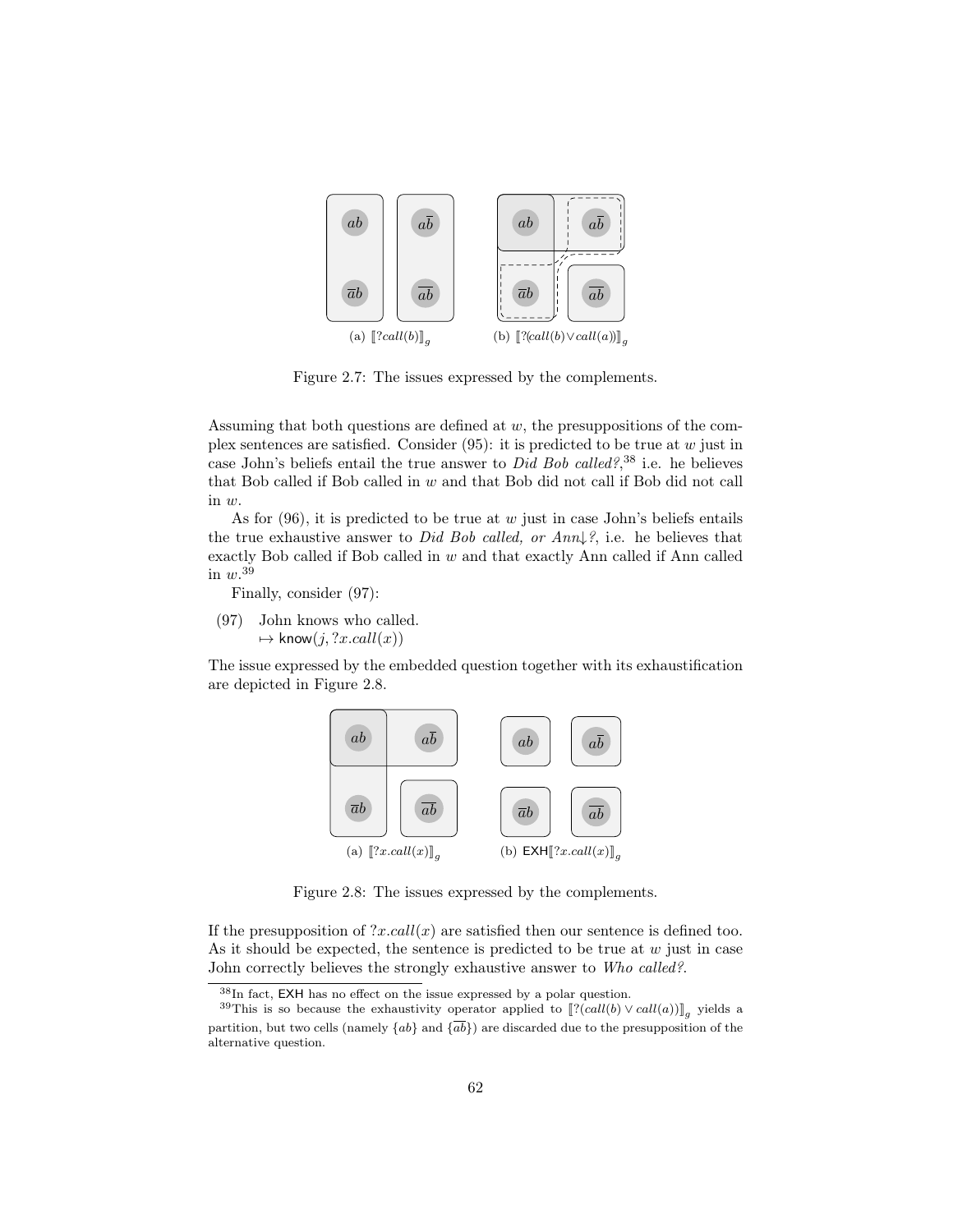#### 2.4.4 Surprise and realise

We can now move on and introduce our semantic entries for *surprise* and *realise*. Let us start with the former:

#### Definition 2.8. surprise

surprise( $\chi, \varphi$ ) is *defined* at w, g iff i.  $\varphi$  is defined ad w, g; ii.  $\forall \alpha_n \in [\varphi]_g^H, \exists \vec{d} \in D^n \text{ s.t. } w \in \alpha_n(\vec{d});$ iii.  $\chi$  believes WEAK( $\llbracket \varphi \rrbracket_g, w$ ) in w; if defined, it is *true* at  $w, g$  iff  $\chi$  did not expect  $\mathsf{WEAK}(\llbracket \varphi \rrbracket_g, w)$  in  $w$ .

As before, the first component of the presuppositional content ensures that the presuppositions of the complement are inherited by the sentence. The third component accounts for the observation made above that being surprised presupposes correctly believing. This component and the truth-conditions both encode the fact that surprise selects for the weakly exhaustive reading of the questions it embeds.

The crucial element of the presuppositional content of surprise is the second component, repeated here as (ii).

(ii) 
$$
\forall \alpha_n \in [\varphi]_g^H, \exists \vec{d} \in D^n \text{ s.t. } w \in \alpha_n(\vec{d})
$$

This condition requires that every function in the set of items highlighted by the complement has to be satisfiable in the world of evaluation, in the sense that for every function in the set there has to be a sequence of individuals which is associated to a true proposition by the function. Let us show what this amounts to for each kind of complement with the help of some examples.

We can start with the complements allowed under *surprise* and then move to the ones that cannot be felicitously embedded, in order to show how our approach accounts for their behaviour.

Consider the sentence in (98) and its translation:

(98) It surprised Kate that Bob called.  $\mapsto$  surprise $(k, call(b))$ 

First of all assume that (i) and (iii) are satisfied in  $w$  (i.e.  $call(b)$  is defined in w and Kate correctly believes that Bob called). Now, given that  $\left[ \text{call}(b) \right]_g^H$ contains only one 0-place item, i.e. the proposition  $\left| \text{call}(b) \right|_g$ , the requirement in (ii) boils down to  $w \in |call(b)|_g$ , i.e. factivity. Hence, as expected, the sentence is defined just in case its complement is true and true only if Kate did not expect that Bob called.

Consider now a construction resulting from embedding a wh-question under surprise, such as  $(99)$ :

(99) It surprised Kate who called.  $\mapsto$  surprise $(k, ?x.call(x))$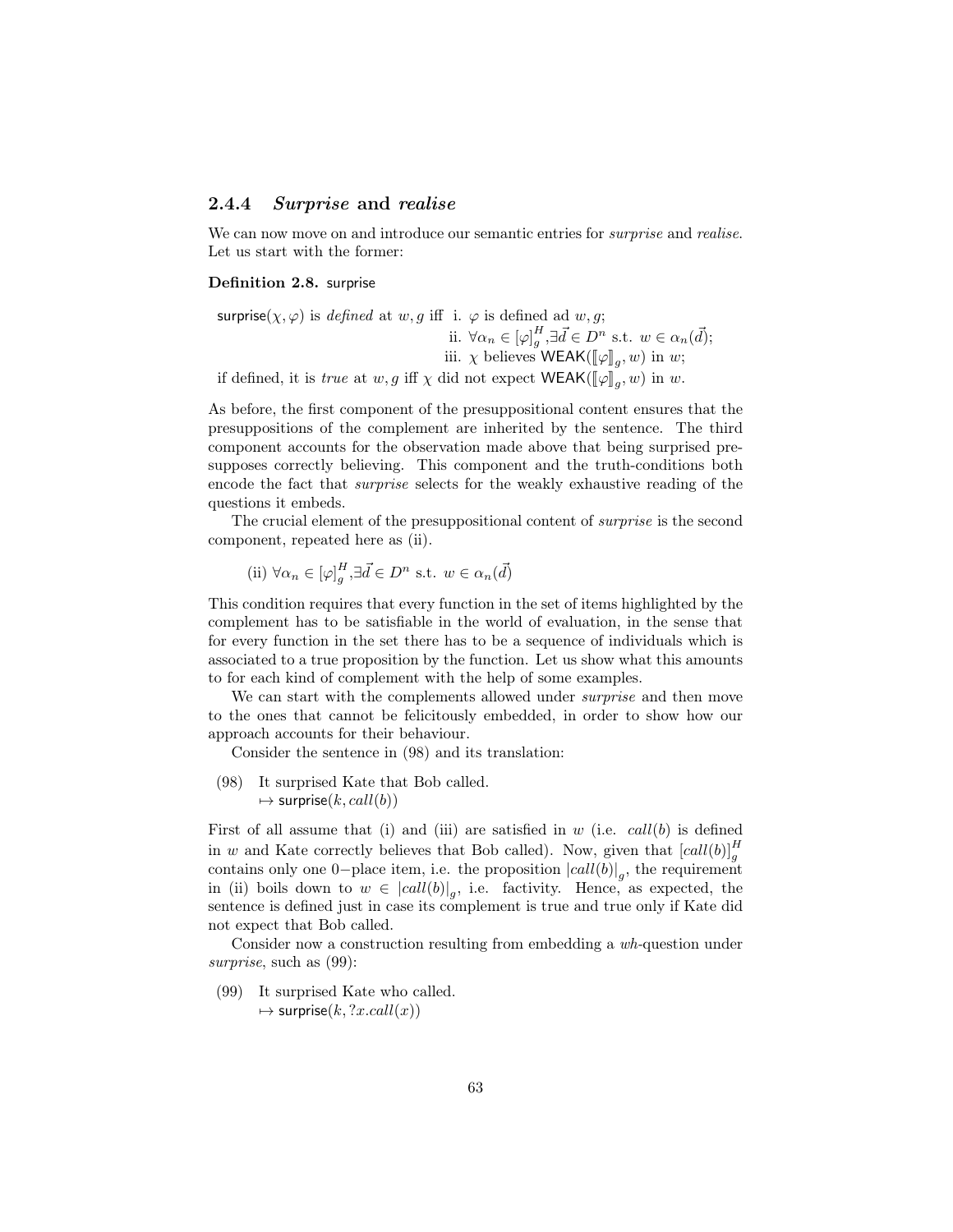Again, assume that (i) and (iii) are satisfied. (ii) requires that every abstract in  $[?x, call(x)]_g^H$  is satisfiable in w. We know that  $[?x, call(x)]_g^H$  contains exactly one unary abstract, i.e.  $\lambda d$ .  $|call(x)|_{g[x/d]}$ . In order for this function to be satisfiable in  $w$ , there must be an individual in the domain, call it  $e$ , such that  $w \in |call(x)|_{g[x/e]}$ . This simply amounts to requiring that in w someone called. It should be clear, then, how (ii) accounts for the existence presupposition observed when surprise embeds a wh-question. As expected, as soon as the presuppositions are satisfied, surprise $(k, ?x.call(x))$  is predicted to be true at w just in case Kate did not expect the weakly exhaustive answer to the question Who called?.

We want to stress that (ii) is introduced to ensure that the embedded question has a *positive* (weakly exhaustive) answer true at w. In other words, (ii) takes care of the existence presupposition. This amounts to requiring that every abstract highlighted by the question is satisfiable. We ask that every abstract is satisfiable because complex embedded clauses may highlight more than one abstract, as in the following example:

(100) It surprised Kate who came to the party and who went to cinema.  $\rightsquigarrow$  Someone came to the party and someone went to the cinema.

If we translate the sentence in (100) as surprise(k, ?x.party(x)∧?x.cinema(x)) we get that the embedded complement highlights two items, namely  $\lambda d. |party(x)|_{g[x/d]}$ and  $\lambda d$ .  $|circma(x)|_{g[x/d]}$ . Now, in order to predicted the correct existence presupposition shown in (100), where the implication concerns both the whquestions conjoined in the complement, we need to make sure that both abstracts are satisfied in w.

We can now turn to polar and alternative questions, in order to show why they cannot be felicitously embedded under surprise. As already mentioned, our approach predicts that sentences of the form  $It$  surprised  $X$  whether... are not felicitous because the interplay between the semantics of suprise and the meaning of whether-complements makes these sentences semantically useless.

To see how this works in more detail, consider (101):

 $(101)$  # It surprised Kate whether Bob called.  $\mapsto$  surprise $(k, ?call(b))$ 

Assume that  $?call(b)$  is defined. Then according to Definition 2.8, the sentence surprise(k, ?call(b)) is defined only if the item in  $[?call(b)]_g^H$  is satisfiable, i.e. only if  $w \in |call(b)|_g$ . This simply means that if Bob called, then (101) is true just in case Kate believes that Bob called but did not expect it; however, if Bob did not call, the sentence is undefined, exactly as it happens with It surprised Kate that Bob called.

This means that in general a sentence of the form  $It$  surprised  $X$  whether  $P$  is equivalent to It surprised  $X$  that  $P$  when  $P$  is true and undefined otherwise. We believe that this makes it a semantically useless expression, especially if compared to what happens with know when it embeds a polar question: intuitively,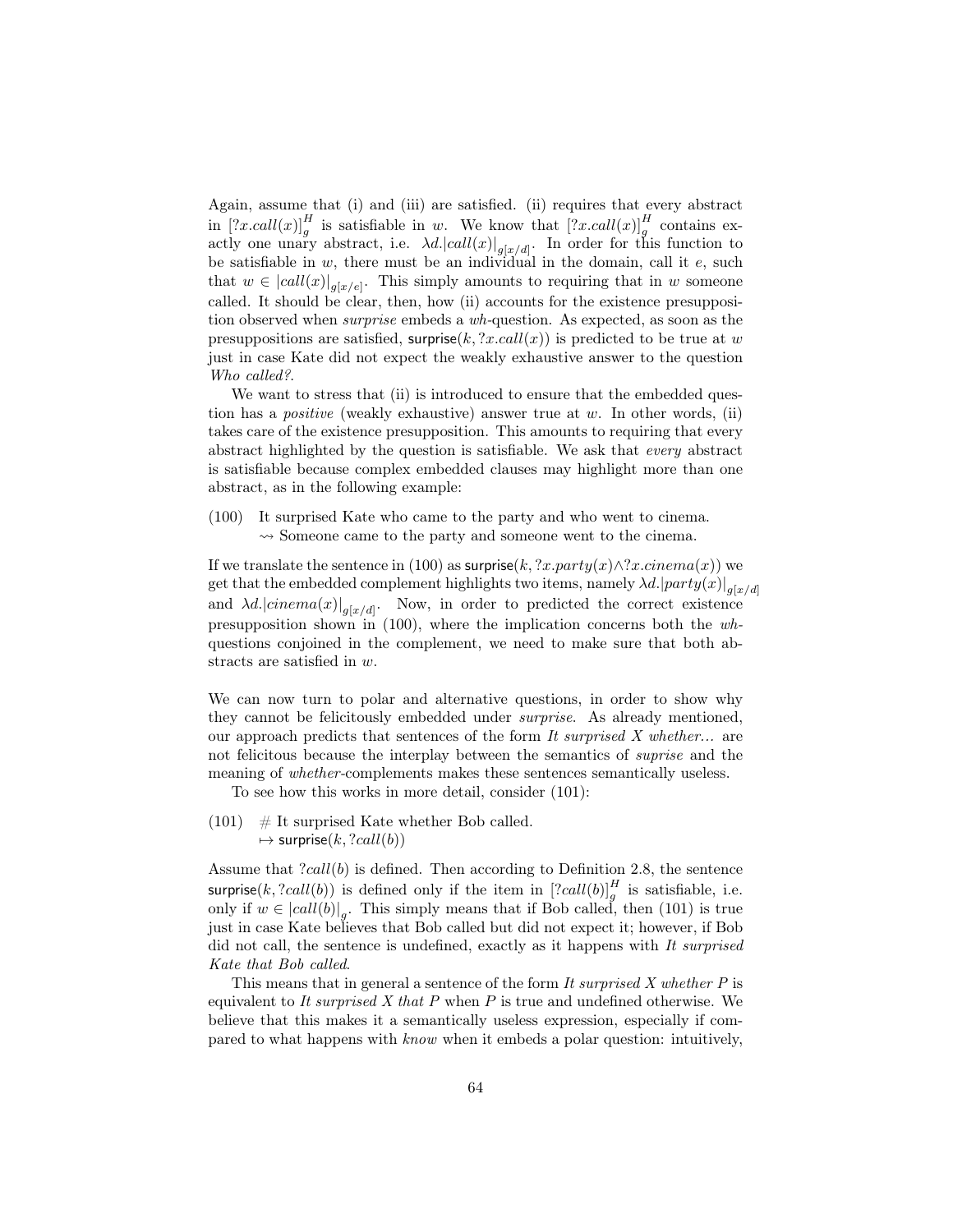X knows whether P can be used by a speaker to attribute a state of knowledge to X even if the speaker does not share that knowledge herself. But what could be the use of a construction such as It surprised X whether  $P$  with the said semantic behaviour? If the answer is none, we take this to be an explanation of why It surprised X whether P is not felicitous.

A similar explanation can be given for alternative questions. Consider (102):

(102) # It surprised Kate whether Bob called, or Ann $\downarrow$ .  $\mapsto$  surprise(k, ?(call(b)  $\vee$  call(a))

The presupposition of the embedded alternative question now plays an important role. According to Definition 2.8, surprise(k,  $?(call(b) \vee call(a))$ ) is defined in w only if

- i. exactly one among Bob and Ann called at  $w$  (i.e. the presupposition of the alternative question is satisfied at  $w$ ;
- ii. every item in  $[?(call(b) \vee call(a))]$ <sup>H</sup> is satisfiable in w.

Consider (ii): it amounts to requiring that both items in  $\{ |call(a)|_g, |call(b)|_g \}$ are satisfiable in  $w$ , i.e. that both Ann and Bob called in  $w$ . Clearly this is in direct contradiction with (i). This means that surprise(k,  $?(call(b) \vee call(a))$ has conflicting presuppositions, hence it can never be defined in  $w$  (let alone  $true$ ).  $40$ 

In general, then, a sentence of the form It surprised  $X$  whether  $P$ , or  $Q$  is always undefined. This makes it a useless expression and explains why it is not felicitous.

To conclude, we simply point out that analogous explanations work for realise as well, as long as we assume the following semantic entry:

#### Definition 2.9. realise

realise( $\chi, \varphi$ ) is *defined* at w, g iff i.  $\varphi$  is defined at w, g; ii.  $\forall \alpha_n \in [\varphi]_g^H, \exists \vec{d} \in D^n \text{ s.t. } w \in \alpha_n(\vec{d});$ iii.  $\chi$  did not believe WEAK( $[\![\varphi]\!]_g, w$ ); if defined, it is *true* at  $w, g$  iff  $\chi$  believe WEAK( $[\![\varphi]\!]_g, w$ ) in  $w$ .

It should be clear how this definition accounts for the data about realise that we collected in the previous section. The selection of the weakly exhaustive reading is encoded in the entry; the requirement concerning the satisfiability of the abstracts encodes the existence presupposition and, combined with our semantic analysis of complements, it accounts for the fact that realise cannot felicitously embed polar and alternative questions.

<sup>40</sup>It is important to notice that a similar situation obtains also if we adopt a different treatment of alternative questions that does not assume the presupposition in (i). For example, suppose that we translate whether Bob called, or Ann as call(b)  $\vee$  call(a) and we assign to it the meaning compute in  $\textsf{Inq}_B^H$  without any presupposition. Then surprise $(k, \text{call}(b) \vee \text{call}(a))$ can be defined at w only if every function in  $\left[ \text{call}(b) \vee \text{call}(a) \right]_g^H$  is satisfiable in w, i.e. only if both Bob and Ann called. But then the sentence will be undefined in three out of four possible cases.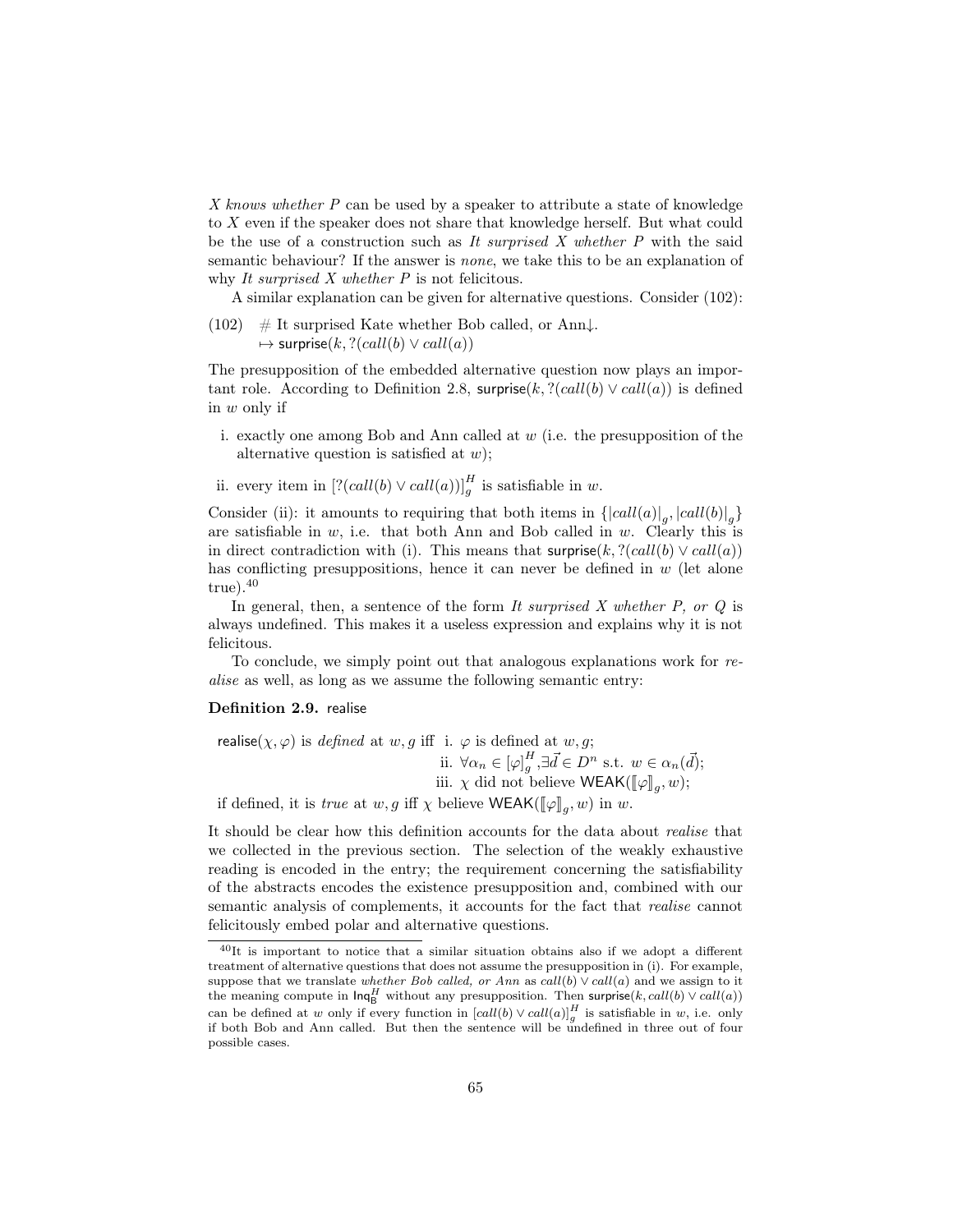### 2.5 Conclusions

In this chapter we presented the semantic system  $\text{Inq}_{\text{B}}^H$ , in which the meaning of a sentence is modelled in terms of the issue expressed by the sentence (the information provided and/or requested) and the anaphoric potential of the sentence (the set of items made available for subsequent anaphoric reference). Within the system we developed a uniform analysis of declarative complements as well as interrogative complements, focusing on polar, alternative and wh-questions.

In the last part of the chapter we presented our lexical entries for surprise and realise. Crucially, the presuppositional component of the meaning associated with these verbs makes reference to the anaphoric potential of the meaning associated with the complements they embed. More precisely, we encoded an existence presupposition in the lexical entries, by requiring that the items highlighted by the complements must be satisfied in the world of evaluation.

As we have shown, the interplay between the meaning of the embedding verbs and the meaning of the embedded complements allow us to provide a semantic explanation for the whether-puzzle: if a verb such as surprise or realise embedded a polar or alternative question the result would always be a semantically useless expression.

We believe that our approach has some advantages over other proposals found in the literature. From the point of view of the empirical coverage, our approach fares certainly better than Abels (2004)'s, in that it covers both polar and alternative questions in a uniform way. In addition to this, we noticed that the pragmatic approaches found in the literature crucially refer to the more informative alternatives of a sentence and that they may face a problem when it is not clear how to compute these alternatives. We did not go into the details of this issue in this work, but we believe that a purely semantic approach such as ours would not suffer from this problem, simply because it does not make any reference to the more informative alternatives of a sentence.

Another weakness of the pragmatic approaches is that they need to assume speaker factivity. As already pointed out, the data gathered in the literature so far does not seem to be enough to conclusively determine whether verbs such as surprise and realise are speaker factive or not, and it seems that only a systematic empirical study could shed further light on this matter. We believe that our approach fares better on this respect in that it is based on the assumption that surprise and realise have an existence presupposition, which is empirically less controversial than speaker factivity.

On a related note, let us conclude by pointing out that our choice to base our solution on the existence presupposition has certainly some advantages but might also be a source of weakness itself. For example, consider the verb discover, which is an epistemic factive such as realise. It can be argued that a sentence such as *John discovered who came to the party* presupposes that someone actually came. According to our approach, then, if discover has the existence presupposition, it should not embed whether-complement. However, it seems that a sentence such as We will soon discover whether there's life on Mars is felicitous.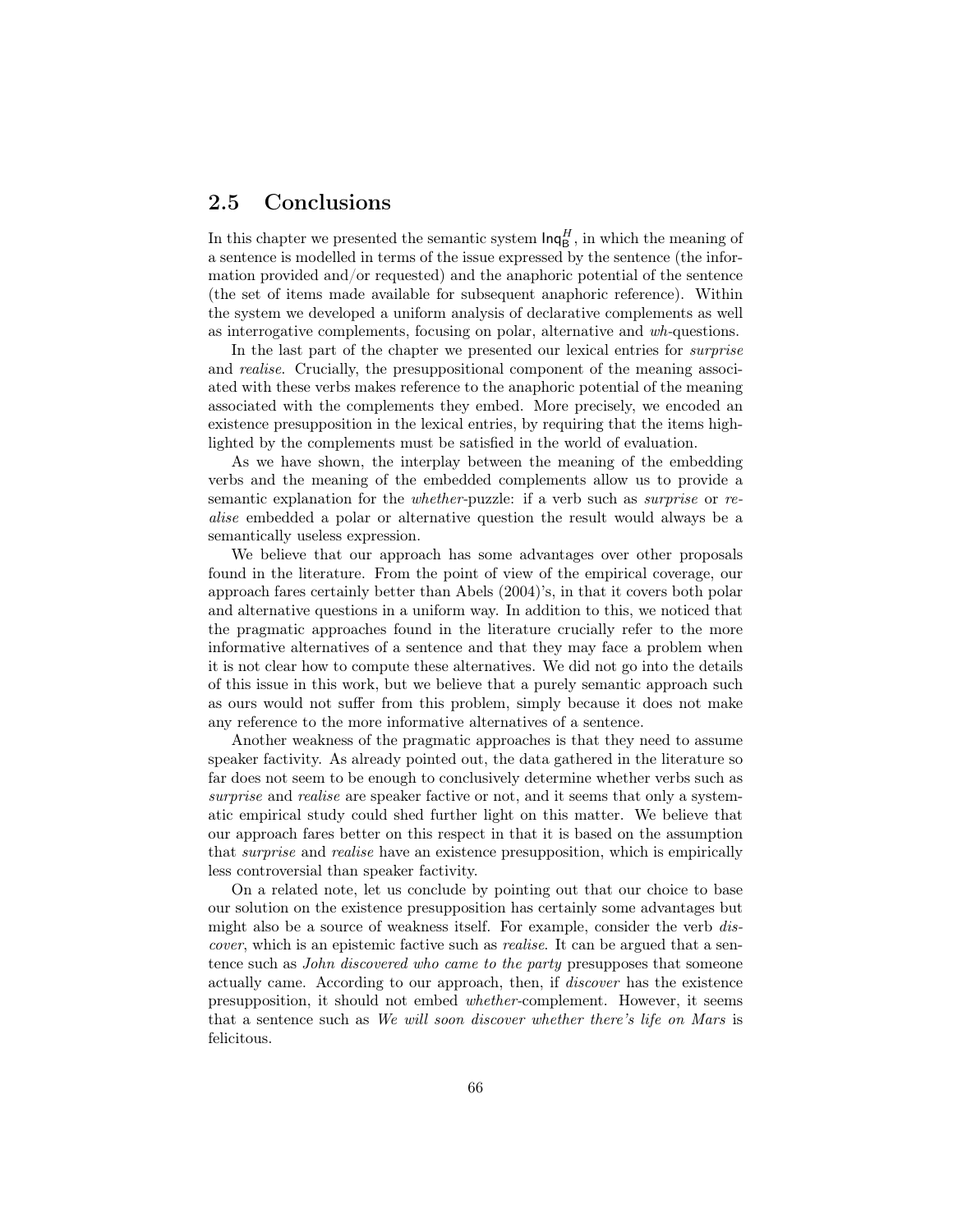Now, we acknowledge that this observation about discover might pose a problem for our approach that will need to be addressed in future work. However, it should be noticed that a quick search on the Corpus of Contemporary American English (http://corpus.byu.edu/coca/) returns that  $discover + whether$ is rarely attested (<100 cases) while  $discover(s)+whether$  and  $discover(ed)+whether$ are never attested. Hence, even if a sentence such as We will soon discover whether there's life on Mars is felicitous, it might be that something else is going on in these cases which might still be compatible with our account.

Be it as it may, the example about discover shows that in principle we cannot exclude the existence of verbs that have an existence presupposition but can embed *whether*-complements. As a consequence, we recognise that it is important to find a principled way to argue in favour of the link between the existence presupposition and the unacceptability of embedded whether-complements. We will leave this for future work.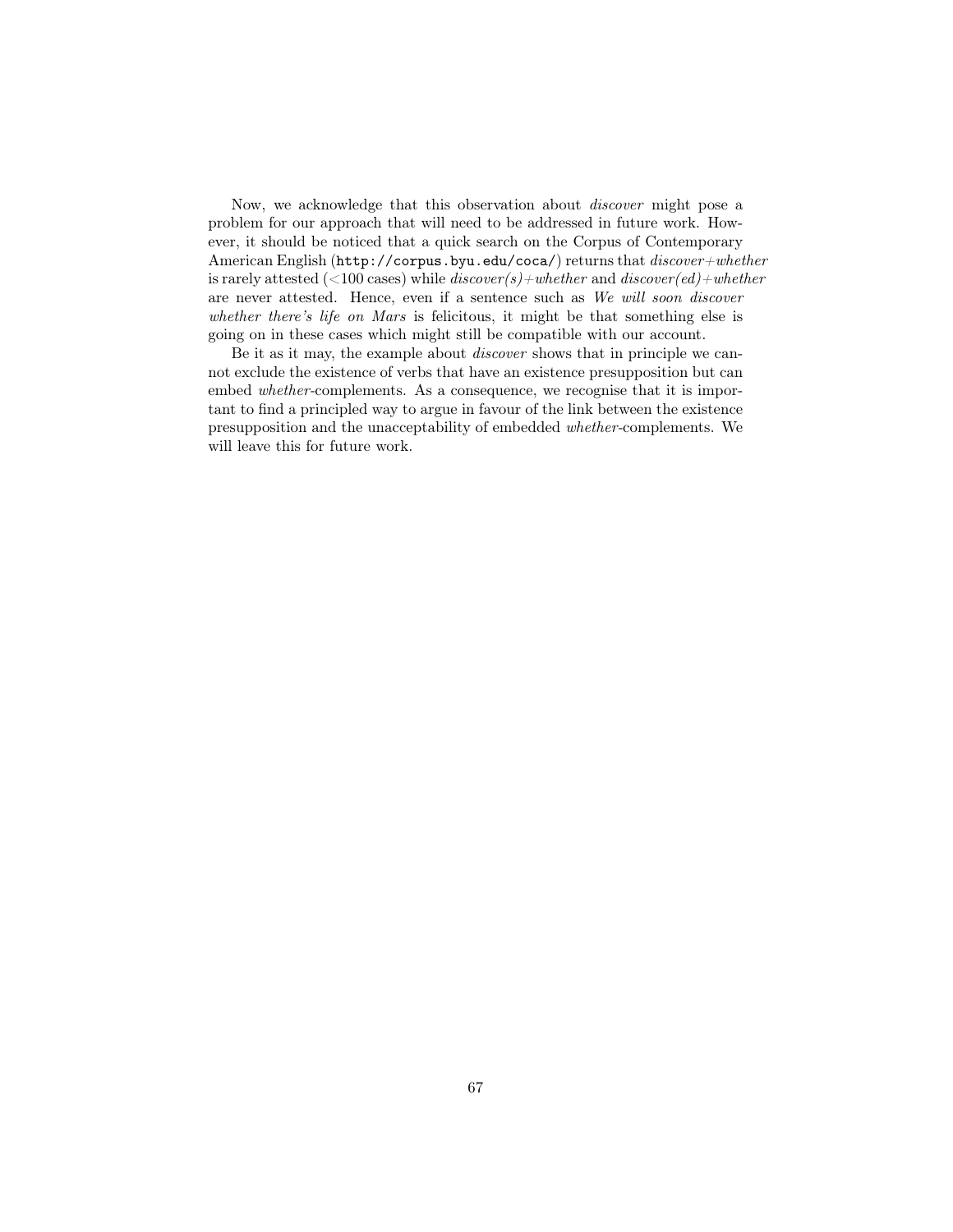# Bibliography

- Abels, K. (2004). "Why surprise-predicates do not embed polar interrogatives". In: Linguistische Arbeitsberichte LAB 81, pp. 203–222 (cit. on pp. 26, 28, 29, 66).
- Aloni, M. (2007). "Free Choice, Modals and Imperatives". In: Natural Language Semantics 15, pp. 65–94 (cit. on p. 42).
- Aloni, M. and R. van Rooij (2002). "The dynamics of questions and focus". In: Proceedings of SALT 12. Ed. by B. Jackson. Cornell University, CLC Publications (cit. on p. 48).
- Alonso-Ovalle, L. (2006). "Disjunction in Alternative Semantics". PhD thesis. University of Massachusetts, Amherst (cit. on p. 42).
- Berman, S. (1991). "On the semantics and logical form of wh-clauses". PhD thesis. Amherst: University of Massachusetts (cit. on p. 14).
- Blutner, R. (2000). "Some aspects of optimality in natural language interpretation". In: Journal of semantics 17.3, pp. 189–216 (cit. on p. 21).
- Brasoveanu, A., D. Farkas, and F. Roelofsen (2013). "N-words and sentential negation: Evidence from polarity particles and VP ellipsis". In: Semantics and Pragmatics 6.7, pp. 1–33 (cit. on p. 36).
- Ciardelli, I. (2009). "Inquisitive Semantics and Intermediate Logics". Master Thesis, University of Amsterdam (cit. on pp. 40, 46).
- (2014). "Question meaning as resolution conditions". Presented at Semantic and Philosophy in Europe 7, Berlin, June 2014 (cit. on p. 40).
- Ciardelli, I., J. Groenendijk, and F. Roelofsen (2012). "Inquisitive Semantics, NASSLLI Lecture Notes". available via http://www.illc.uva.nl/inquisitivesemantics (cit. on pp. 35, 38, 40, 46).
- (2013). "Inquisitive Semantics: a new Notion of meaning". In: Language and Linguistics Compass 7.9, pp. 459–476 (cit. on pp. 35, 38, 40).
- Cremers, A. and E. Chemla (forthcoming). "A psycholinguistic study of the exhaustive readings of embedded questions". In: Journal of Semantics (cit. on p. 19).
- d'Avis, F.-J. (2002). "On the interpretation of wh-clauses in exclamative environments". In: Theoretical linguistics 28.1, pp. 5–31 (cit. on p. 27).
- Égré, P. (2008). "Question-embedding and factivity". In: Grazer Philosophische Studien 77.1, pp. 85–125 (cit. on p. 11).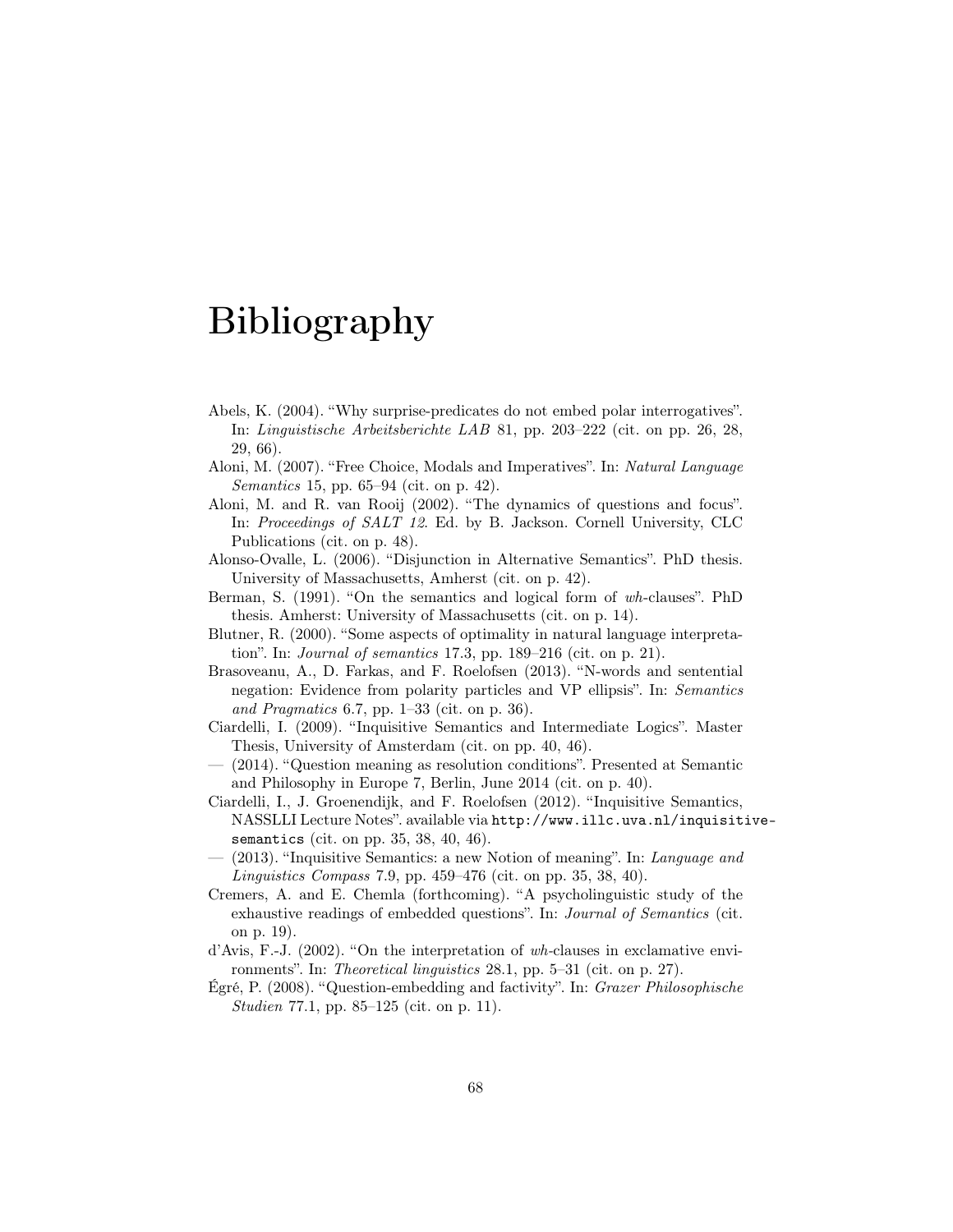- George, B.R. (2011). "Question Embedding and the Semantics of Answers". PhD thesis. Los Angeles: UCLA (cit. on pp. 17, 58).
- $(2013)$ . "Which judgments show weak exhaustivity? (And which don't?)" In: Natural Language Semantics 21.4, pp. 401–427 (cit. on p. 17).
- Ginzburg, J. and I.A. Sag (2000). "Interrogative Investigations". CSLI Pubblications (cit. on p. 36).
- Groenendijk, J. (2009). "Inquisitive Semantics: Two Possibilities for Disjunction". In: Seventh International Tbilisi Symposium on Language, Logic, and Computation. Ed. by Peter Bosch, David Gabelaia, and Jérôme Lang. Springer-Verlag (cit. on p. 40).
- (2014). "Notes on Spector and Égré's A uniform semantics for embedded interrogatives." Manuscript (cit. on p. 27).
- Groenendijk, J. and F. Roelofsen (2009). "Inquisitive Semantics and Pragmatics". In: Meaning, Content, and Argument: Proceedings of the International Workshop on Semantics, Pragmatics, and Rhetoric (cit. on p. 40).
- Groenendijk, J. and M. Stokhof (1984). "Studies on the Semantic of Questions and the Pragmatics of Answers". PhD thesis. Amsterdam: University of Amsterdam (cit. on pp. 1, 4, 5, 8, 9, 14, 32, 40, 48).
- (1991). "Dynamic Predicate Logic". In: Linguistics and Philosophy 14.1, pp. 39–100 (cit. on p. 35).
- (1997). "Questions". In: Handbook of Logic and Language, First Edition. Ed. by Johan van Benthem and Alice ter Meulen. Elsevier, pp. 1055–1124 (cit. on p. 5).
- Guerzoni, E. (2007). "Weak exhaustivity and *whether*: a pragmatic approach". In: Proceedings of SALT 17. Ed. by T. Friedman and M. Gibson. Cornell, pp. 112 –129 (cit. on pp. 14, 15, 21, 23, 25, 29).
- Guerzoni, E. and Y. Sharvit (2007). "A question of strength: on NPIs in interrogative clauses". In: Linguistics and Philosophy 30.3, pp. 361–391 (cit. on pp. 23, 58).
- Hamblin, C. L. (1973). "Questions in Montague English". In: Foundations of Language 10, pp. 41–53 (cit. on pp. 1, 4, 5, 40).
- Heim, I. (1982). "The semantics of definite and indefinite noun phrases". PhD thesis. Amherst: University of Massachusetts (cit. on pp. 34, 35).
- (1994). "Interrogative semantics and Karttunen's semantics for  $known$ ". In: IATL 1. Ed. by R. Buchalla and A. Mittwoch, pp.  $128-144$  (cit. on pp.  $8-10$ , 14, 19).
- Kamp, H. (1981). "A Theory of Truth and Semantic Representation". In: Formal Methods in the Study of Language. Ed. by J. Groenendijk, T. Janssen, and M. Stokhof, pp. 277–322 (cit. on p. 35).
- Karttunen, L. (1977). "Syntax and semantics of questions". In: Linguistics and Philosophy 1, pp. 3–44 (cit. on pp. 1, 4–7, 20, 40, 47).
- Kramer, R. and K. Rawlins (2009). "Polarity particles: an ellipsis account". In: Proceedings of NELS 39 (cit. on p. 36).
- Kratzer, A. and J. Shimoyama (2002). "Indeterminate Pronouns: The View from Japanese". In: The Proceedings of the Third Tokyo Conference on Psycholinguistics. Ed. by Y. Otsu, pp.  $1-25$  (cit. on p. 42).